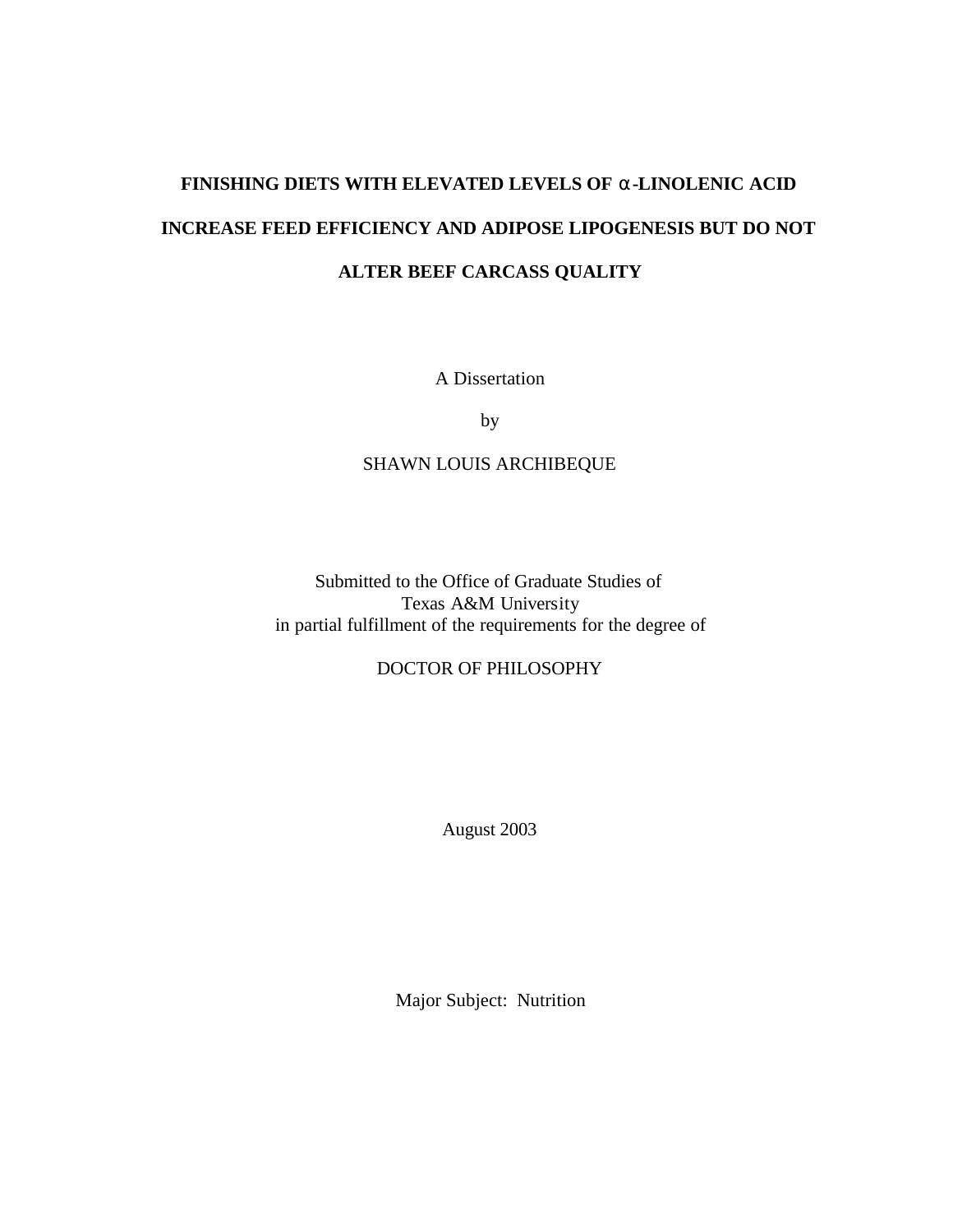# **FINISHING DIETS WITH ELEVATED LEVELS OF a-LINOLENIC ACID INCREASE FEED EFFICIENCY AND ADIPOSE LIPOGENESIS BUT DO NOT**

### **ALTER BEEF CARCASS QUALITY**

A Dissertation

by

SHAWN LOUIS ARCHIBEQUE

Submitted to Texas A&M University in partial fulfillment of the requirements for the degree of

### DOCTOR OF PHILOSOPHY

Approved as to style and content by:

Stephen B. Smith (Chair of Committee) Gordon E. Carstens (Member)

David K. Lunt (Member)

Larry J. Ringer (Member)

John W. McNeill (Head of Department)

Robert S. Chapkin (Chair of Nutrition Faculty)

August 2003

Major Subject: Nutrition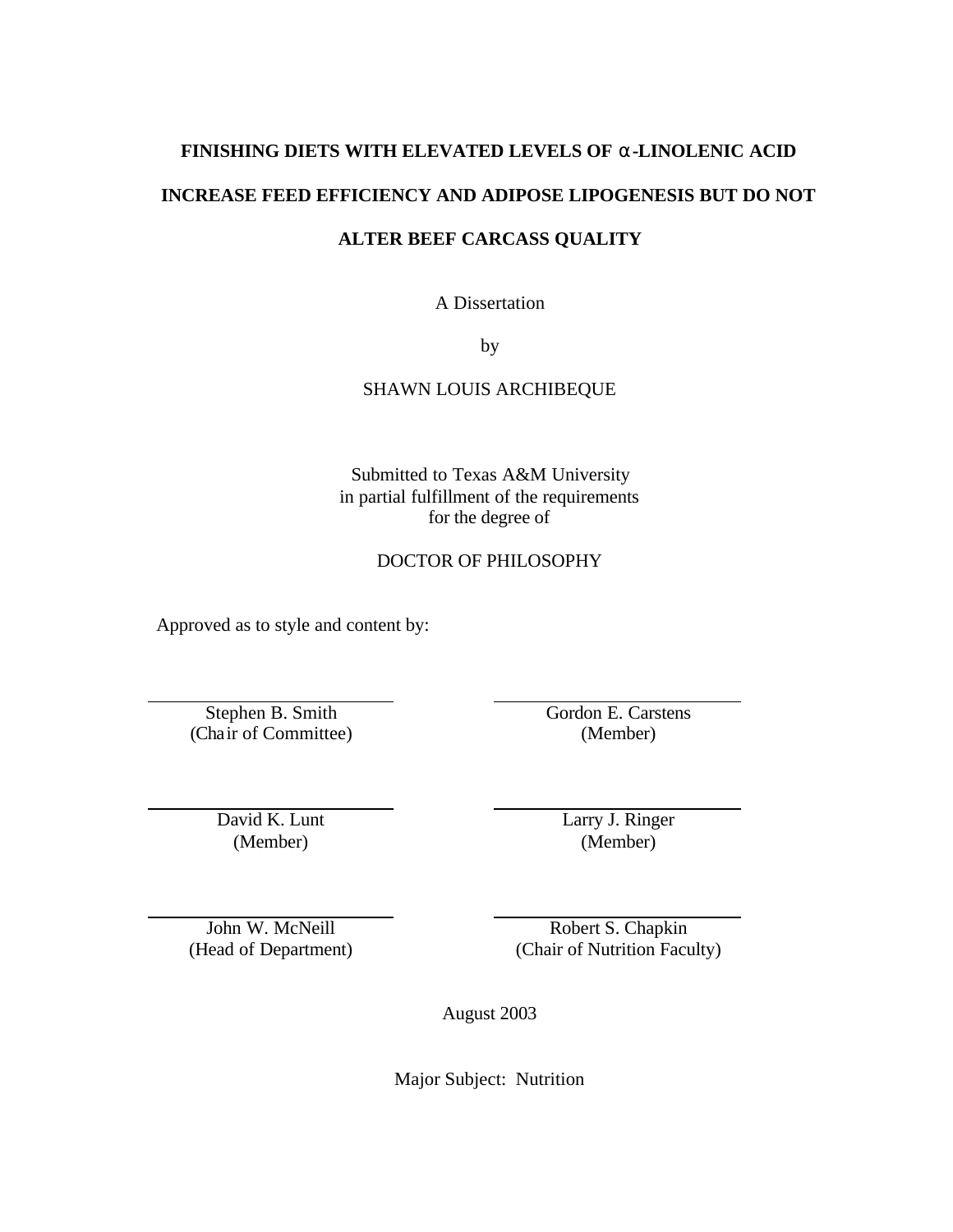#### **ABSTRACT**

Finishing Diets With Elevated Levels of  $\alpha$ -Linolenic Acid Increase Feed Efficiency and Adipose Lipogenesis but Do Not Alter Beef Carcass Quality. (August 2003) Shawn Louis Archibeque, B.S., Colorado State University; M.S., North Carolina State University

Chair of Advisory Committee: Dr. Stephen B. Smith

Forty-five Angus steers (358 kg BW) were utilized in a completely randomized block design with a 3 x 3 factorial arrangement of treatments to evaluate the hypothesis that differing dietary  $\alpha$ -linolenic acid (from corn, flaxseed plus corn, or milo) and whole cottonseed (**WCS**) inclusion (0, 5, or 15% DM) would interact to alter fatty acid metabolism and deposition of conjugated linoleic acid (**CLA**) in subcutaneous (**s.c.**) and interfasicular (**i.f.**) adipose tissues, and thereby decrease carcass quality score. During the feeding period (135 d), steers receiving flaxseed or corn diets had a greater gain:feed ratio (0.119 and 0.108, respectively) than steers receiving the milo diet (0.093). Following transportation to a local abattoir and overnight starvation, there was less decrease in weight in flaxseed-fed steers (1.51%) than in steers fed the corn (2.89%) or milo diets (3.11%). Ribeye area of steers fed milo was less than that of steers fed the corn or flaxseed diets. Lipogenesis from acetate in s.c. adipose tissue was greater in steers fed flaxseed  $(5.42 \text{ nmol}\cdot h^{-1} \cdot 10^5 \text{ cells}^{-1})$  than in the corn  $(3.10 \text{ nmol}\cdot h^{-1} \cdot 10^5 \text{ cells}^{-1})$ or milo (1.92 nmol $\cdot h^{-1} \cdot 10^5$  cells<sup>-1</sup>) groups. Stearoyl-CoA desaturase (SCD) activity in s.c. adipose tissue was unchanged between the 0% WCS group (88.1 nmol•mg protein-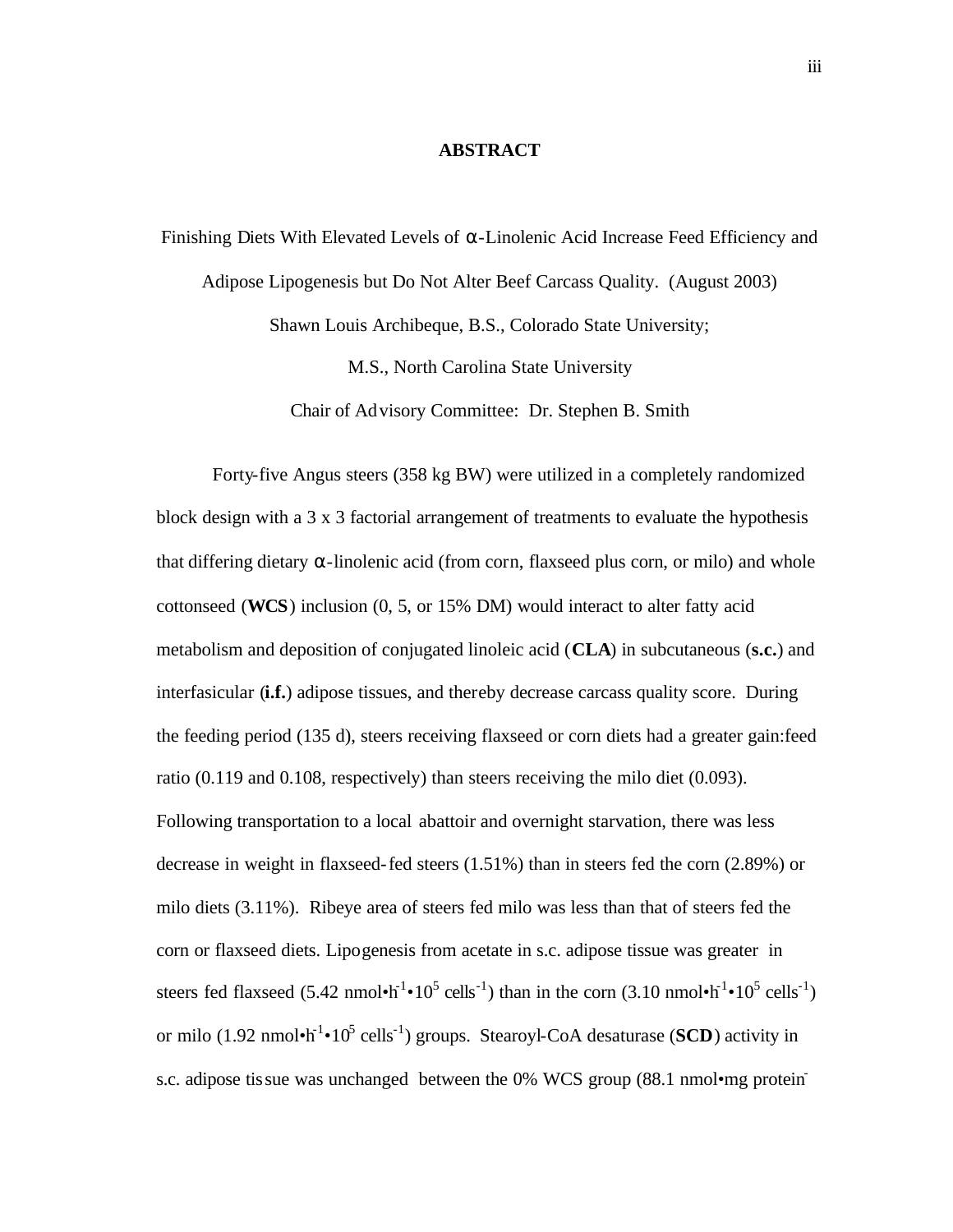$1\bullet$ 7 min<sup>-1</sup>) and the 15% WCS group (20 nmol $\bullet$ mg protein<sup>-1</sup> $\bullet$ 7 min<sup>-1</sup>). The i.f. saturated fatty acid percentages increased with increasing levels of WCS. The i.f. *cis*-9, *trans*-11 CLA percentage increased with increasing WCS in the steers fed the corn diet, whereas it remained unchanged or even decreased slightly in the steers fed the flaxseed or milobased diets. Steers fed flaxseed had a greater s.c. adipose concentration of vaccenic acid (18:1*trans*-11) than the steers fed milo. Steers fed flaxseed also had greater s.c. and i.f. percentages of α-linolenic acid (18:3, n-3) than steers fed either of the other grain sources. Increased dietary  $\alpha$ -linolenic acid from flaxseed may have increased s.c. adipocyte volume by stimulating lipogenesis. These data indicate that rations formulated to provide increased levels of  $\alpha$ -linolenic acid (i.e., flaxseed) will increase feed efficiency and lipogenesis from acetate without altering either the quality or composition of the beef carcasses.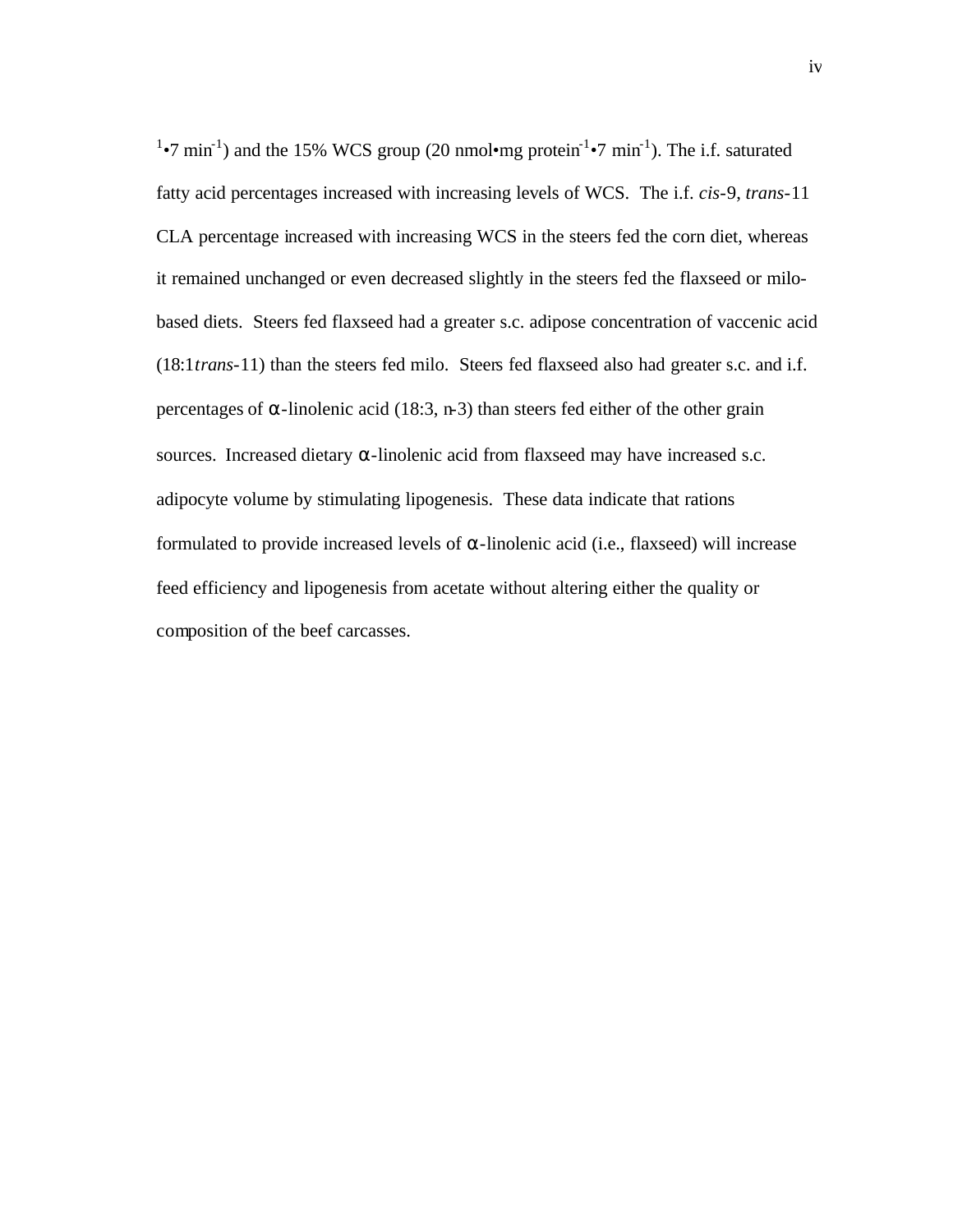This dissertation is dedicated to my son, who completed my life in ways I never imagined.

> In Broken Images Robert Graves Collected Poems, 1959, p.94

He is quick, thinking in clear images; I am slow, thinking in broken images.

He becomes dull, trusting to his clear images; I become sharp, mistrusting my broken images.

Trusting his images, he assumes their relevance; Mistrusting my images, I question their relevance.

Assuming their relevance, he assumes the fact; Questioning their relevance, I question the fact.

When the fact fails him, he questions his senses; When the fact fails me, I approve my senses.

He continues quick and dull in his clear images; I continue slow and sharp in my broken images.

He in a new confusion of his understanding; I in a new understanding of my confusion.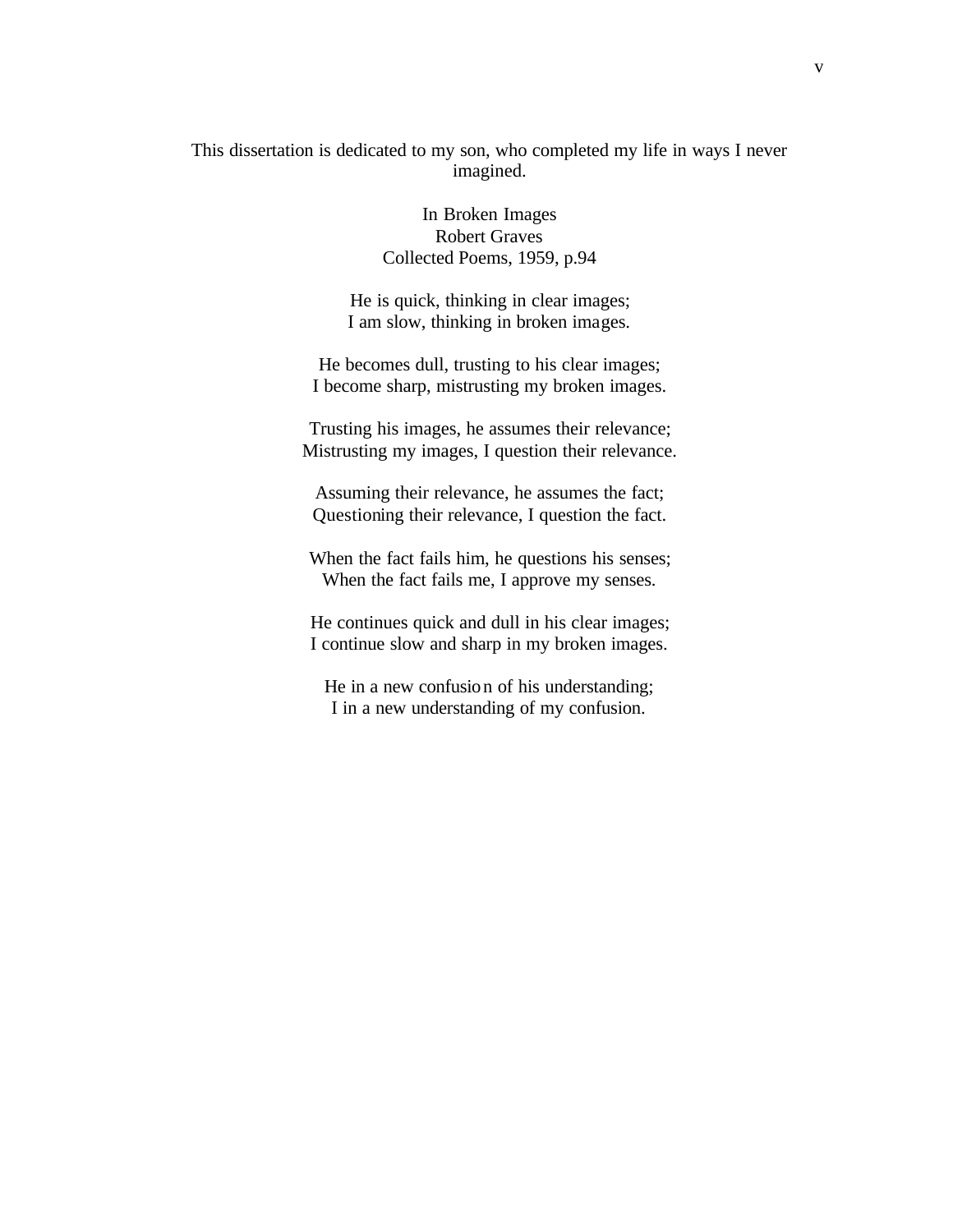#### **ACKNOWLEDGMENTS**

I would like to thank Dr. Stephen B. Smith for his role as teacher and mentor during my graduate career. He provided a great example of balancing work and family life. The patience, knowledge, and support of my graduate committee will always be appreciated. Dr. Dave Lunt challenged me to think critically and encouraged me to practice solid science. Dr. Gordon Carstens was a great collaborator and provided wonderful insight into academia and research prospects. Dr. Larry Ringer was an excellent teacher and always available to give advice and encouragement. I would also like to thank Dr. Shawn Ramsey for filling in at the last minute, so I could graduate on time. I would like to thank Dr. Gerald B. Huntington who laid the groundwork for my development as a scientist. The help and friendship of my fellow meat science and nutrition graduate students throughout my time here is greatly appreciated. I especially want to thank Corey Gilbert for his friendship and support. I also need to thank Dr. Terry Engle for his assistance in finishing this project.

As with everything, I have to give thanks to my close friends from North Carolina to California and on to Japan for their continual support and encouragement. My family deserves more thanks than I could ever give for all they have done for me throughout the years. Thanks for putting up with me and all my mistakes and never giving up on me. I would like to thank Winston for choosing me as his father. Finally, I want to thank God for giving me the wisdom and strength to finish.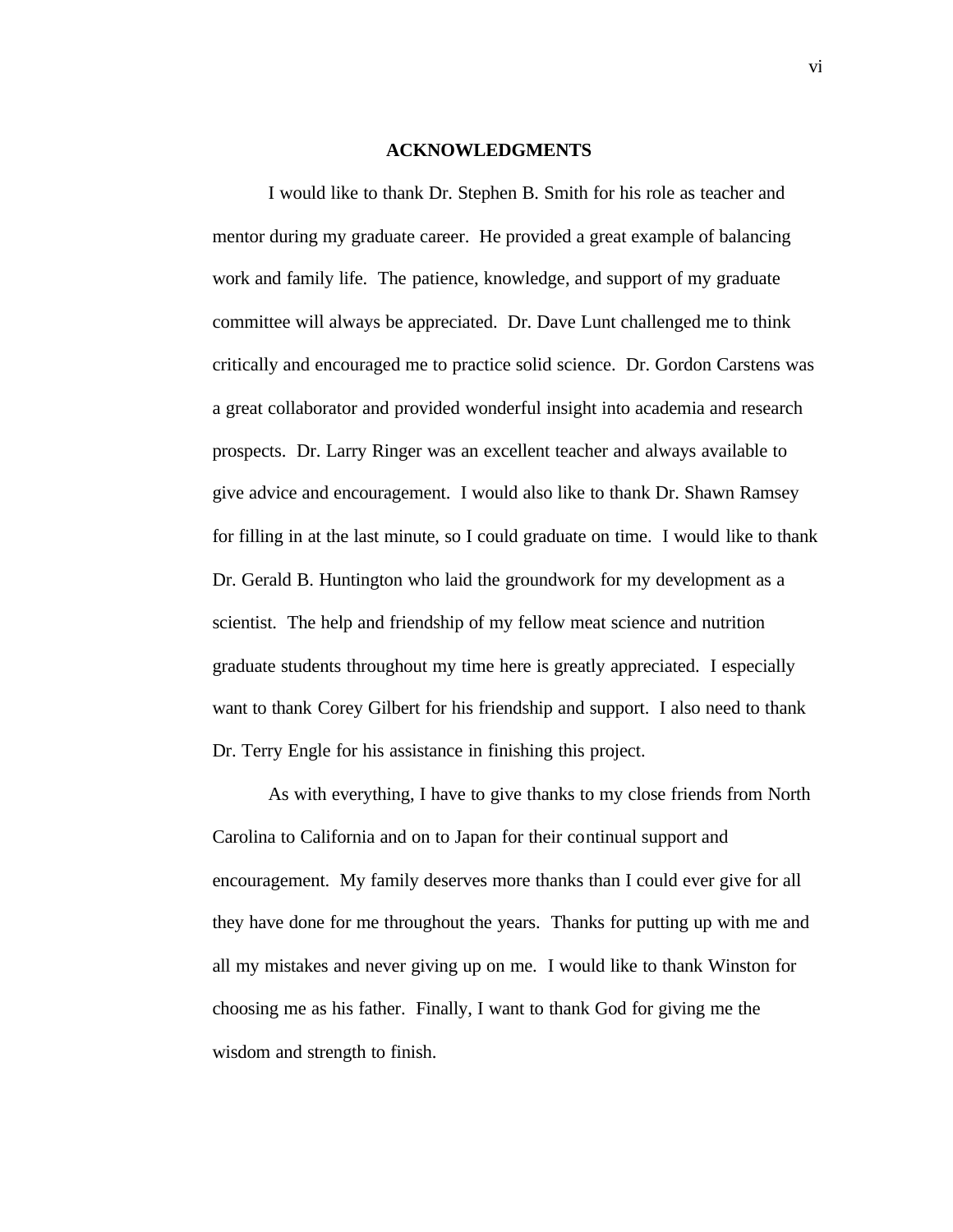# **TABLE OF CONTENTS**

|                |                                                                                                                                                                        | $\overline{\text{iii}}$                         |
|----------------|------------------------------------------------------------------------------------------------------------------------------------------------------------------------|-------------------------------------------------|
|                |                                                                                                                                                                        | V                                               |
|                |                                                                                                                                                                        | vi                                              |
|                |                                                                                                                                                                        | vii                                             |
|                |                                                                                                                                                                        | $\overline{1}X$                                 |
|                |                                                                                                                                                                        | $\mathbf{X}$                                    |
| <b>CHAPTER</b> |                                                                                                                                                                        |                                                 |
| $\mathbf I$    |                                                                                                                                                                        | $\mathbf{1}$                                    |
| $\mathbf{I}$   |                                                                                                                                                                        | 3                                               |
|                | Formation and Intake of Conjugated Linoleic Acid<br>Effects of Conjugated Linoleic Acid on Lipoprotein Cholesterol<br>Conjugated Linoleic Acid and Adipose Development | 3<br>$\overline{4}$<br>$\overline{4}$<br>5<br>5 |
| III            | FINISHING DIETS WITH ELEVATED LEVELS OF $\alpha$ -<br>LINOLENIC ACID INCREASE FEED EFFICIENCY BUT DO<br>NOT ALTER BEEF CARCASS QUALITY                                 | 9                                               |
|                |                                                                                                                                                                        | 9<br>10<br>11<br>15<br>25<br>28                 |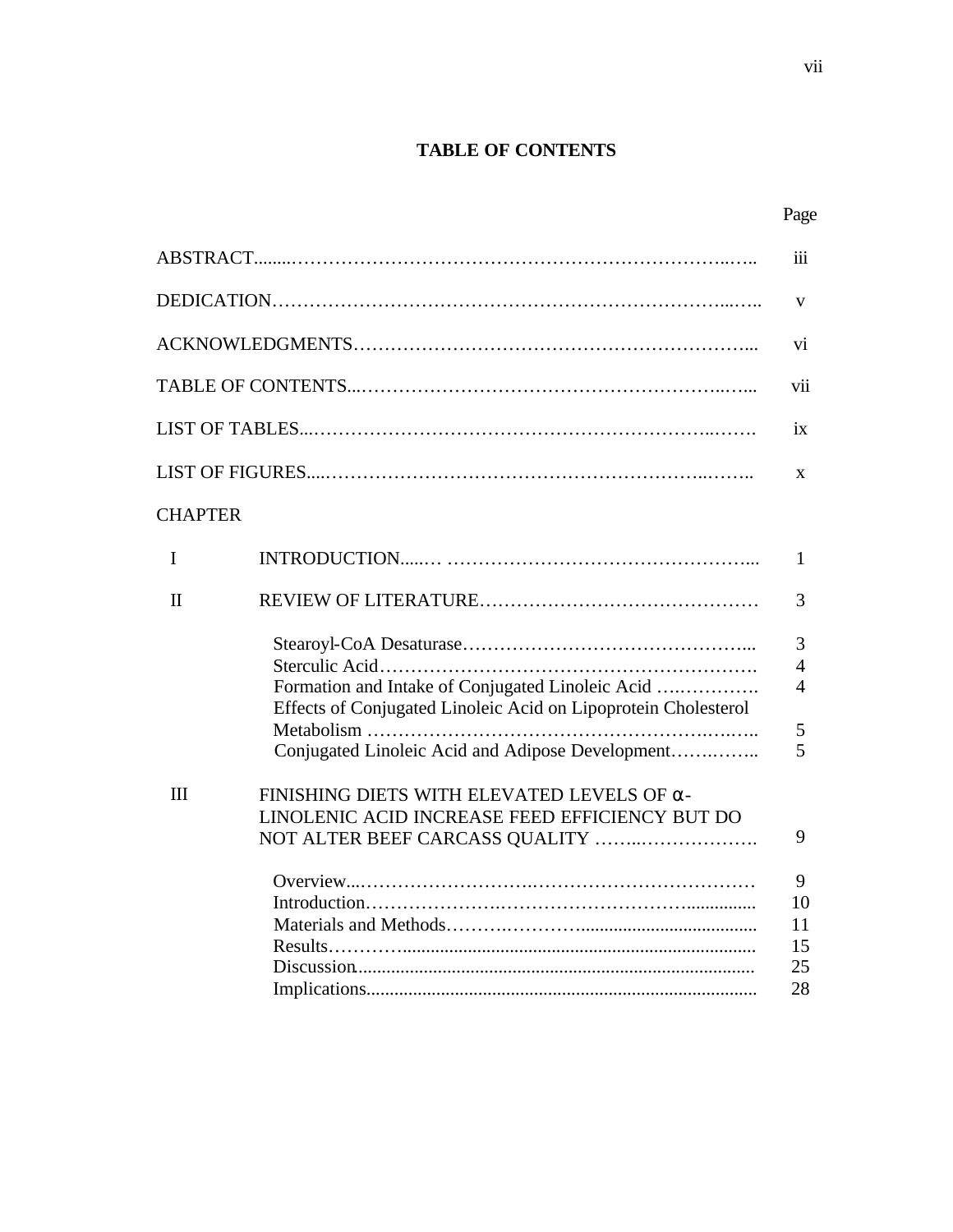# CHAPTER

| <b>IV</b> | STEAROYL CO-A DESATURASE ACTIVITY OF BEEF      |    |
|-----------|------------------------------------------------|----|
|           | STEERS FINISHED WITH CORN, FLAXSEED, OR MILO   |    |
|           | BASED DIETS DOES NOT CORRELATE WITH INDICES OF |    |
|           | STEAROYL CO-A DESATURASE ACTIVITY BASED ON     |    |
|           |                                                | 29 |
|           |                                                | 29 |
|           |                                                | 30 |
|           |                                                | 31 |
|           |                                                | 37 |
|           |                                                | 50 |
|           |                                                | 54 |
| V         |                                                | 55 |
|           |                                                | 57 |
|           |                                                | 65 |

Page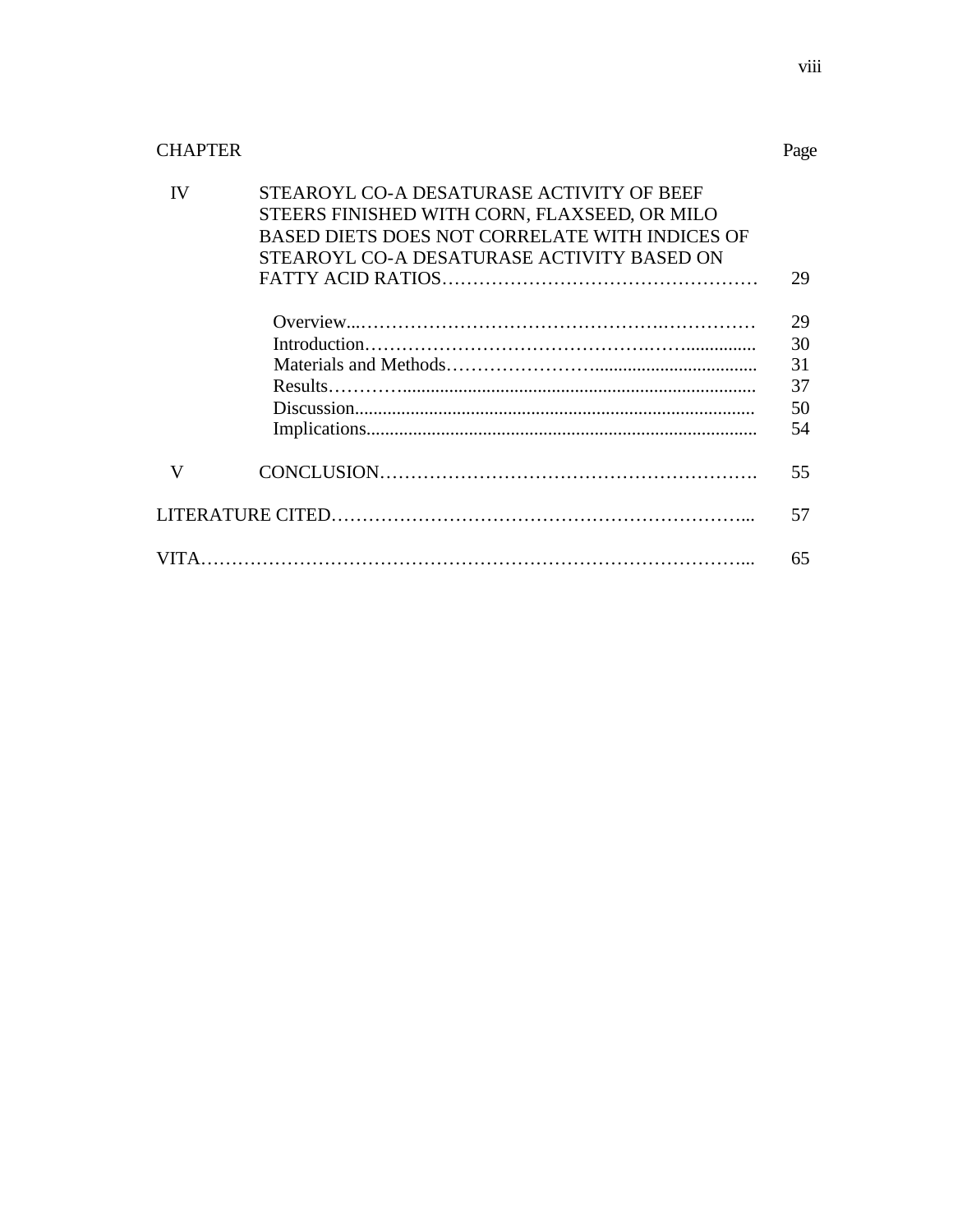## **LIST OF TABLES**

| TABLE |                                                                                                                                                                                                                            | Page |
|-------|----------------------------------------------------------------------------------------------------------------------------------------------------------------------------------------------------------------------------|------|
| 3.1   | Dry matter and chemical composition of diets containing one of three<br>grain sources (corn, corn with flaxseed, or milo) and one of three<br>concentrations $(0, 5, or 15 \%)$ of whole cottonseed (WCS) in a total       | 12   |
| 3.2   |                                                                                                                                                                                                                            | 15   |
| 3.3   | Percentage of total fatty acids from plasma of Angus steers fed corn,<br>flaxseed with corn, or milo based finishing rations with varying                                                                                  | 16   |
| 3.4   | Growth characteristics of Angus steers fed one of three grain sources<br>(corn, corn with flaxseed, or milo) and one of three concentrations (0, 5,<br>or 15 %DM) of whole cottonseed (WCS) in a total mixed ration        | 23   |
| 3.5   | Carcass characteristics from Angus steers fed one of three grain sources<br>(corn, corn with flaxseed, or milo) and one of three concentrations (0, 5,<br>or 15 %DM) of whole cottonseed (WCS) in a total mixed ration     | 24   |
| 4.1   |                                                                                                                                                                                                                            | 37   |
| 4.2   | Percentage of total fatty acids in interfasicular adipose tissue of Angus<br>steers fed corn, flaxseed with corn, or milo based finishing rations with<br>varying concentrations of whole cottonseed (WCS)                 | 39   |
| 4.3   | Percentage of total fatty acids in subcutaneous adipose tissue of Angus<br>steers fed corn, flaxseed with corn, or milo based finishing rations with                                                                       | 40   |
| 4.4   | Lipogenesis, cellularity, and stearoyl co-A desaturase (SCD) activity<br>from various tissues of Angus steers fed corn, flaxseed with corn (Flax),<br>or milo based finishing rations with varying concentrations of whole | 42   |
| 4.5   | Linear relationship between stearoyl-CoA desaturase (SCD) activity and<br>fatty acid indices of SCD activity from various tissues of Angus steers                                                                          | 49   |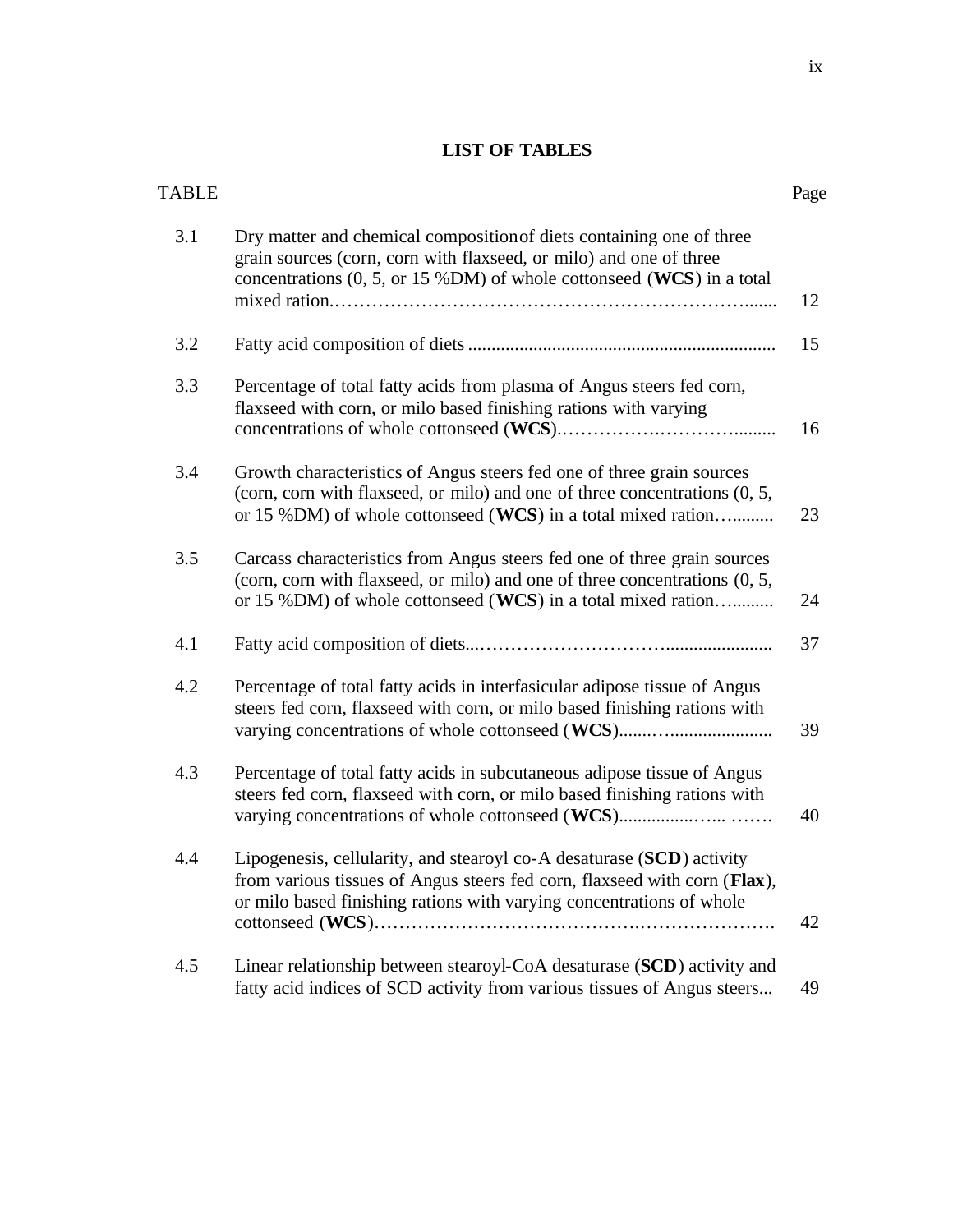# **LIST OF FIGURES**

| <b>FIGURE</b> |                                                                                                                                            | Page |
|---------------|--------------------------------------------------------------------------------------------------------------------------------------------|------|
| 3.1           | Plasma 16:0 from Angus steers fed corn, flaxseed (Flax), or milo                                                                           | 18   |
| 3.2           | Plasma 18:0 from Angus steers fed corn, flaxseed (Flax), or milo                                                                           | 18   |
| 3.3           | Plasma 18:1n-9 from Angus steers fed corn, flaxseed (Flax), or milo                                                                        | 19   |
| 3.4           | Plasma 18:1 <i>trans</i> -11 from Angus steers fed corn, flaxseed (Flax), or                                                               | 19   |
| 3.5           | Plasma 18:2n-6 from Angus steers fed corn, flaxseed (Flax), or milo                                                                        | 20   |
| 3.6           | Plasma 18:3n-3 from Angus steers fed corn, flaxseed (Flax), or milo                                                                        | 20   |
| 3.7           | Plasma 16:1n-7 from Angus steers fed either 0, 5, or 15% dietary                                                                           | 22   |
| 3.8           | Plasma 18:0 from Angus steers fed either 0, 5, or 15% dietary whole                                                                        | 22   |
| 4.1           | Proportional distribution of subcutaneous adipose tissue cells of<br>differing diameters from Angus steers fed corn, flaxseed (Flax), or   | 44   |
| 4.2           | Proportional distribution of subcutaneous adipose tissue cells of<br>differing volumes from Angus steers fed corn, flaxseed (Flax), or     | 44   |
| 4.3           | Proportional distribution of interfasicular adipose tissue cells of<br>differing diameters from Angus steers fed corn, flaxseed (Flax), or | 45   |
| 4.4           | Proportional distribution of interfasicular adipose tissue cells of<br>differing volumes from Angus steers fed corn, flaxseed (Flax), or   | 45   |
|               |                                                                                                                                            |      |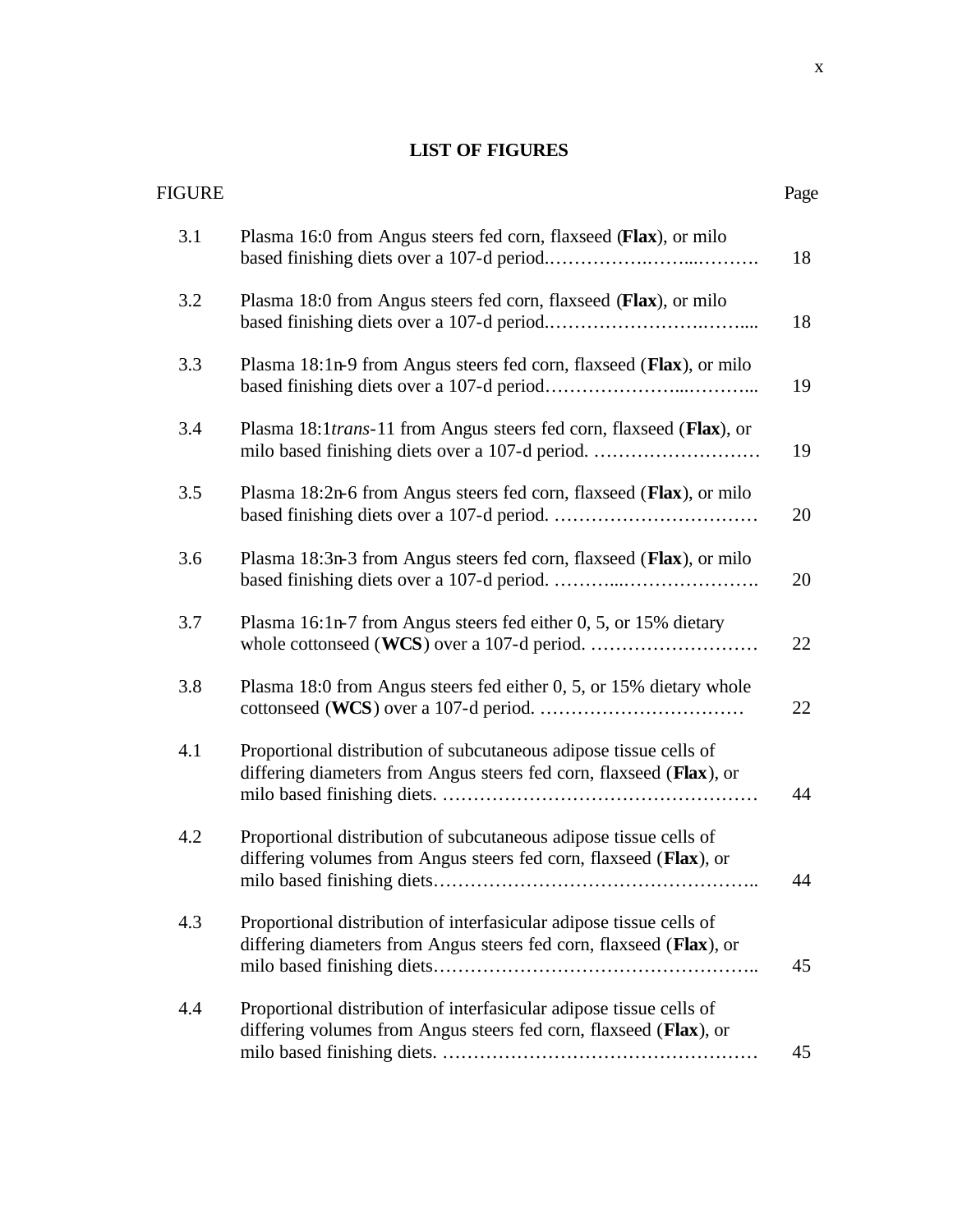| 4.5 | Proportional distribution of subcutaneous adipose tissue cells of<br>differing diameters from Angus steers fed diets containing 0, 5, or     | Page |
|-----|----------------------------------------------------------------------------------------------------------------------------------------------|------|
|     |                                                                                                                                              | 46   |
| 4.6 | Proportional distribution of subcutaneous adipose tissue cells of<br>differing volumes from Angus steers fed diets containing 0, 5, or 15%   | 46   |
| 4.7 | Proportional distribution of interfasicular adipose tissue cells of                                                                          |      |
|     | differing diameters from Angus steers fed diets containing 0, 5, or                                                                          | 47   |
| 4.8 | Proportional distribution of interfasicular adipose tissue cells of<br>differing volumes from Angus steers fed diets containing 0, 5, or 15% |      |
|     |                                                                                                                                              | 47   |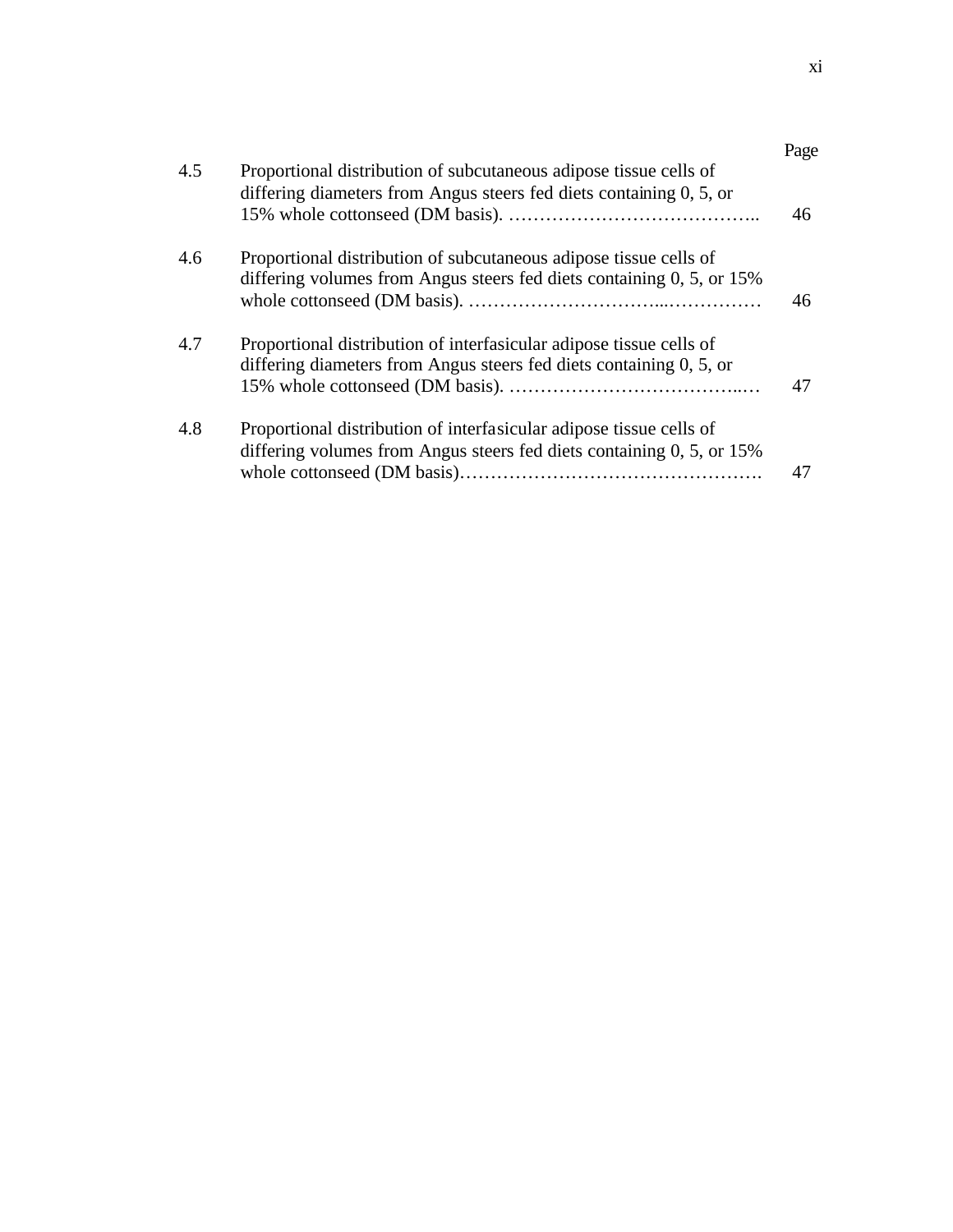#### **CHAPTER I**

#### **INTRODUCTION**

Cattle fed in Australian feedlot as many as 300 d do not achieve the level of marbling observed in identical breed types fed in U.S. feedlots for only 120 d (Greg Chappell, Australian Angus stud producer; personal communication). We propose that Australian cattle are being fed a combination of whole cottonseed and some source of α-linolenic acid. Whole cottonseed contains the cyclopropene fatty acid, sterculic acid, which is a potent inhibitor of stearoyl CoA desaturase (**SCD**, Raju and Reiser, 1972). The *trans*-10, *cis*-12 isomer of CLA depresses SCD gene expression (Lee et al., 1998). Their combined effects could be sufficient to produce the reduced SCD activity we have documented in adipose tissue from Australian feedlot cattle (Yang et al., 1999). This would provide the biochemical basis for the occurrence of hard fat in Australian beef carcasses (Smith et al., 1998), and may also explain the lesser ability of Australian cattle to deposit marbling. We previously demonstrated that the adipose tissue concentration of SCD increases immediately preceding lipid filling of subcutaneous adipose tissue in feedlot Angus steers (Martin et al., 1999.). Ding and Mersmann (2000) demonstrated that oleic acid (the primary product of SCD) stimulated lipid filling in porcine preadipocytes in culture. Thus, depression of SCD activity may ultimately lead to reduced marbling. This, along with an increase in CLA concentration would provide a more healthful fatty acid composition.

\_\_\_\_\_\_\_\_\_\_\_\_\_

This dissertation follows the style and format of the Journal of Animal Science.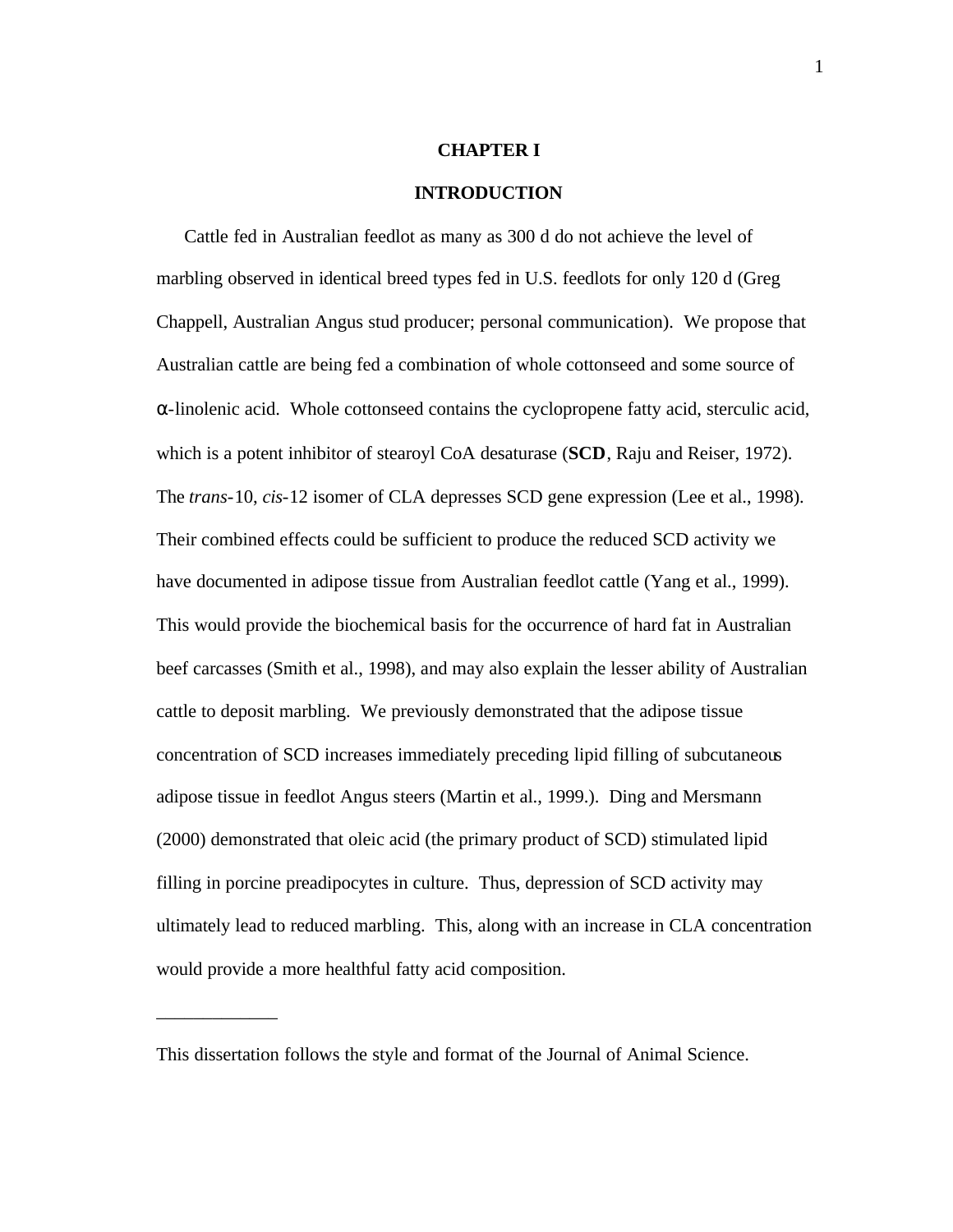The purpose of this investigation was to document the interaction between CLA and whole cottonseed on SCD gene expression in bovine tissues, and how this may affect the accumulation of marbling. The study will demonstrate how actively selecting for CLA isoform production may yield a leaner beef product that contains elevated concentrations of CLA. This would be useful for people who are concerned with lowering total dietary fat in combination with increasing their intake of CLA.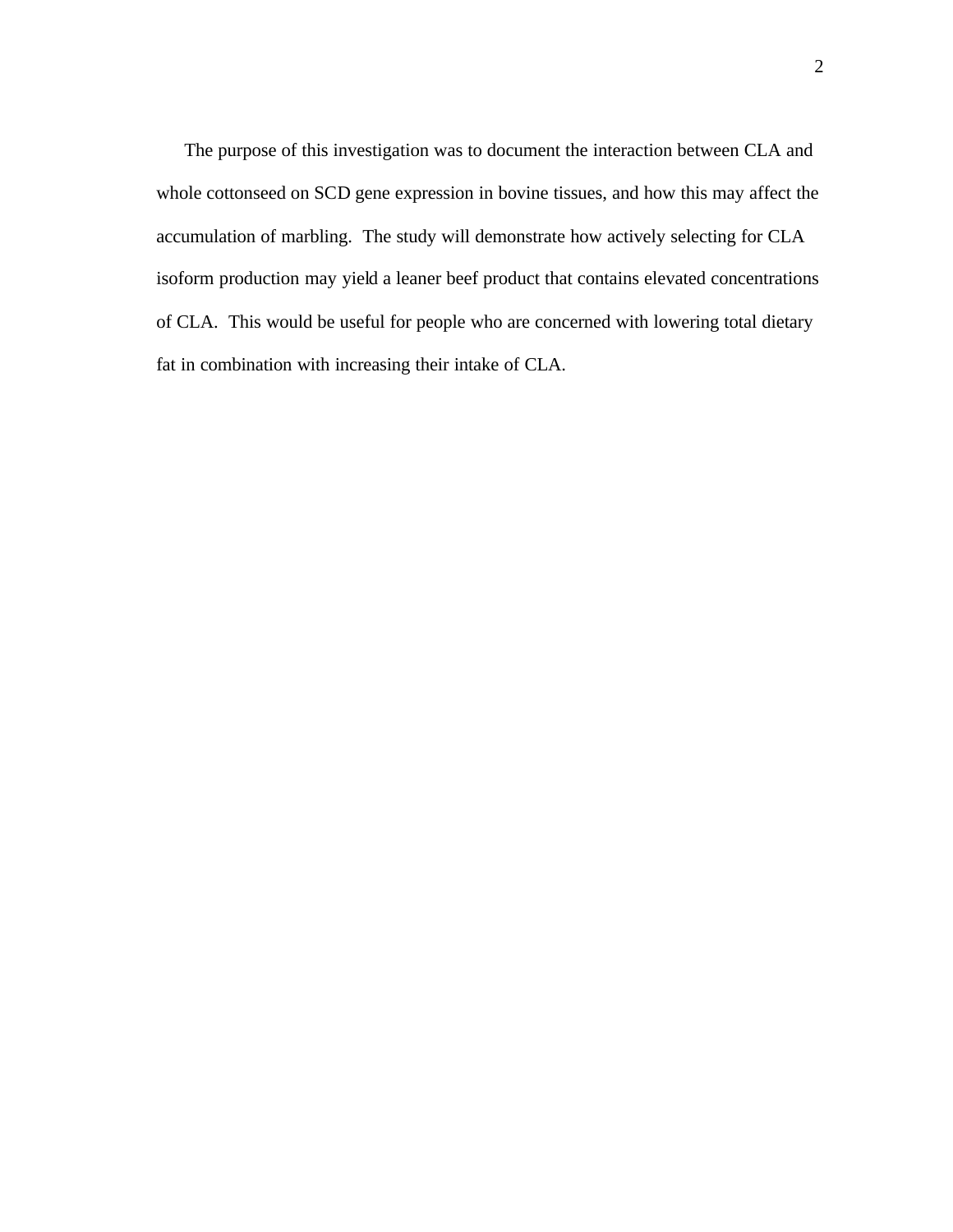#### **CHAPTER II**

#### **REVIEW OF LITERATURE**

#### **Stearoyl-CoA Desaturase**

Stearoyl-CoA desaturase (**SCD**) is a microsomal enzyme that catalyzes the NADH and  $O<sub>2</sub>$  dependent desaturation of saturated fatty acids at carbon 9. This process predominantly yields 16:1n-7 and 18:1n-9 from 16:0 and 18:0 respectively. With the majority of dietary fatty acids being saturated by rumen microflora (Ekeren et al., 1992), SCD is the primary source of long chain unsaturated fatty acids. Adipose tissue and liver appear to be the major site of activity in the higher vertebrates (Ntambi, 1995). Three isoforms of the SCD gene have been identified in the mouse; SCD1 (Ntambi et al., 1988), SCD2 (Kaestner et al., 1989), and SCD3 (Zheng et al., 2001). There is a very different tissue distribution of these isoforms, even though there is a 85-88% homology in amino acid sequence. The SCD1 isoform is expressed at a greater rate in bovine adipose tissue than in liver (St. John et al., 1991), with the rates of activity in bovine adipose occurring at similar rates to those seen in rat liver. In mice, SCD3 is expressed in the skin (Zheng et al., 2001), Haderian (Miyazaki et al, 2001), and the preputial glands (Miyazaki et al., 2002). The SCD2 is expressed in B-lymphocytes, but not in mature T-lymphocytes (Tebbey and Buttke, 1992; Tebbey et al., 1994). To the author's knowledge, the relevance of the tissue distribution of these isoforms has not yet been established. Species, breed, and diet have altered both activity and gene expression of SCD in a variety of models. This review will focus on dietary factors that effect this activity and its role in adipose development.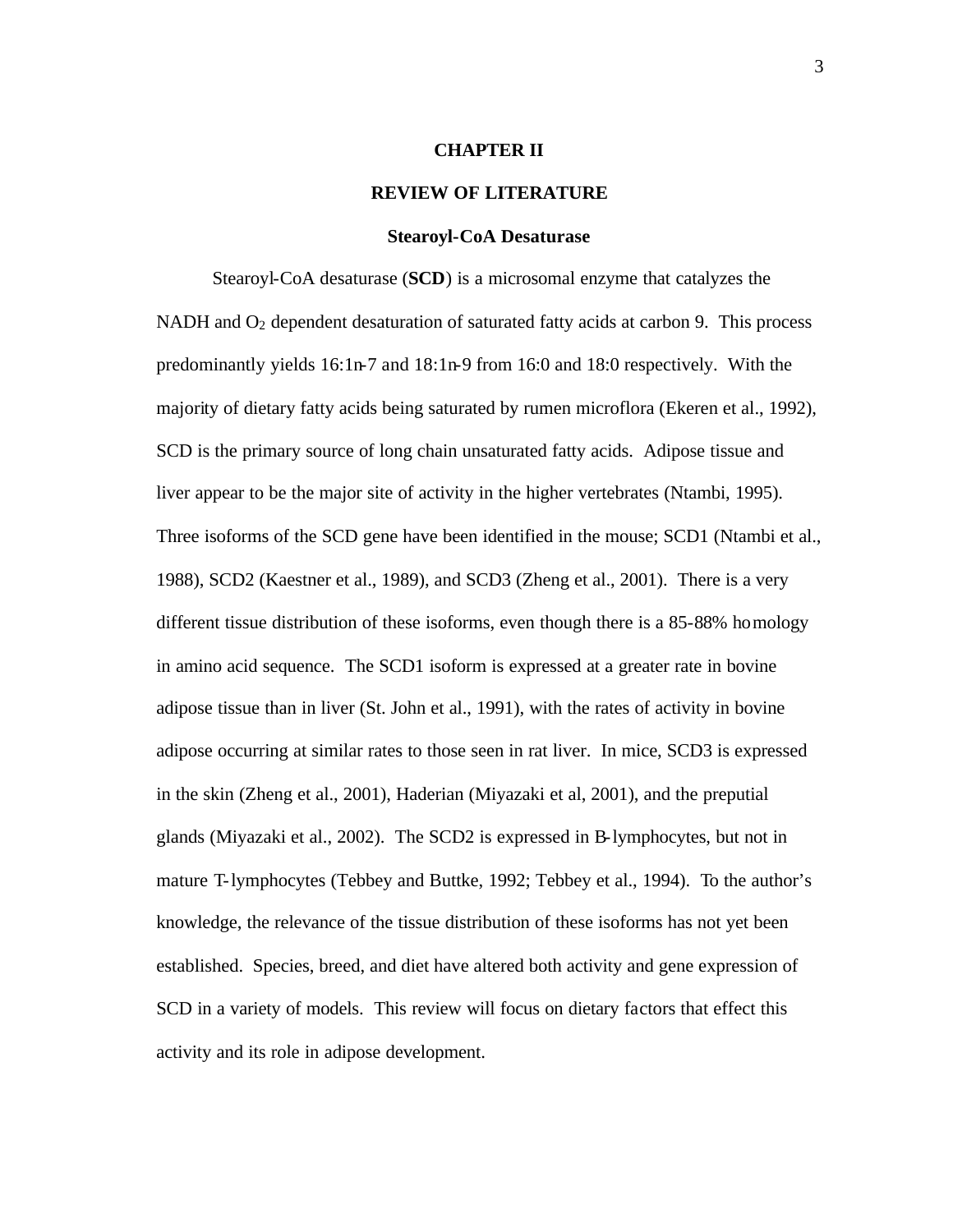#### **Sterculic Acid**

Cotton oil contains the cyclopropenoic fatty acids; sterculic acid [8-(2-octyl-1 cyclopropenyl) octanoic acid] and malvalic acid [7-(2-octyl-1-cyclo-propenyl) heptanoic acid]. The cyclopropenoic fatty acids comprise  $0.5-1.0\%$  of the total lipid ( $\sim 65\%$ ) malvalic acid and ~35% sterculic acid; Cao et al., 1993). Sterculic acid has demonstrated potent inhibition of SCD both in vivo and in vitro (Reiser and Raju, 1964; Raju and Reiser, 1972; Griinari et al., 2000). However, this inhibitory activity is removed when the sterculic acid is first heated (Cao et al., 1993). At this time, the actual mechanism of SCD inhibition by sterculic acid is unknown, however Enrique Gomez et al. (2002) postulate that sterculic acid directly inhibits SCD activity by a turnoverdependent reaction. However, in this study which utilized 3T3-L1 preadipocytes, the processes required for adipocyte differentiation, and SCD gene expression were not altered by sterculic acid addition.

#### **Formation and Intake of Conjugated Linoleic Acid**

The two major isomers are the *cis*-9, *trans*-11 and the *trans*-10, *cis*-12 isomers, with 80 to 90% of the total CLA of milk fat present as the *cis*-9, *trans*-11 isoform (Parodi, 1977; Sehat et al., 1998). Conjugated linoleic acid derives from a limited number of reactions. The primary source of *cis*-9, *trans*-11 octadecadienoic acid production in ruminants is via biohydrogenation of linoleic acid (18:2n-6) by ruminal microorganisms to 18:1*trans*-11 (Shorlund et al., 1955) and subsequent desaturation to 18:2*cis*-9, *trans*-11 by  $\Delta^9$  desaturase (Bauman et al., 1999). The primary source of *trans*-10, *cis*-12 octadecadienoic acid production in ruminants is proposed to be via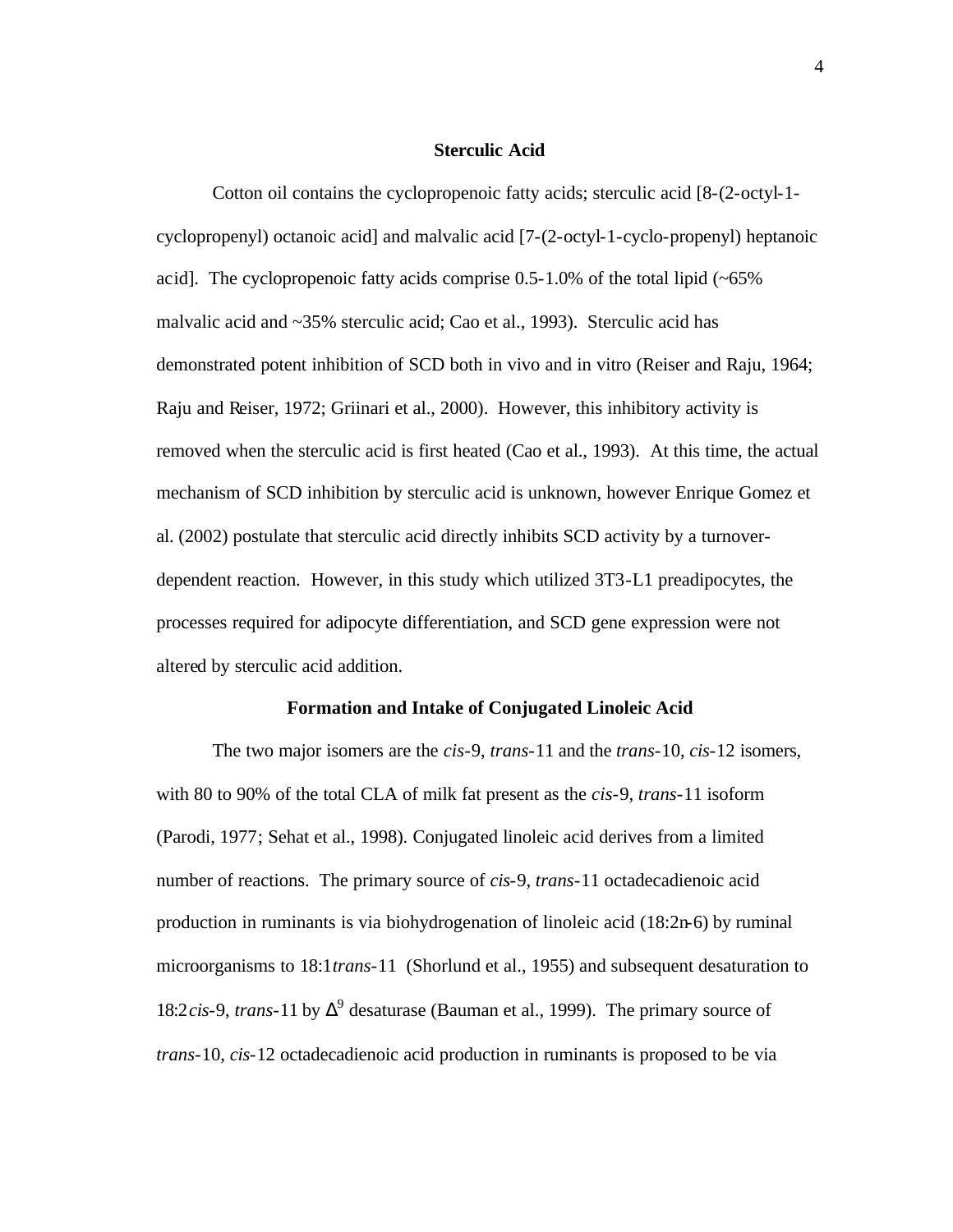biohydrogenation of α-linolenic acid (18:3n-3) (Bauman et al., 1999). *Butyrivibrio fibrisolvens* produces CLA isomers as an intermediate in the biohydrogenation of linoleic acid and  $\alpha$ -linolenic acid to stearic acid in the rumen (Chin et al., 1992; Gurr, 1987; Viviani, 1970)

#### **Effects of Conjugated Linoleic Acid on Lipoprotein Cholesterol Metabolism**

The possible effects of CLA on cholesterol metabolism have not received little attention relative to the other possible effects of CLA. Lee et al. (1994) first reported that feeding 0.5 g CLA/d to rabbits fed a semi-purified diet containing 14% fat and 0.1% cholesterol reduced LDL cholesterol and triglycerides, and the occurrence of atherosclerosis. This suggested that CLA, in addition to reducing adiposity, could reduce important risk factors in the development of coronary heart disease in humans. This was supported by Nicolosi et al. (1997), who fed up to 1.1% CLA to hypercholesterolemic hamsters. Nicolosi et al. (1997) observed reduced LDL plus very low density lipoprotein (VLDL) cholesterol in CLA-fed hamsters, without any effect on high density lipoprotein (HDL) cholesterol. Again, there was less early atherosclerosis in the CLA-fed hamsters.

#### **Conjugated Linoleic Acid and Adipose Development**

Over the past few years, there has been a massive interest in the effects of conjugated linoleic acid (**CLA**) upon many physiological processes. This explosion in scientific interest traces its origins back to the initial paper of Ha et al. (1987), which implicated the possible anticarcinogenic nature of CLA. A more recent interest in CLA has been focused on the effects that this compound may have on overall lipid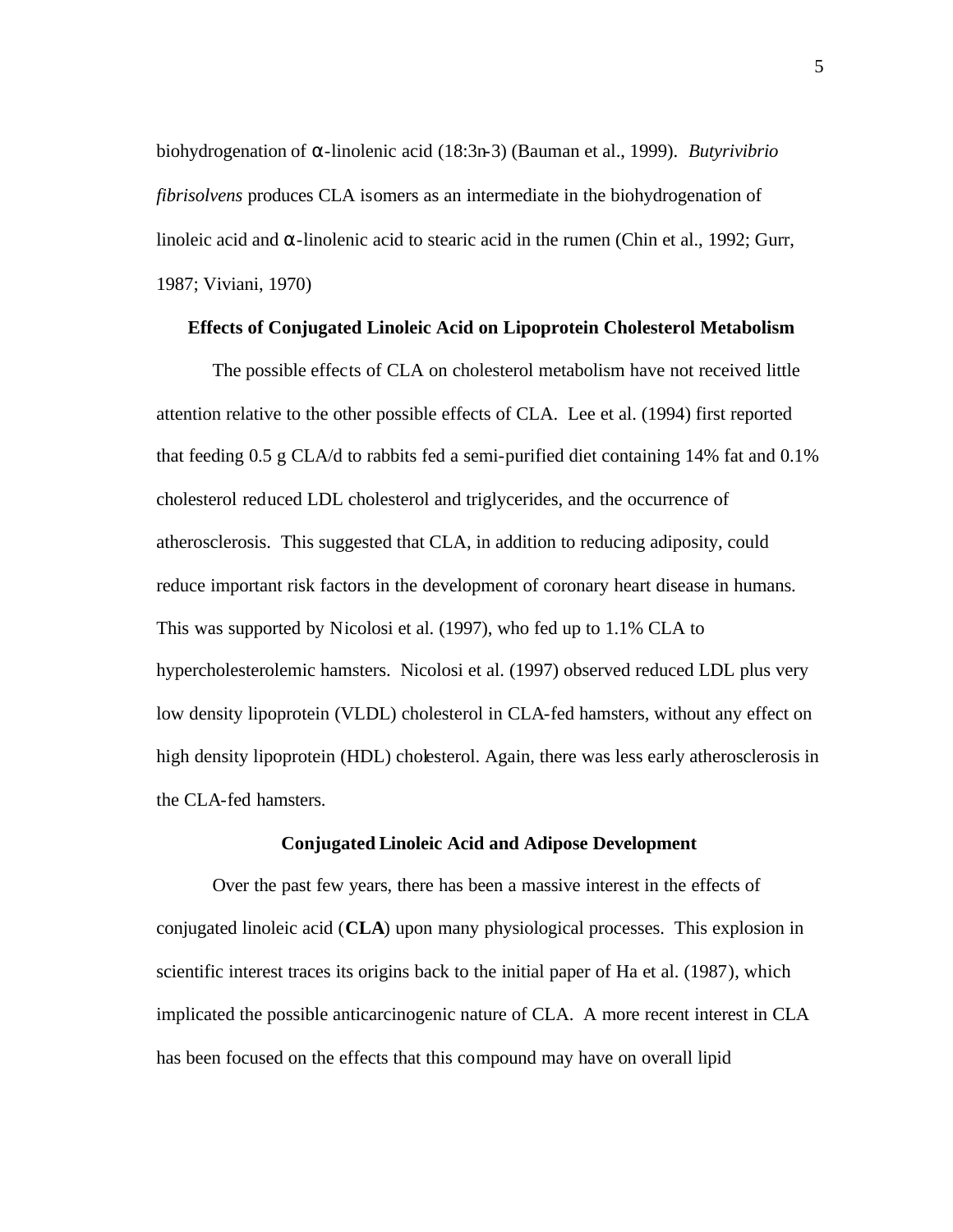metabolism of mammals. Pariza et al. (1996) reported that mice, rats, and chicks fed diets containing 0.5% CLA plus 5.0% corn oil for 4 to 8 wk experienced body fat reductions of 57 to70, 23, and 22%, respectively. In a related experiment, mice were fed a 20% tallow diet containing 0.1% CLA vs a 20% tallow diet supplemented with 0.6% CLA for 4 wk. The 0.6% CLA-supplemented mice exhibited significantly reduced body fat accumulation (-46%) and increased lean body mass (+9%). Albright et al. (1996) indicated that CLA levels in rat fat pads and muscle each returned to normal physiologic levels within 2 to 4 wk after withdrawal of CLA supplementation, dependent on the CLA isomer used. Belury and Kempa-Steczko (1997) reported significantly lower body weights in rats as a result of 1.0 and 1.5% dietary CLA supplementation for 6 wk. Although food intake among treatment and control groups was similar, the feed-toweight gain ratio (feed efficiency) increased 1.5 to 2.0-fold in CLA-supplemented diet groups.

Conjugated linoleic acid has also been shown to affect differentiation in murine preadipocytes and porcine stromal vascular cells (Ding et al., 2000), but the effects of CLA on bovine preadipocyte differentiation is still unknown. A multitude of in vitro studies have shown that treatment of murine preadipocytes with a mixture of CLA isomers (20 to 200 μM) decreased the proliferation (Brodie et al., 1999; Satory and Smith, 1999; Evans et al., 2000) and accumulation of lipid (Brodie et al., 1999; Choi et al., 2000; Evans et al., 2000; Park et al., 1997; 1999a,b). Mixed isomers of CLA have also reduced mRNA levels of adipocyte fatty acid binding protein and PPARγ2 in 3T3- L1 preadipocytes (Brodie et al., 1999; Choi et al., 2000). In contrast to this convention,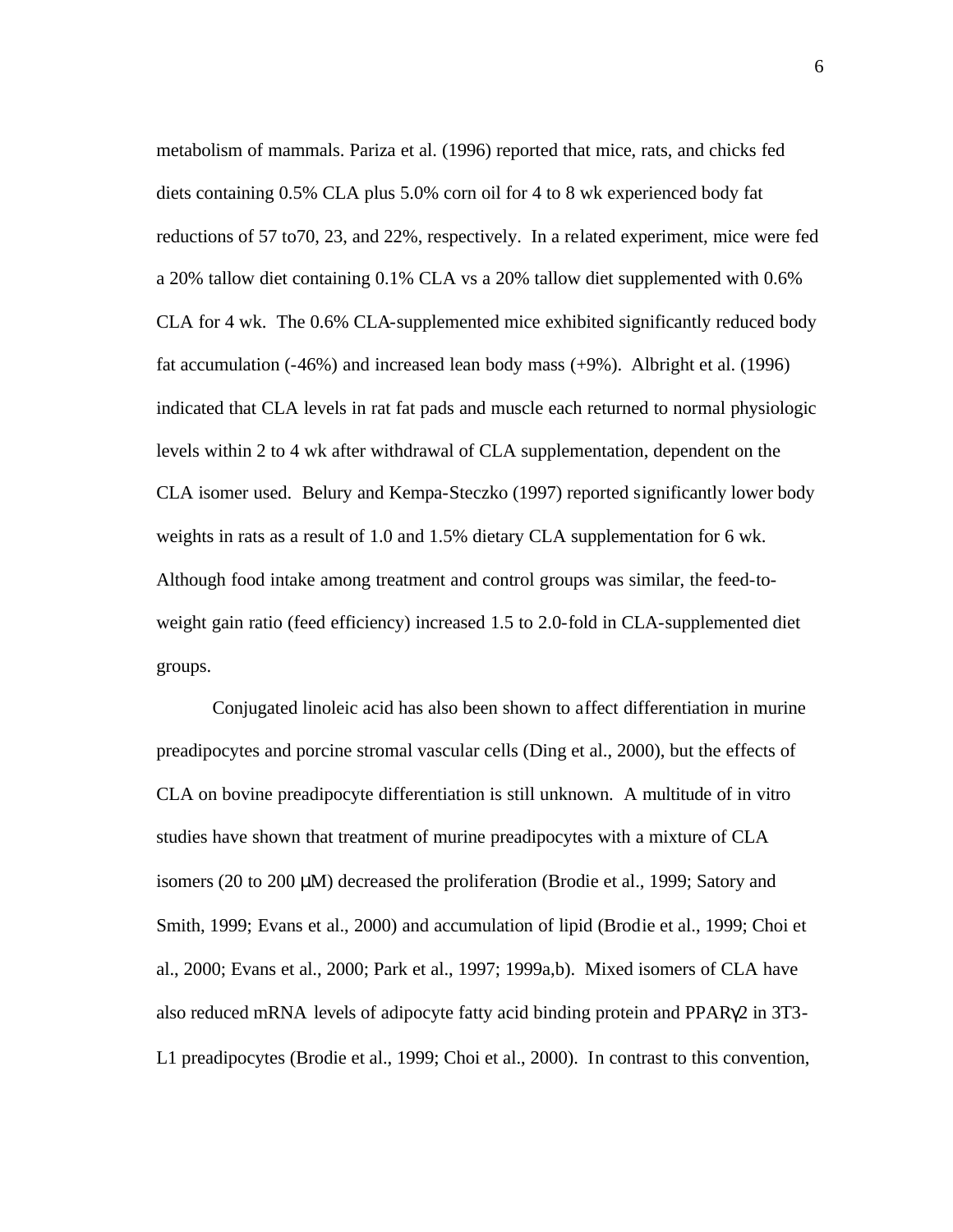Satory and Smith (1999) reported an increase in the de novo lipogenesis of 3T3-L1 preadipocytes when treated with a mixture of CLA isomers.

More recently, isomer specific studies have determined that the *trans*-10, *cis*-12 isomer of CLA is the bioactive isomer affecting lipid metabolism. The *trans*-10, *cis*-12 isomer of CLA reduces stearoyl-CoA desaturase (**SCD**) activity (Choi et al., 2000) and gene expression (Choi et al., 2000, Lee et al., 1998), increased lipolytic activity (Park et al., 1999b), and decreased both lipoprotein lipase activity and triacylglycerol content of 3T3-L1 adipocytes (Park et al., 1999b). Therefore, some of the discrepancies in the literature concerning the effect of CLA on the differentiation of preadipocytes may be due to a variation in the isomeric content of CLAs that were used in varying studies. There is substantial information describing the role of CLA in the regulation of murine preadipocyte differentiation but, to our knowledge, there is no report describing a similar role in the differentiation of bovine preadipocytes.

The *trans*-10, *cis*-12 isomer of CLA depresses SCD-1 gene expression (Lee et al., 1998). This SCD isozyme recently has been shown to play a major role in genetically obese (ob/ob) mice (Cohen et al., 2002), and may play a role in a metabolic regulation of lipid filling that is extraneous to any transcription regulation of peroxisome proliferator activated receptors that CLA may exert. Although the exact metabolic mechanism for the role of depressed SCD activity is not yet known, a possible explanation espoused by Cohen et al. (2002) is that there will be a decrease in the cellular concentrations of malonyl CoA, which would lead to a decrease in de novo lipogenesis. This theory is based on the concept that the increase in saturated fatty acids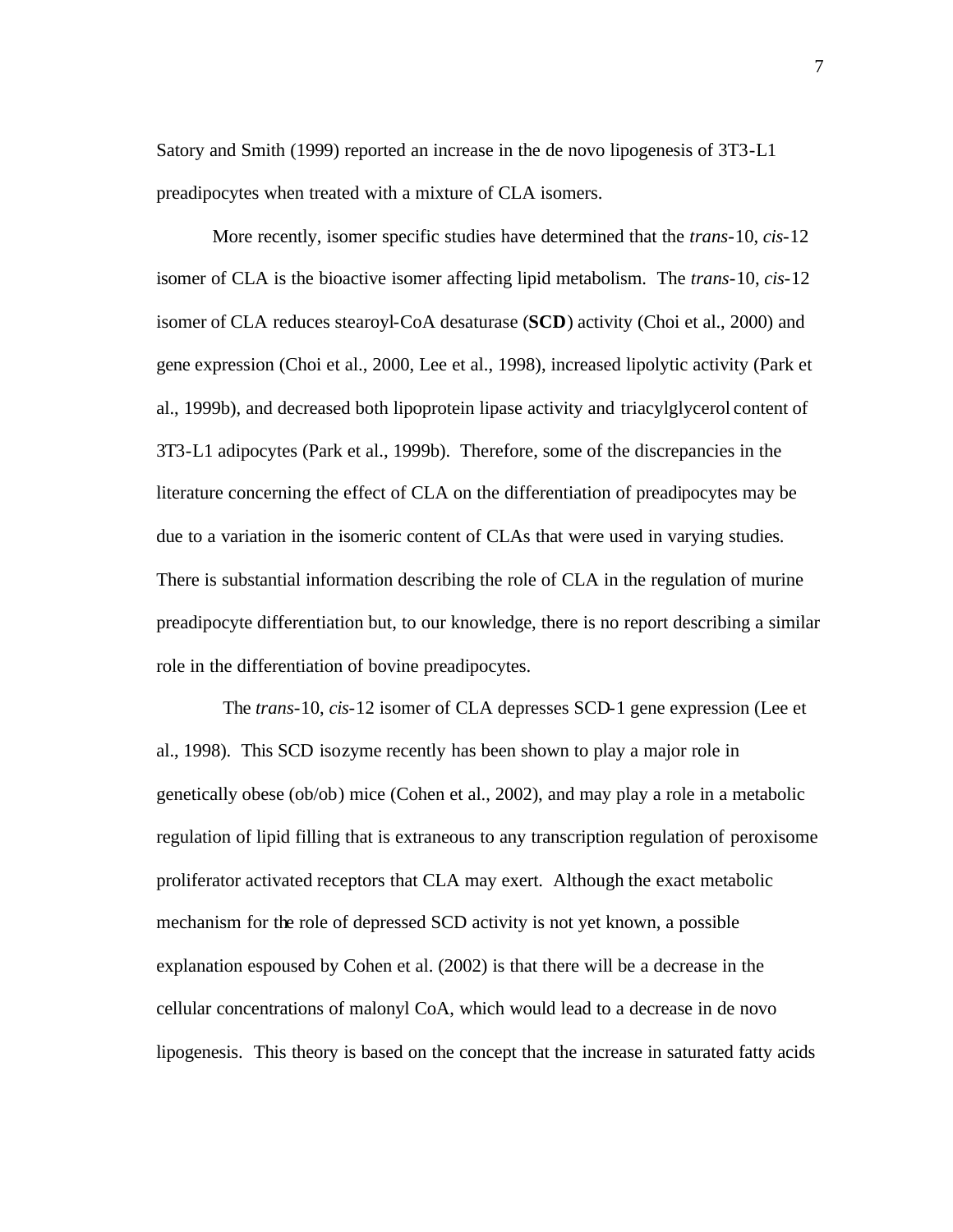will allosterically inhibit acetyl-CoA carboxylase, which in turn will depress the intracellular concentration of malonyl CoA (Lunzer et al., 1977). This could also possibly increase the oxidation of fatty acids by removing the inhibitory effect of malonyl-CoA upon the carnitine palmitoyl-CoA transferase system (McGarry et al., 1977), which is the rate limiting step for the import and oxidation of fatty acids within the mitochondria of the cell. The increase expected in carnitine palmitoyl-CoA transferase activity in such a scenario is seen in mice fed a CLA supplemented diet (Chin et al., 1994; Park et al., 1997).

Therefore, the literature demonstrates a decrease in the differentiation of murine preadipocytes into mature adipocytes when cultured in CLA, but this has not yet been shown in bovine preadipocytes. Also, it is shown that CLA can inhibit the expression of SCD, which leads to an inhibition of lipogenesis. Our objectives were to provide additional, mechanistic information concerning the effects of CLA on adiposity in growing feedlot cattle. We proposed to increase CLA concentrations (especially the *trans*-10, *cis*-12 isomer) by providing a diet enriched in  $\alpha$ -linolenic acid.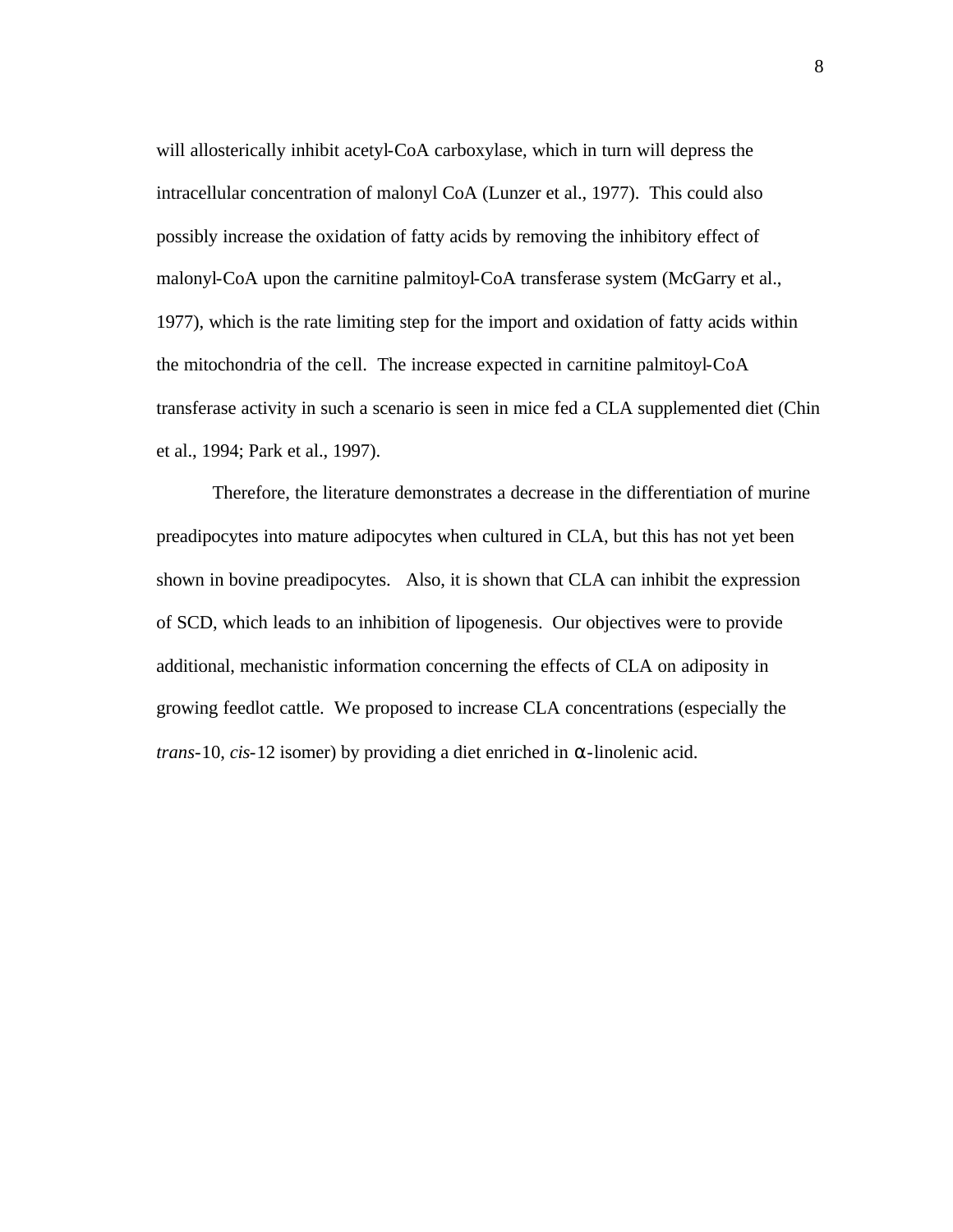#### **CHAPTER III**

# **FINISHING DIETS WITH ELEVATED LEVELS OF a-LINOLENIC ACID INCREASE FEED EFFICIENCY BUT DO NOT ALTER BEEF CARCASS QUALITY**

#### **Overview**

We hypothesized that there would be an interaction between dietary  $\alpha$ -linolenic acid (18:3n-3) and whole cottonseed (WCS) on the metabolism and deposition of subcutaneous and interfasicular adipose tissue. Forty-five Angus steers (358 kg BW) were utilized in a completely randomized block design with a 3 x 3 factorial arrangement of treatments. The factors included the dietary inclusion rate of whole cottonseed (0, 5, or 15% DM) and the type of energy source (corn, flaxseed plus corn, or milo) fed for 135 d. Plasma 18:3n-3 increased throughout the feeding period in the steers fed flaxseed (*P* < 0.01). Plasma 18:1*trans*-11 was initially increased (*P* < 0.01) in the steers fed flaxseed or corn, yet there was no detectable plasma 18:2*cis*-9, *trans*-11 in any of the steers used in this experiment. During the feeding period, steers receiving flaxseed or corn diets had a greater  $(P < 0.01)$  ratio of weight gained to feed consumed (0.119 and 0.108, respectively) than steers receiving the milo diet (0.093). There was a tendency  $(P < 0.06)$  for the gain: feed ratio to decrease with increased percentage of WCS in steers fed the milo diet. There were no differences in the ADG or final live weight among treatment groups. Following transportation to a local abattoir and overnight deprivation of food, there was a reduced  $(P < 0.01)$  percentage decrease in weight in the steers fed the flaxseed diet (1.51%) than in the steers fed the corn (2.89%)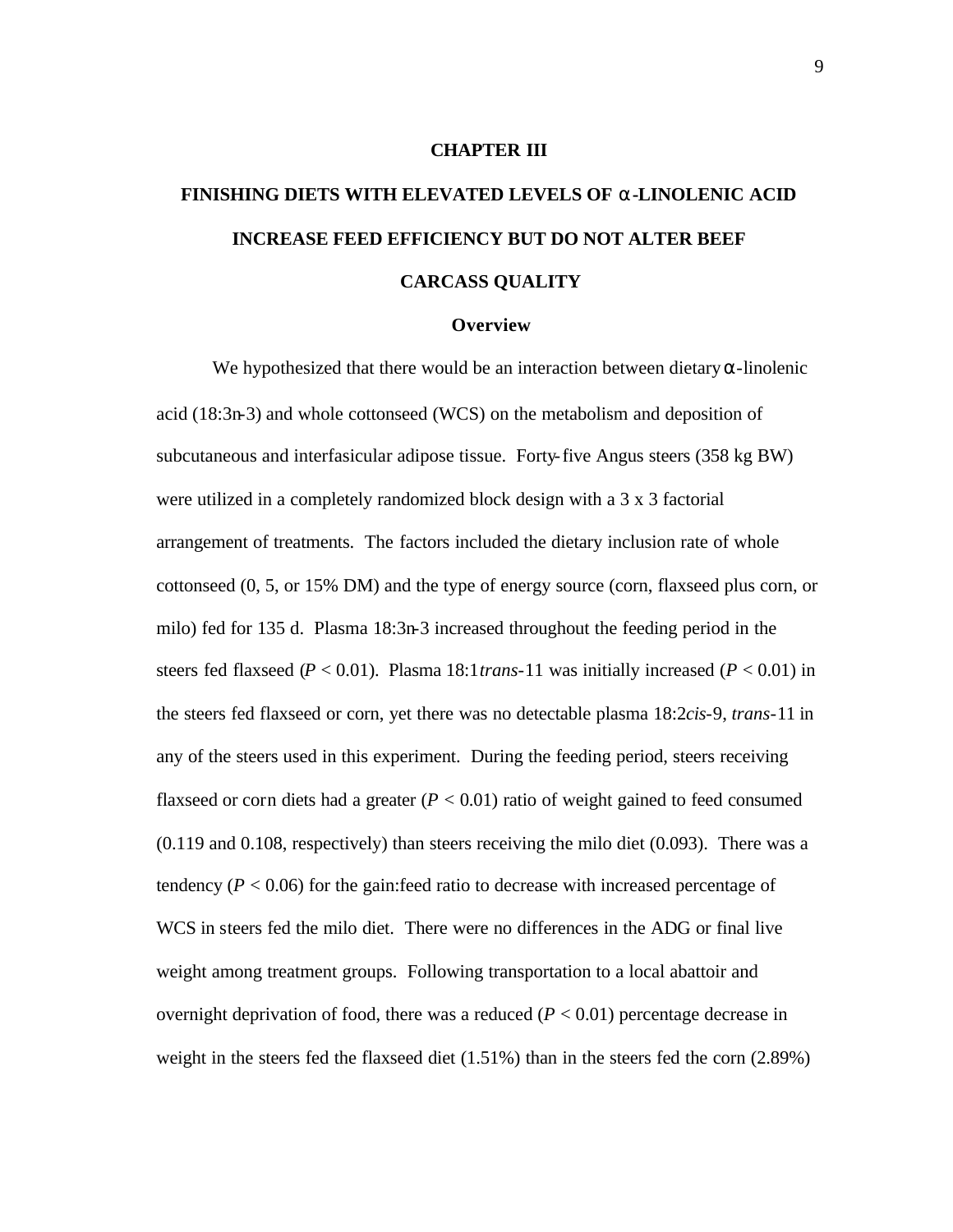or milo diets  $(3.11\%)$ . Marbling score was not affected by WCS ( $P = 0.14$ ) nor was there an interaction between grain source and WCS ( $P = 0.16$ ). There was an interaction for lean maturity  $(P < 0.02)$ , which decreased with increasing percentages of WCS in steers fed the corn or milo diets, but was unchanged in steers fed flaxseed. Ribeye area of steers fed milo was less  $(P < 0.01)$  than that of steers fed the corn or flaxseed diets. These data indicate that rations formulated to provide increased levels of  $\alpha$ -linolenic acid (i.e., flaxseed) will increase feed efficiency without altering either the quality or composition of the beef carcasses. Additionally, the inclusion of WCS in milo diets may cause a decrease in efficiency and less salable lean.

#### **Introduction**

There recently have been a variety of attempts to increase the CLA concentration in the tissues of a variety of meat producing animals. These have included CLAenhanced pork (Demaree et al., 2002), poultry (Du et al., 2001) and dairy products (Perfield et al., 2002). There has been little research has focused on the effects of increased CLA production in finished beef cattle (Duckett et al., 2002) and the effects of this upon performance. We were interested in the interaction of α-linolenic acid and whole cottonseed (**WCS**), which contains the cyclopropene fatty acid, sterculic acid, a potent inhibitor of stearoyl CoA desaturase (**SCD**; Raju and Reiser, 1972). Also, αlinolenic acid may serve as a source of conjugated linoleic acid (**CLA**) production (Baumann et al., 1999) and the *trans*-10, *cis*-12 isomer of CLA depresses SCD gene expression (Lee et al., 1998). The combined effects of sterculic acid and CLA could be sufficient to produce the reduced SCD activity that has been documented in adipose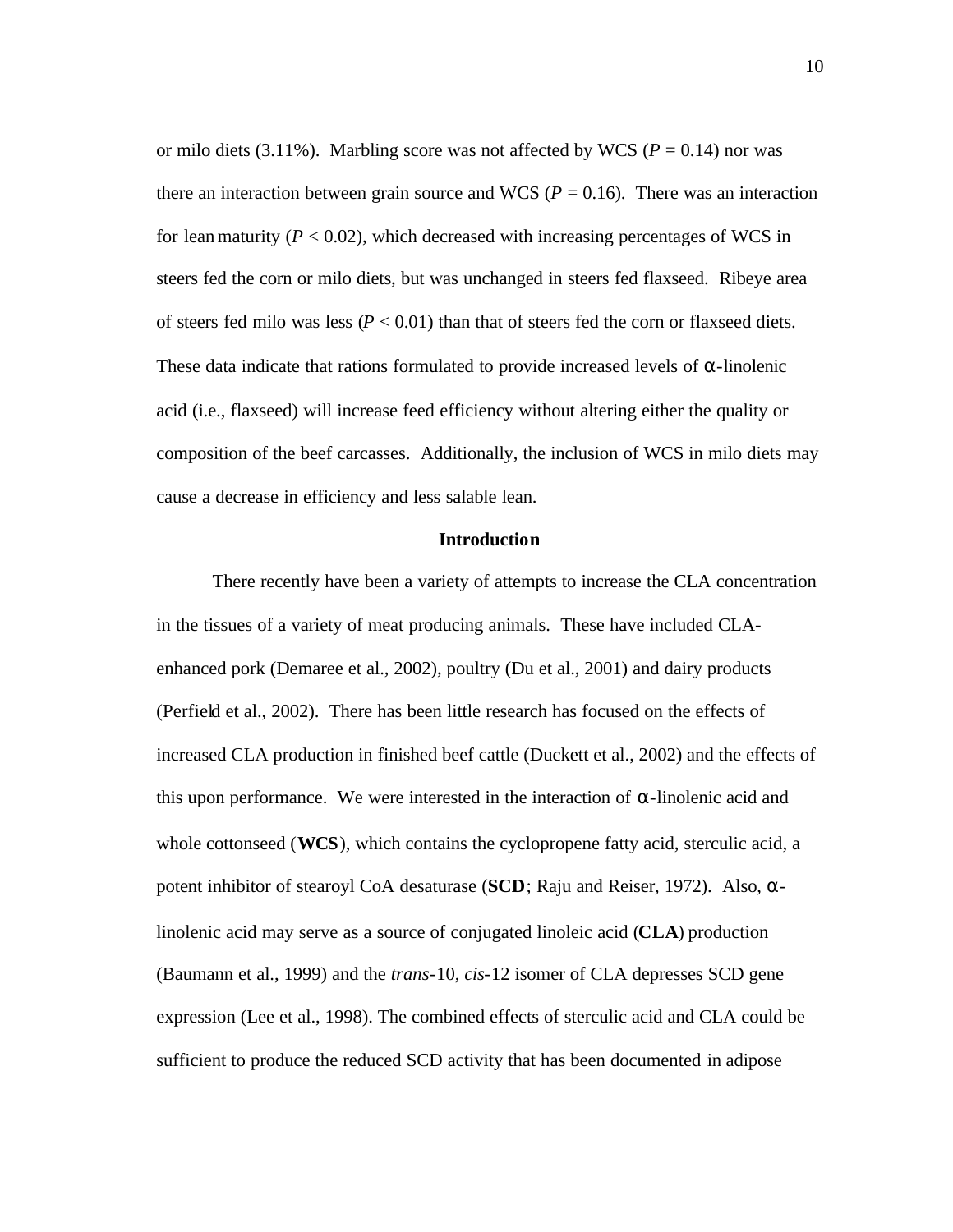tissue from Australian feedlot cattle (Yang et al., 1999). This would provide the biochemical basis for the occurrence of hard fat in Australian beef carcasses (Smith et al., 1998), and may also explain the lesser ability of Australian cattle to deposit marbling. It has been demonstrated previously that SCD gene expression in adipose tissue increases immediately preceding lipid filling of subcutaneous adipose tissue in feedlot Angus steers (Martin et al., 1999.). Ding and Mersmann (2001) demonstrated that oleic acid (the primary product of SCD) stimulated lipid filling in porcine preadipocytes in culture. Thus, depression of SCD activity may ultimately lead to reduced marbling.

The purpose of this investigation is to document the interaction between readily available feed commodities with differing amounts of α-linolenic acid and how this may affect carcass quality. Our hypothesis was that the diets high in  $\alpha$ -linolenic acid and WCS would have the least amount of marbling, but would have improved yield grades.

#### **Materials and Methods**

#### *Animals and Experimental Procedures*

 Forty-five Angus steers (358 kg BW) were used in this experiment. Care handling and sampling of the steers was approved by the Texas A&M University IAACUC (AUP#2001-75). Steers were randomly assigned to pens and treatments on d 1 after arriving at the feedlot. Dietary treatments consisted of a 3 x 3 factorial arrangement of grain source and whole cottonseed inclusion (0, 5, or 15% DM) in the diet. The three grain sources included a cracked corn diet, a cracked corn diet that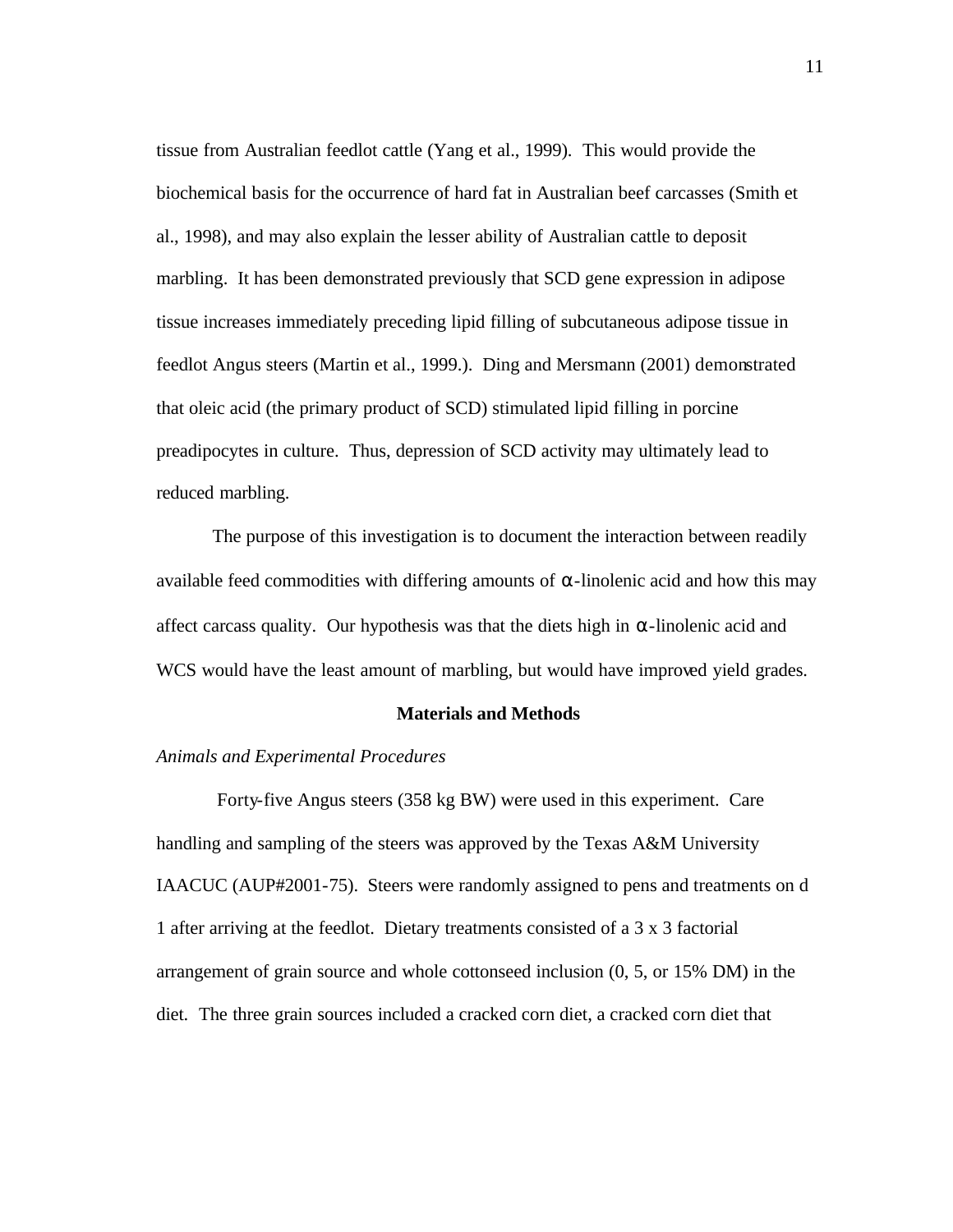contained 10% DM as flaxseed, and a ground milo diet. All diets were formulated

(Table 3.1) to be isonitrogenous, and meet or exceed all nutrient requirements for

|                                       | $(100)$ m a total nunca radiom<br>Grain/%WCS |                  |                  |                  |                  |                  |                  |                  |                  |  |  |  |
|---------------------------------------|----------------------------------------------|------------------|------------------|------------------|------------------|------------------|------------------|------------------|------------------|--|--|--|
|                                       |                                              | Corn             |                  |                  | Flaxseed         |                  | Milo             |                  |                  |  |  |  |
| Item                                  | $\theta$                                     | 5                | 15               | $\theta$         | 5                | 15               | $\theta$         | 5                | 15               |  |  |  |
| <b>WCS</b>                            | $\overline{0}$                               | $\overline{5}$   | 15               | $\boldsymbol{0}$ | $\overline{5}$   | 15               | $\boldsymbol{0}$ | $\overline{5}$   | 15               |  |  |  |
| Cottonseed                            |                                              |                  |                  |                  |                  |                  |                  |                  |                  |  |  |  |
| hulls                                 | 15                                           | 15               | 15               | 15               | 15               | 15               | 15               | 15               | 15               |  |  |  |
| Rolled                                | 68.6                                         | 65.2             | 58.3             | 62.0             | 58.6             | 51.7             | $\overline{0}$   | $\Omega$         | $\overline{0}$   |  |  |  |
| corn                                  |                                              |                  |                  |                  |                  |                  |                  |                  |                  |  |  |  |
| Flaxseed                              | $\boldsymbol{0}$                             | $\boldsymbol{0}$ | $\boldsymbol{0}$ | 10               | 10               | 10               | $\boldsymbol{0}$ | $\boldsymbol{0}$ | $\boldsymbol{0}$ |  |  |  |
| Ground                                |                                              |                  |                  |                  |                  |                  |                  |                  |                  |  |  |  |
| milo                                  | $\boldsymbol{0}$                             | $\boldsymbol{0}$ | $\boldsymbol{0}$ | $\boldsymbol{0}$ | $\boldsymbol{0}$ | $\boldsymbol{0}$ | 74.7             | 71.0             | 63.5             |  |  |  |
| Molasses                              | $\overline{\mathcal{L}}$                     | $\overline{4}$   | $\overline{4}$   | $\overline{4}$   | $\overline{4}$   | $\overline{4}$   | $\overline{4}$   | $\overline{4}$   | $\overline{4}$   |  |  |  |
| Soybean                               |                                              |                  |                  |                  |                  |                  |                  |                  |                  |  |  |  |
| meal                                  | 9.1                                          | 7.5              | 4.4              | 5.7              | 4.1              | $\mathbf{1}$     | 3.9              | 2.6              | $\boldsymbol{0}$ |  |  |  |
| Trace                                 |                                              |                  |                  |                  |                  |                  |                  |                  |                  |  |  |  |
| mineral                               |                                              |                  |                  |                  |                  |                  |                  |                  |                  |  |  |  |
| salt                                  | 0.7                                          | 0.7              | 0.7              | 0.7              | 0.7              | 0.7              | 0.7              | 0.7              | 0.7              |  |  |  |
| Vitamin                               |                                              |                  |                  |                  |                  |                  |                  |                  |                  |  |  |  |
| premix                                | 0.1                                          | 0.1              | 0.1              | 0.1              | 0.1              | 0.1              | 0.1              | 0.1              | 0.1              |  |  |  |
| Limestone                             | 2.5                                          | 2.5              | 2.5              | 2.5              | 2.5              | 2.5              | 1.6              | 1.6              | 1.7              |  |  |  |
|                                       |                                              |                  |                  |                  |                  |                  |                  |                  |                  |  |  |  |
| Nutritional composition <sup>ab</sup> |                                              |                  |                  |                  |                  |                  |                  |                  |                  |  |  |  |
| Crude                                 |                                              |                  |                  |                  |                  |                  |                  |                  |                  |  |  |  |
| protein, %                            | 12.3                                         | 12.3             | 12.3             | 12.3             | 12.3             | 12.3             | 12.3             | 12.3             | 12.3             |  |  |  |
| Ether                                 |                                              |                  |                  |                  |                  |                  |                  |                  |                  |  |  |  |
| extract, %                            | 3.19                                         | 3.89             | 5.31             | 6.86             | 7.57             | 9.00             | 2.63             | 3.37             | 4.85             |  |  |  |
| NEm,                                  |                                              |                  |                  |                  |                  |                  |                  |                  |                  |  |  |  |
| Mcal/kg                               | 1.89                                         | 1.90             | 1.90             | 1.91             | 1.91             | 1.91             | 1.74             | 1.76             | 1.78             |  |  |  |
| NEg,                                  |                                              |                  |                  |                  |                  |                  |                  |                  |                  |  |  |  |
| Mcal/kg                               | 1.09                                         | 1.07             | 1.04             | 1.06             | 1.04             | 1.00             | 1.19             | 1.19             | 1.17             |  |  |  |

**Table 3.1** Dry matter and chemical compositionof diets containing one of three grain sources (corn, corn with flaxseed, or milo) and one of three concentrations (0, 5, or 15 %DM) of whole cottonseed (**WCS**) in a total mixed ration.

<sup>a</sup> Percentage of dry matter.

<sup>b</sup> Calculated values based on NRC (1996)

growing steers (NRC, 1996). Steers were housed in groups of three in partially covered pens equipped with individual Calan gate feeders (American Calan, Northwood, NH). All diets were fed once daily in the morning in amounts adequate to allow ad libitum access to feed. Steers were gradually switched over a 7-d period to a high-concentrate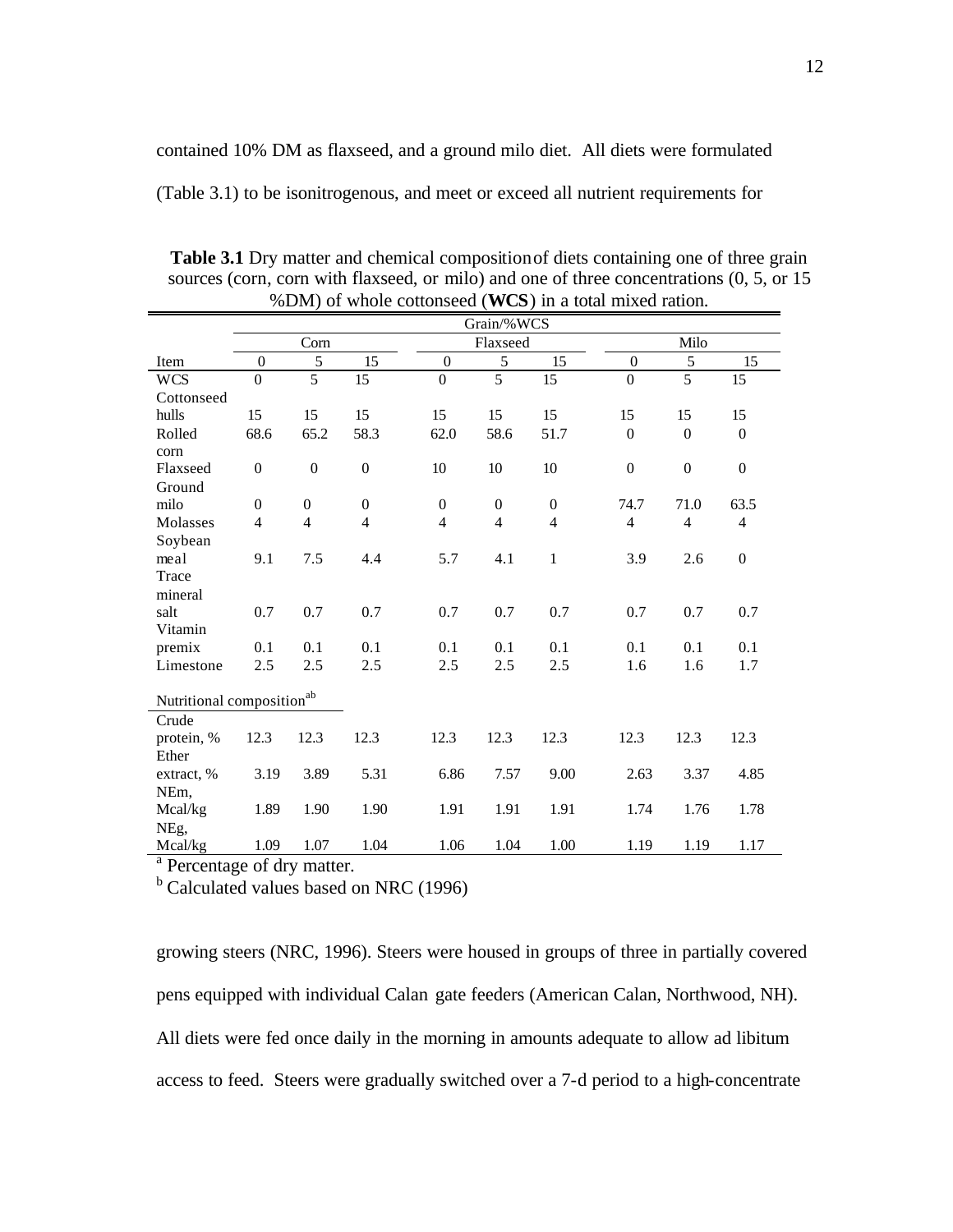finishing diet (the corn based, 0% whole cottonseed diet). Following this adjustment (d 1 of treatment), steers were switched over a 7-d period to their respective treatment diets. Steers were weighed on d 0, 28, 56, 84, 107, and 133; and bled via jugular venipuncture on d 0, 28, 56, 84, and 107. Steers were blocked by 133-d weight with one steer from each treatment in each block. On the evening of d 135, the block of steers with the largest weight was transported to the Rosenthal Meat Science and Technology Center and housed overnight with access to water. The following day, these steers were slaughtered, with the same process repeated with the remaining four blocks of steers. The percentage difference between 133-d weight and final live weight immediately prior to slaughter was determined and is referred to as shrink in this paper.

#### *Carcass Characteristics*

Carcasses were weighed immediately following the slaughter process to determine hot carcass weight and then chilled at  $4^{\circ}$ C for 48 h. USDA carcass measures and grades were measured by standard techniques (USDA, 1997) by trained Texas A&M University personnel. Quality and yield evaluations included determinations of skeletal maturity, lean maturity, marbling, quality grade, fat thickness, ribeye area, kidney pelvic and heart fat (**KPH**), preliminary yield grade, final yield grade and dressing percentage. *Plasma Fatty Acid Composition*

Total lipid of 1 mL of plasma was extracted by method of Folch et al. (1957). The fatty acids were methylated as described by Morrison and Smith (1964), and the resulting fatty acid methyl esters (**FAME**) were analyzed using a Varian gas chromatograph (model CP-3800 fixed with a CP-8200 autosampler, Varian Inc., Walnut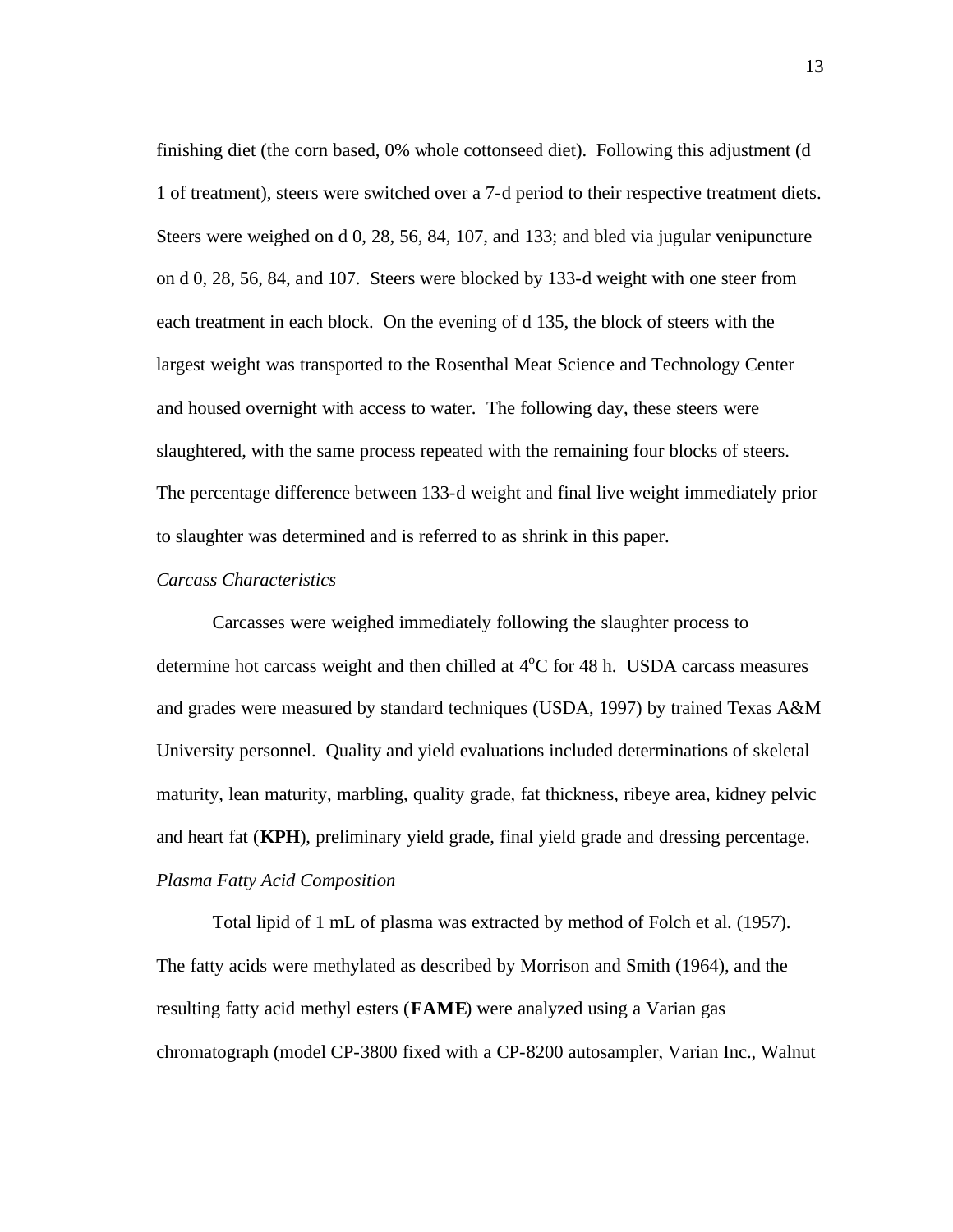Creek, CA). Fatty acid methyl esters were separated with a fused silica capillary column CP-Select [100 m • 0.25 mm (i.d.)] (Chrompack Inc., Middleburg, The Netherlands), with helium as the carrier gas. The injector temperature and flame ionization detector temperatures were 270 and 300°C, respectively with a 60:1 split:splitless ratio on the injector. Total run time was 48 min with the first 32 min at 180°C, and then increased at 20°C/min to 225°C. Individual FAME were identified using multiple standards from Nu-Chek Prep, Inc. (Elysian, MN). Individual FAME were quantified as a percentage of total FAME analyzed.

#### *Statistical Analysis*

The GLM procedure of SAS (SAS Inst. Inc., Cary, NC) was used for statistical analysis of data. The data for plasma fatty acid composition were analyzed as a split plot design with grain source, WCS inclusion rate, and the grain x WCS interaction as whole plot variables and day of treatment and the associated two-way interactions as the subplot. The three way day x grain x WCS was not significant and was not included in the model, without significantly altering the error sum of squares  $(P > 0.05)$ . The model for all other variables included the following independent variables: block, grain source, WCS inclusion rate, and the grain source x WCS inclusion rate interaction. When treatment effects were significant  $(P < 0.05)$ , means were separated using the pdiff statement of GLM; and a tendency for treatment to elicit a response was noted when *P* < 0.10.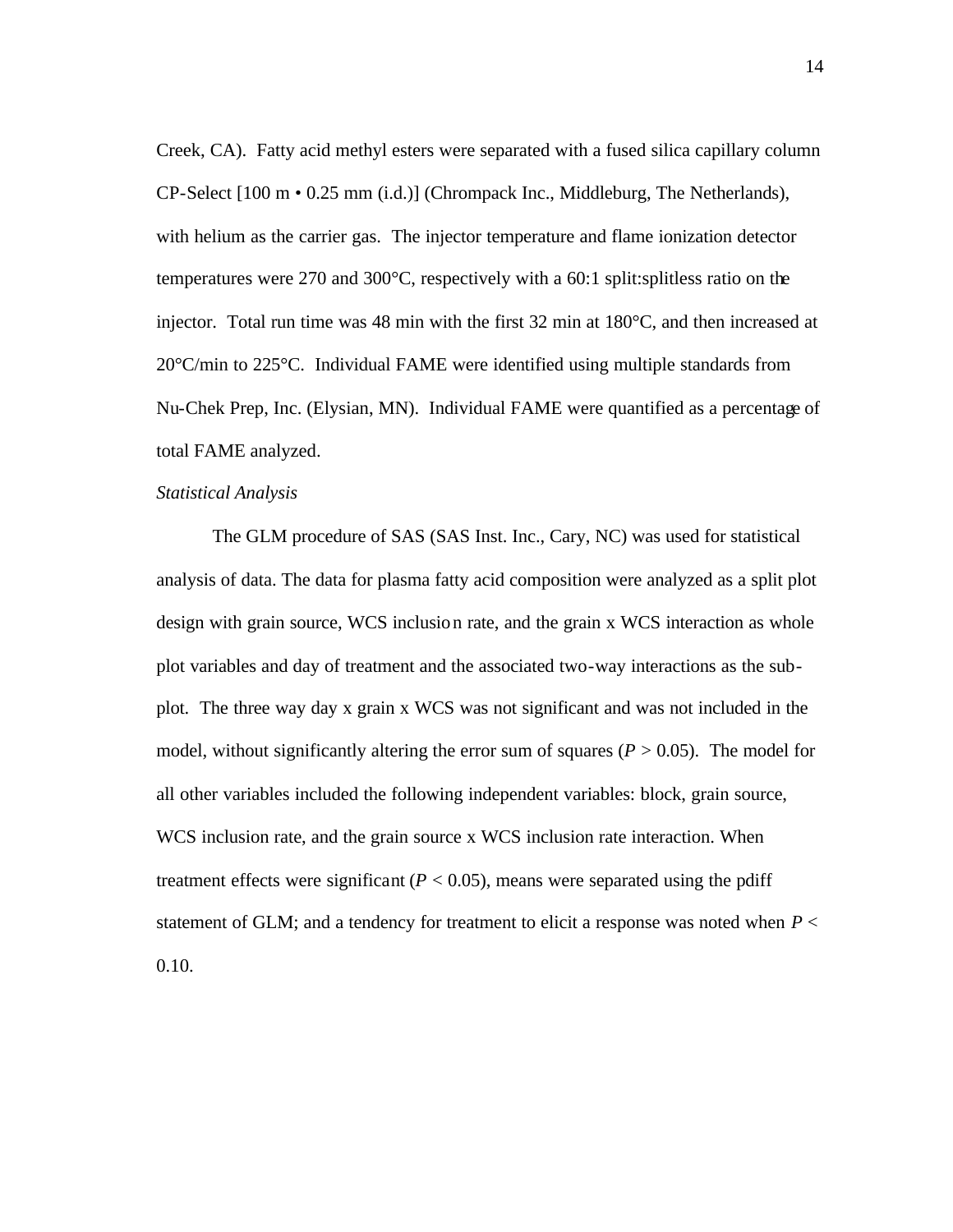#### **Results**

The diets for this study were formulated to be as similar in nutritional composition as was feasible (Table 1). As such, there was little difference in the protein concentrations of the diets, but a noticeable difference in the amount of dietary fat provided by each of the diets. For this reason, these feedstuffs inevitably altered the overall dietary energy concentration, which ranged from 1.74 to 1.91 Mcal NEm/kg and 1.00 to 1.19 Mcal NEg/kg. Yet, these feedstuffs were successful in altering the dietary fatty acid composition as desired (Table 3.2), with the flaxseed diet containing approximately 23% of the total fatty acids as 18:3n-3.

| <b>THENCE.</b> That, actor composition of dicts |                           |       |       |       |                     |       |       |       |       |  |  |  |
|-------------------------------------------------|---------------------------|-------|-------|-------|---------------------|-------|-------|-------|-------|--|--|--|
|                                                 |                           | Corn  |       |       | Flax                |       |       | Milo  |       |  |  |  |
|                                                 | 15<br>$\overline{0}$<br>5 |       |       | 0     |                     | 15    | 0     | 5     | 15    |  |  |  |
|                                                 |                           |       |       |       | g/100g <sup>b</sup> |       |       |       |       |  |  |  |
| 12:0                                            | 0.02                      | 0.02  | 0.03  | 0.02  | 0.02                | 0.01  | 0.04  | 0.04  | 0.03  |  |  |  |
| 14:0                                            | 0.15                      | 0.33  | 0.57  | 0.09  | 0.32                | 0.37  | 0.18  | 0.46  | 0.72  |  |  |  |
| 16:0                                            | 14.10                     | 16.89 | 20.65 | 9.28  | 14.39               | 14.93 | 15.88 | 19.34 | 23.15 |  |  |  |
| 18:0                                            | 2.64                      | 2.64  | 2.62  | 3.40  | 3.04                | 3.09  | 2.16  | 2.35  | 2.48  |  |  |  |
| $18:1n-9$                                       | 24.26                     | 22.90 | 21.23 | 20.62 | 20.87               | 20.03 | 31.58 | 27.08 | 21.99 |  |  |  |
| $18:2n-6$                                       | 56.87                     | 55.76 | 53.87 | 34.52 | 43.97               | 41.26 | 47.66 | 49.08 | 50.08 |  |  |  |
| $18:3n-3$                                       | 1.72                      | 1.41  | 0.97  | 32.01 | 17.37               | 20.29 | 2.41  | 1.61  | 1.46  |  |  |  |
| CLA cis9, trans11                               | nd                        | 0.01  | 0.03  | nd    | nd                  | nd    | 0.05  | 0.01  | nd    |  |  |  |

**Table 3.2.** Fatty acid composition of diets<sup>a</sup>

<sup>a</sup> Values represent arithmetic mean of duplicate as-fed samples.

 $<sup>b</sup>$  Values are g/100 g of identified fatty acids.</sup>

c Not detected

As intended in the formulation of the diets, there were significant differences in plasma fatty acid composition. Plasma 14:0 (Table 3.3) was higher  $(P < 0.01)$  in the corn- and flaxseed-fed steers (0.90 and 0.71, respectively) than in the milo-fed steers (0.66).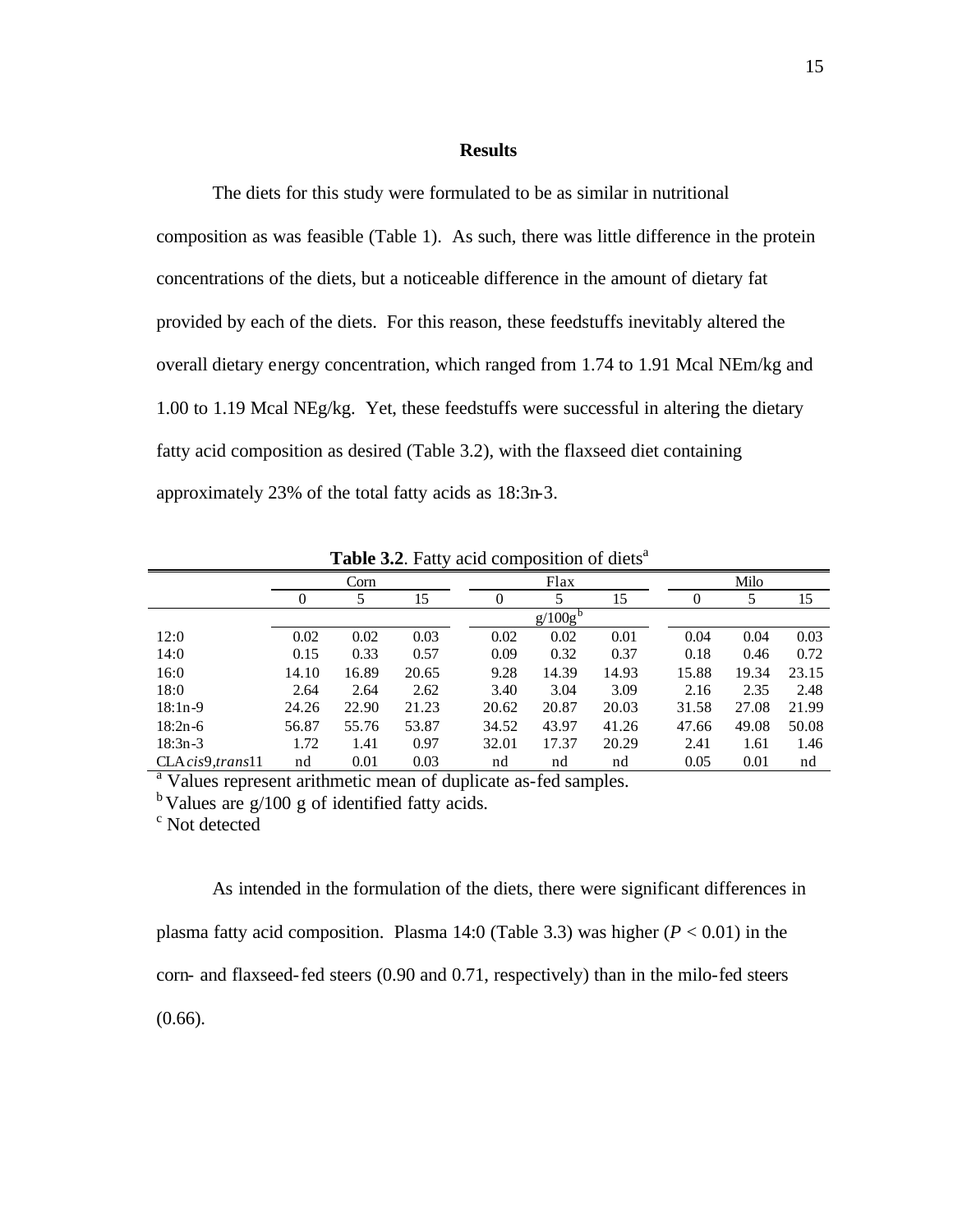| Grain/%WCS                      |                          |      |      |      |      |      |      |      |            |           |       |      |                    |
|---------------------------------|--------------------------|------|------|------|------|------|------|------|------------|-----------|-------|------|--------------------|
|                                 | Milo<br>Corn<br>Flaxseed |      |      |      |      |      |      |      | $P$ -value |           |       |      |                    |
| Item                            | 0%                       | 5%   | 15%  | 0%   | 5%   | 15%  | 0%   | 5%   | 15%        | <b>SE</b> | Grain | WCS  | GxWCS <sup>y</sup> |
| 14:0                            | 0.94                     | 0.85 | 0.92 | 0.72 | 0.65 | 0.75 | 0.64 | 0.61 | 0.72       | 0.05      | 0.01  | 0.14 | 0.91               |
| 16:0                            | 17.5                     | 17.5 | 18.1 | 14.9 | 14.9 | 15.8 | 16.3 | 15.5 | 16.2       | 0.41      | 0.01  | 0.09 | 0.78               |
| 16:1                            | 0.78                     | 0.80 | 0.70 | 0.74 | 0.63 | 0.66 | 0.64 | 0.62 | 0.65       | 0.04      | 0.05  | 0.64 | 0.69               |
| 18:0                            | 30.6                     | 31.5 | 31.5 | 32.5 | 33.8 | 31.3 | 38.3 | 37.0 | 35.5       | 0.74      | 0.01  | 0.32 | 0.39               |
| $18:1$ trans $11$               | 1.52                     | 1.07 | 0.37 | 1.23 | 1.26 | 1.59 | 0.49 | 0.50 | 0.77       | 0.22      | 0.02  | 0.78 | 0.13               |
| $18:1n-9$                       | 8.19                     | 7.18 | 6.69 | 6.96 | 7.77 | 6.84 | 8.11 | 7.83 | 8.53       | 0.42      | 0.11  | 0.70 | 0.31               |
| 18:2                            | 40.2                     | 40.8 | 41.3 | 38.2 | 35.8 | 37.8 | 35.1 | 37.6 | 36.7       | 0.97      | 0.01  | 0.66 | 0.31               |
| 18:3                            | 0.38                     | 0.40 | 0.32 | 4.77 | 5.25 | 5.24 | 0.43 | 0.35 | 0.85       | 0.16      | 0.01  | 0.14 | 0.18               |
| $\mathbf{v}$ . The $\mathbf{v}$ |                          |      |      |      |      |      |      |      |            |           |       |      |                    |

**Table 3.3** Percentage of total fatty acids from plasma of Angus steers fed corn, flaxseed with corn, or milo based finishing rations with varying concentrations of whole cottonseed (**WCS**).

 $\frac{y}{z}$  Grain x percentage whole cottonseed interaction.

.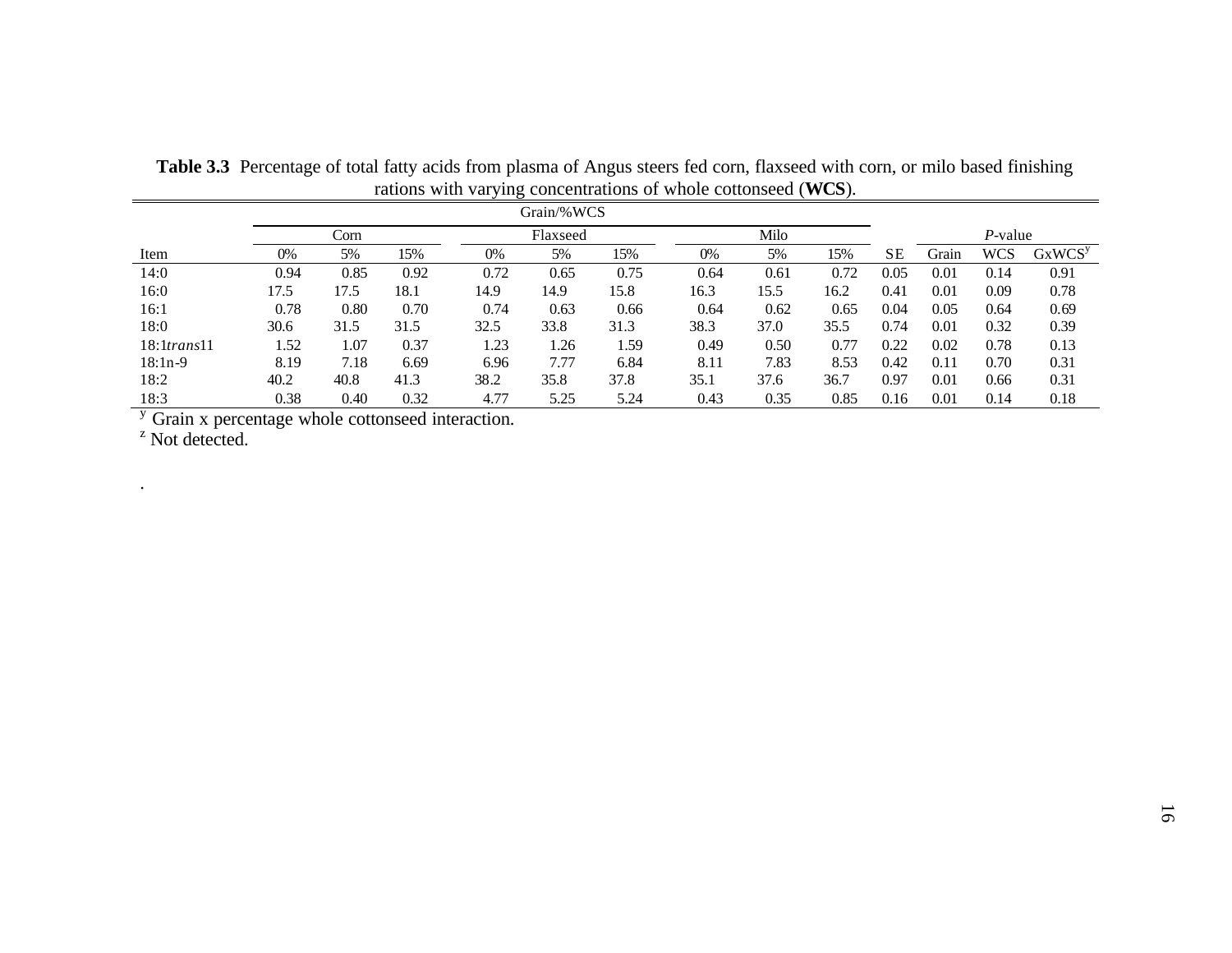Even though there were detectable amounts of 18:1*trans*-11 in the plasma, there were no detectable CLA isomers in any of the plasma samples analyzed.

There was a decrease in plasma 16:0 by d 84 and d 107 (Figure 3.1), and both the flaxseed- and milo-fed steers had a greater decline than did the corn-fed steers (Day x Grain,  $P < 0.01$ ). Unlike plasma 16:0, plasma 18:0 (Figure 3.2) was greatest in the milofed steers at all timepoints after treatment had begun. There were no apparent differences between the corn- and flaxseed-fed steers, except for a transient difference at d 84 (Day x Grain,  $P < 0.01$ ). Plasma 18:1n-9 (Figure 3.3) appeared to vary until d 84 and d 107, at which time, the milo-fed steers had a greater percentage 18:1n-9 than either the corn- or flaxseed-fed steers. Plasma 18:1*trans*-11 (Figure 3.4) initially increased in both the corn and flaxseed steers by d 28 and d 56, whereas, in milo fed steers the 18:1*trans*-11 decreased to nearly undetectable levels. Only steers fed flaxseed maintained elevated levels of 18:1*trans*-11 (Day x Grain, *P* < 0.01). The percentage of plasma 18:2n-6 (Figure 3.5) was consistently greater in corn-fed steers than in the other treatment groups, until d 107, at which time it did not differ from the flaxseed-fed steers (Day x Grain, *P* < 0.01). Furthermore, there was a marked inc rease in plasma 18:2n-6 by d 84. As expected, the steers fed flaxseed exhibited a continual increase in plasma 18:3n-3 during the timecourse of the study (Figure 3.6), whereas plasma 18:3n-3 was nearly undetectable in the milo- and corn-fed steers (Day x Grain,  $P < 0.01$ ).

There also were several changes in plasma fatty acids over the time of the experiment due to WCS inclusion. The 5% WCS fed steers tended  $(P < 0.09)$  to have less plasma 16:0 (15.95 g/100 g fatty acids) than the steers fed either 0 or 15% WCS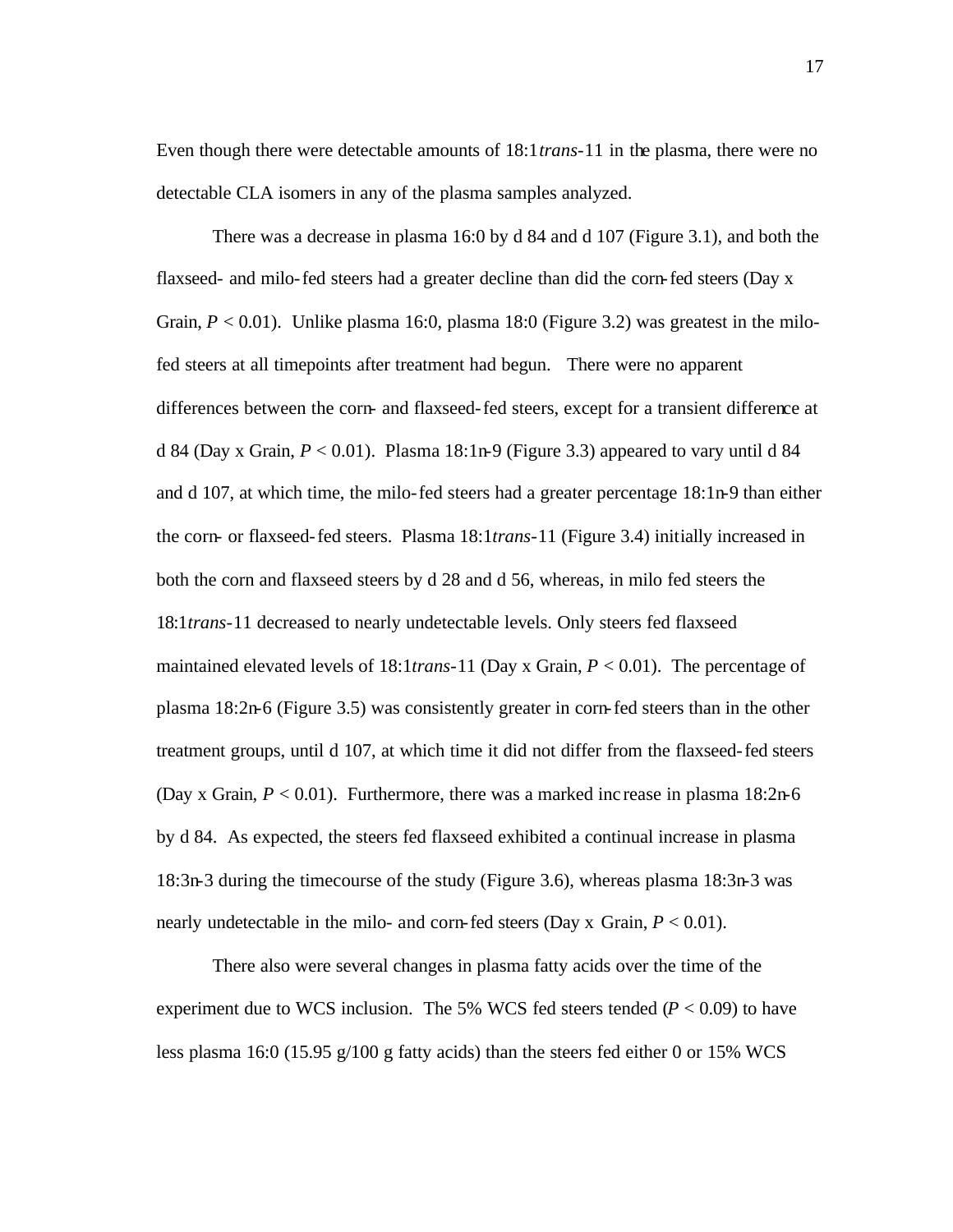

**Figure 3.1** Plasma 16:0 from Angus steers fed corn, flaxseed (**Flax**), or milo based finishing diets over a 107-d period.



**Figure 3.2** Plasma 18:0 from Angus steers fed corn, flaxseed (**Flax**), or milo based finishing diets over a 107-d period.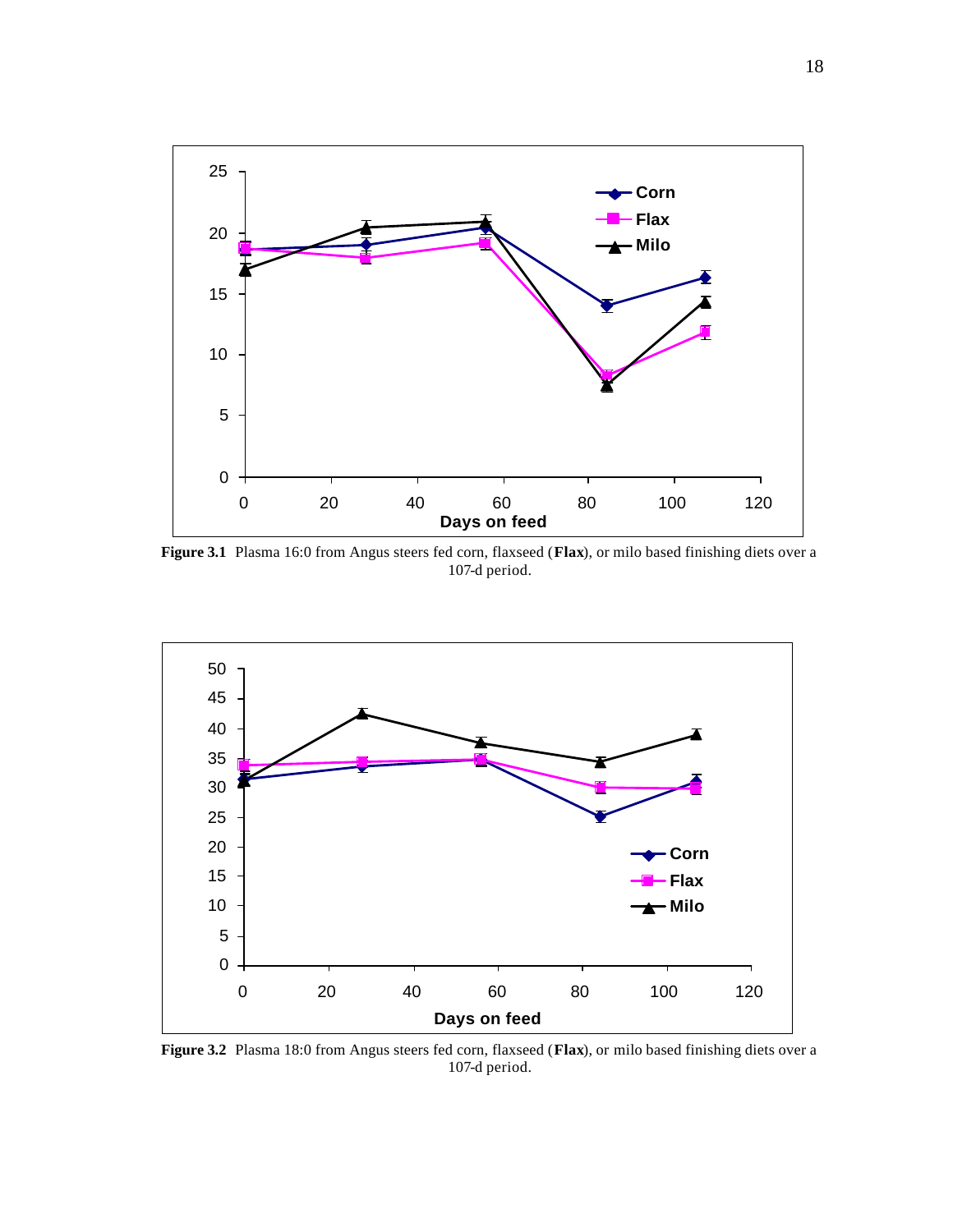

**Figure 3.3** Plasma 18:1n-9 from Angus steers fed corn, flaxseed (**Flax**), or milo based finishing diets over a 107-d period.



**Figure 3.4** Plasma 18:1*trans*-11 from Angus steers fed corn, flaxseed (**Flax**), or milo based finishing diets over a 107-d period.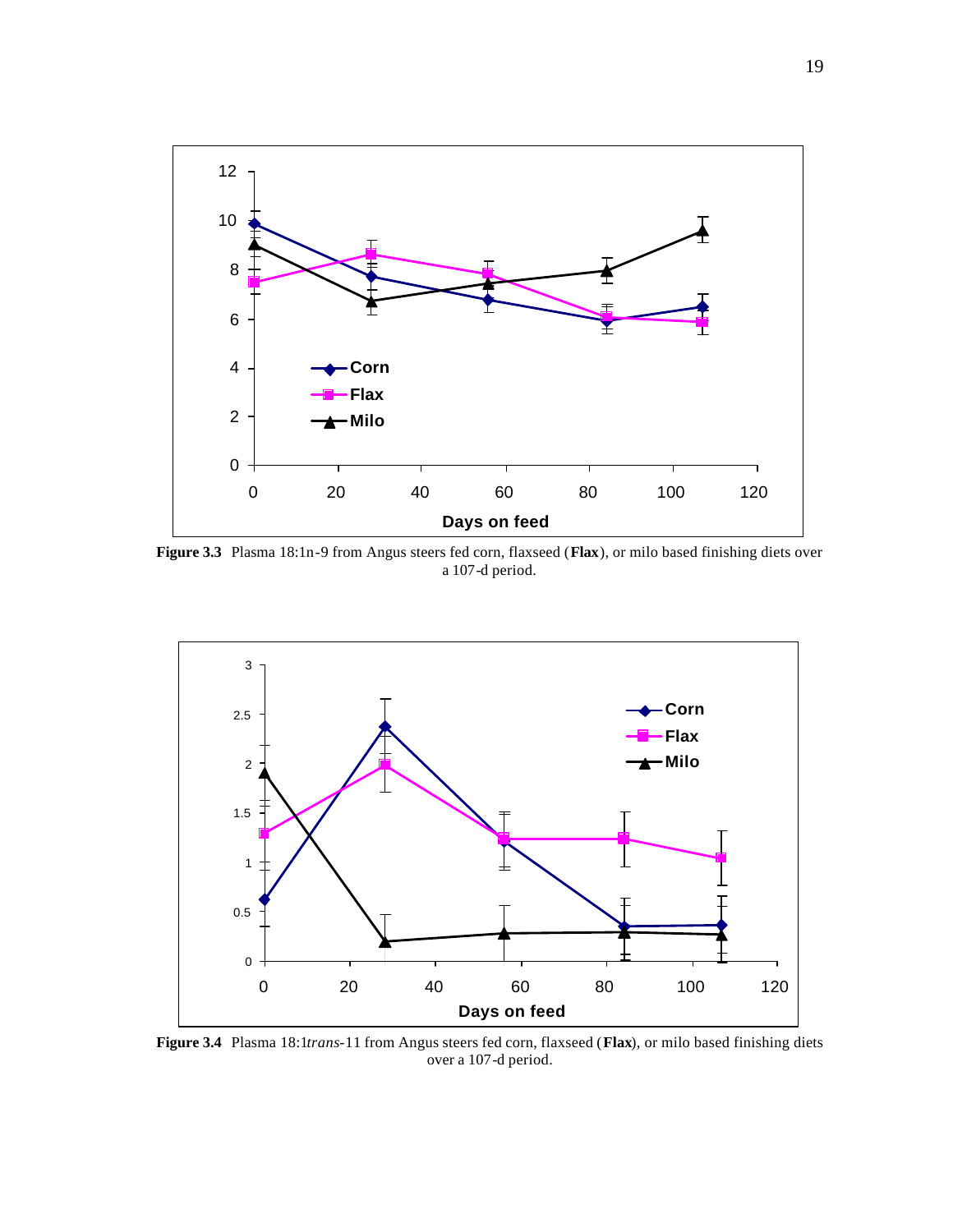

**Figure 3.5** Plasma 18:2n-6 from Angus steers fed corn, flaxseed (**Flax**), or milo based finishing diets over a 107-d period.



**Figure 3.6** Plasma 18:3n-3 from Angus steers fed corn, flaxseed (**Flax**), or milo based finishing diets over a 107-d period.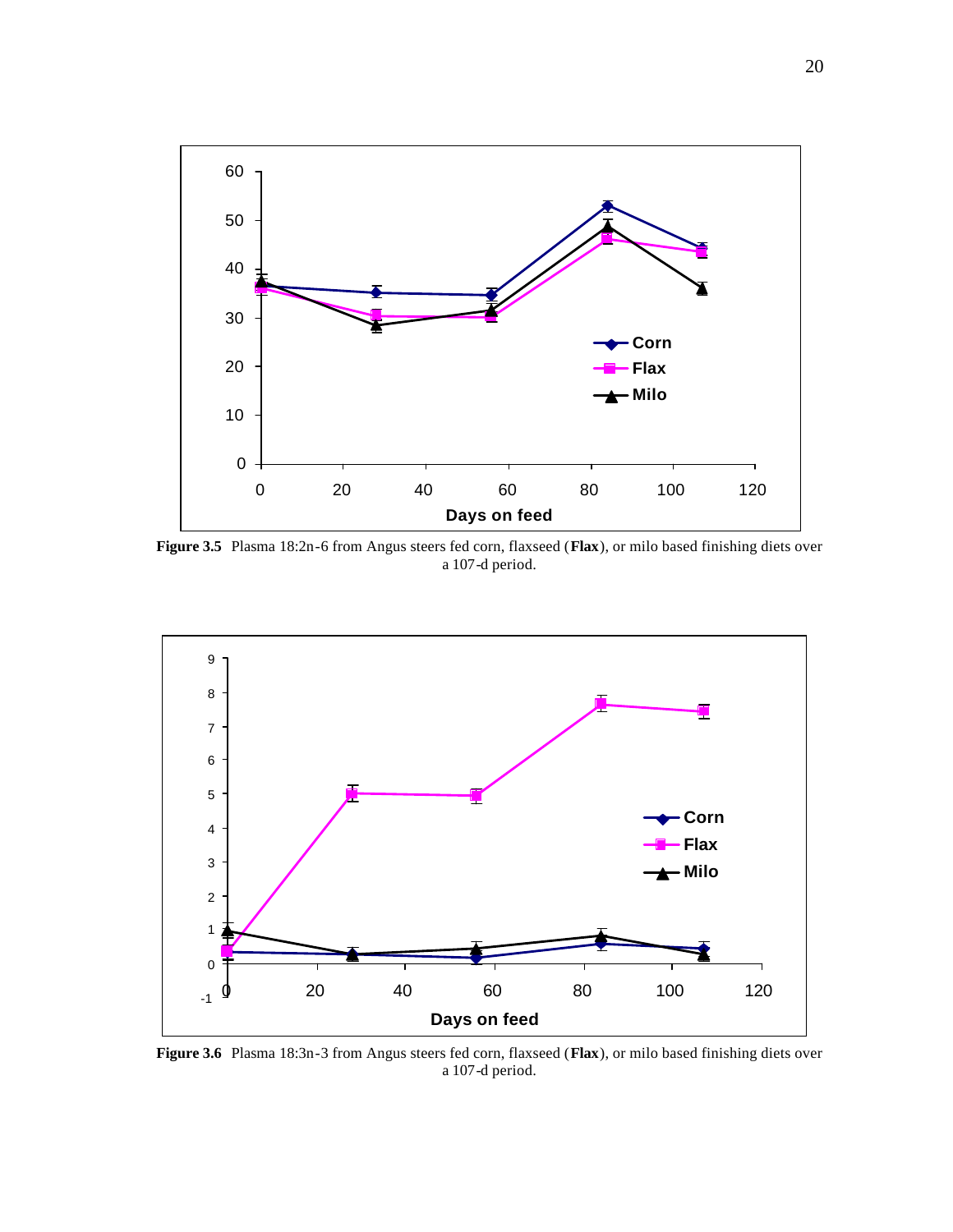$(16.24$  and  $16.72$  g/100g fatty acids, respectively). Steers receiving 15% WCS had lower plasma 16:1n-6 (Figure 3.7) than the other two treatments until d 84. At that time, plasma 16:1n-6 decreased at all WCS levels (Day x WCS, *P* < 0.01). Steers receiving 15% WCS had less plasma 18:0 (Figure 3.8) than the other two treatments at d 84 and 107 (Day x WCS, *P* < 0.01). The concentration of 18:1*trans*-11 decreased by d 28 in steers receiving 15% WCS, by d 56 in the steers receiving 5% WCS, and by d 84 in steers not receiving WCS (Day x WCS,  $P < 0.01$ ).

Even though there were differences in dietary energy and ether extract, there were no differences  $(P > 0.10)$  in final live weight (Table 3.4, 472 kg) or ADG (1.14 kg/d). However, there tended ( $P < 0.06$ ) to be a decrease in feed efficiency with increased WCS in the milo fed steers from (0.11 to 0.08 kg gain/kg feed), while there was no effect of WCS on gain:feed in the steers receiving either the corn or flaxseed. The steers fed flaxseed had less  $(P < 0.01)$  shrink  $(1.51%)$  compared to either the corn  $(2.89%)$  or milo  $(3.11%)$  fed steers. There was also a decrease  $(P < 0.05)$  in shrink from 3.26 to 1.86% when steers received 0 or 5% WCS.

Hot carcass weight tended ( $P < 0.10$ ; Table 3.5) to be less for milo-fed steers (286 kg) than the flaxseed-fed steers (307 kg). There were no differences in the skeletal maturity of the steers, although lean maturity decreased (grain x WCS,  $P < 0.02$ ) from  $A^{84}$  to  $A^{60}$  in the milo fed steers as WCS increased from 0 to 5%, decreased from  $A^{76}$  to  $A<sup>54</sup>$  in the corn fed steers receiving 0 or 15% WCS, and remained unchanged in the steers fed flaxseed. Also, two steers fed the combination of milo and 15% WCS were deemed to be dark cutters, and thus lean maturity was not assessed. However, these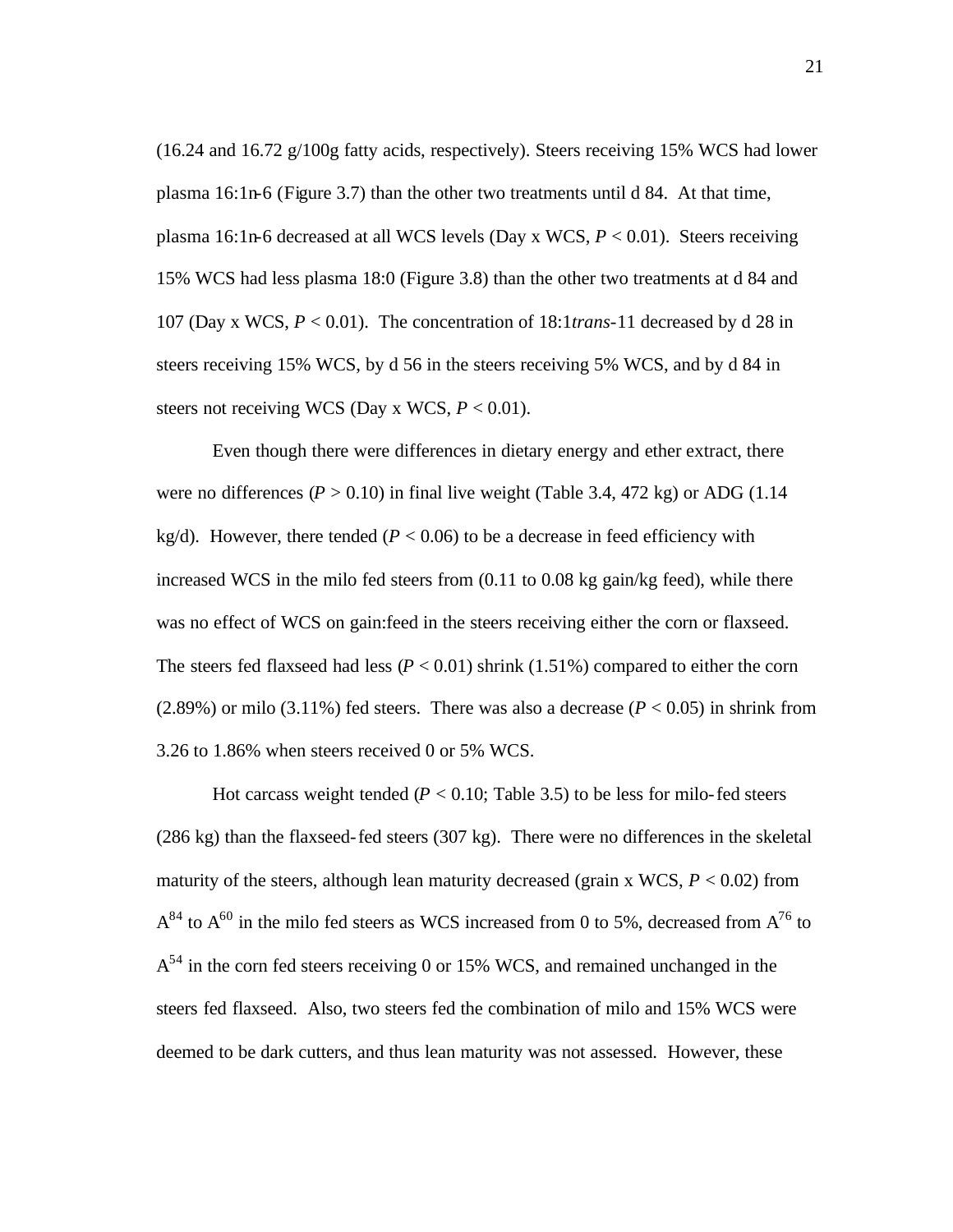

**Figure 3.7** Plasma 16:1n-7 from Angus steers fed either 0, 5, or 15% dietary whole cottonseed (**WCS**) over a 107-d period.



**Figure 3.8** Plasma 18:0 from Angus steers fed either 0, 5, or 15% dietary whole cottonseed (**WCS**) over a 107 d period.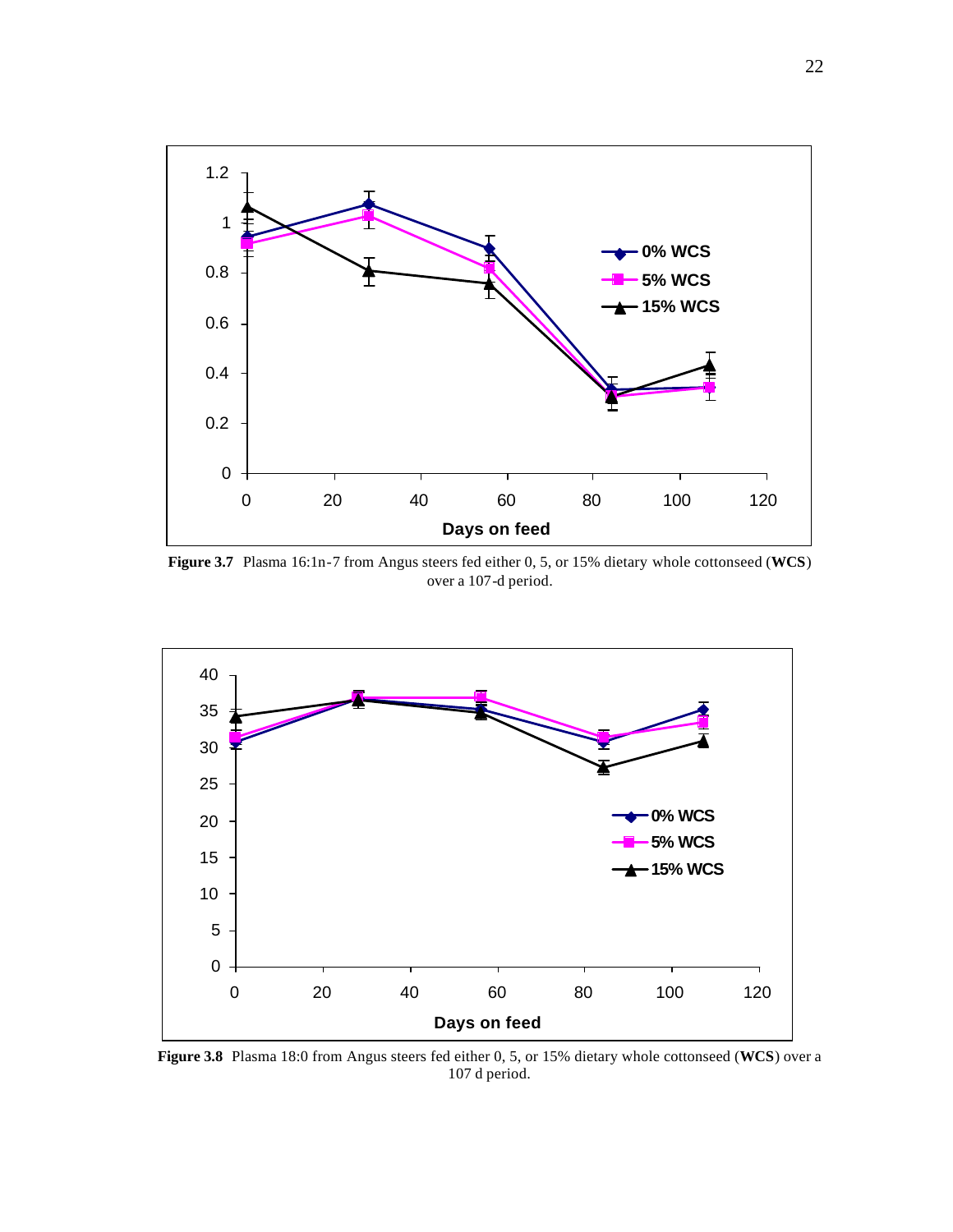| Grain/%WCS                                                   |      |      |      |      |          |      |      |      |      |           |         |            |           |
|--------------------------------------------------------------|------|------|------|------|----------|------|------|------|------|-----------|---------|------------|-----------|
|                                                              |      | Corn |      |      | Flaxseed |      |      | Milo |      |           | P-value |            |           |
| Item                                                         | 0%   | 5%   | 15%  | 0%   | 5%       | 15%  | 0%   | 5%   | 15%  | <b>SE</b> | Grain   | <b>WCS</b> | $GxWCS^z$ |
| Live wt., kg                                                 | 450  | 469  | 490  | 488  | 499      | 480  | 460  | 452  | 463  | 18        | 0.39    | 0.88       | 0.63      |
| ADG, kg                                                      | 0.94 | 1.01 | 1.27 | 1.19 | 1.24     | 1.08 | 1.04 | 0.95 | 1.51 | 0.26      | 0.88    | 0.50       | 0.69      |
| Feed efficiency,                                             |      |      |      |      |          |      |      |      |      |           |         |            |           |
| kg gain/kg fed                                               | 0.11 | 0.10 | 0.11 | 0.11 | 0.13     | 0.11 | 0.11 | 0.09 | 0.08 | 0.01      | 0.01    | 0.27       | 0.06      |
| Shrink, %                                                    | 3.32 | 1.33 | 4.02 | 2.36 | 1.34     | 0.83 | 4.09 | 2.91 | 2.32 | 0.68      | 0.01    | 0.05       | 0.11      |
| $2^{\circ}$ Grain x percentage whole cottonseed interaction. |      |      |      |      |          |      |      |      |      |           |         |            |           |

**Table 3.4** Growth characteristics of Angus steers fed one of three grain sources (corn, corn with flaxseed, or milo) and one of three concentrations (0, 5, or 15 %DM) of whole cottonseed (**WCS**) in a total mixed ration.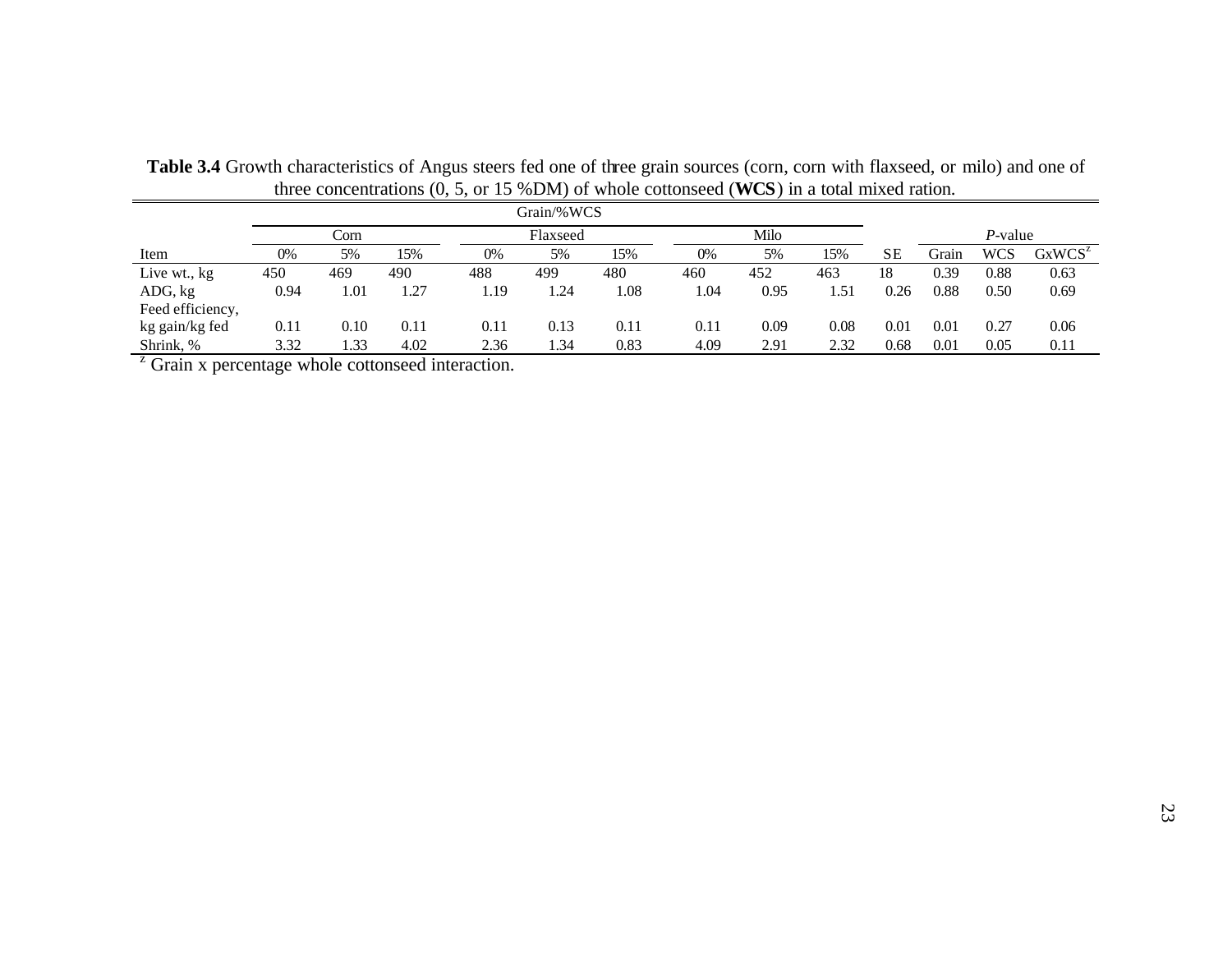|                                                 | Grain/%WCS        |                    |                  |                  |                   |                   |         |                   |                    |           |       |            |                    |
|-------------------------------------------------|-------------------|--------------------|------------------|------------------|-------------------|-------------------|---------|-------------------|--------------------|-----------|-------|------------|--------------------|
|                                                 |                   | Corn               |                  |                  | Flaxseed          |                   |         | Milo              |                    |           |       | $P$ -value |                    |
| Item                                            | 0%                | 5%                 | 15%              | 0%               | 5%                | 15%               | 0%      | 5%                | 15%                | <b>SE</b> | Grain | <b>WCS</b> | GxWCS <sup>z</sup> |
| Hot carcass wt.,                                |                   |                    |                  |                  |                   |                   |         |                   |                    |           |       |            |                    |
| kg                                              | 283               | 292                | 310              | 308              | 314               | 300               | 285     | 283               | 290                | 12        | 0.10  | 0.72       | 0.58               |
| Skeletal                                        |                   |                    |                  |                  |                   |                   |         |                   |                    |           |       |            |                    |
| maturity <sup>a</sup>                           | 168               | 158                | 160              | 160              | 154               | 168               | 154     | 156               | 150                | 5         | 0.13  | 0.56       | 0.35               |
| Lean maturity <sup>ad</sup>                     | $176^{\text{ef}}$ | 170 <sup>efg</sup> | 154 <sup>g</sup> | 156 <sup>g</sup> | 166 <sup>fg</sup> | 166 <sup>fg</sup> | $184^e$ | 160 <sup>fg</sup> | 165 <sup>efg</sup> | 8         | 0.37  | 0.13       | 0.02               |
| Overall                                         |                   |                    |                  |                  |                   |                   |         |                   |                    |           |       |            |                    |
| maturity <sup>a</sup>                           | 172               | 164                | 160              | 160              | 158               | 166               | 168     | 158               | 154                | 5         | 0.36  | 0.15       | 0.26               |
| Marbling <sup>b</sup>                           | 470               | 502                | 394              | 532              | 364               | 396               | 430     | 408               | 426                | 44        | 0.63  | 0.14       | 0.16               |
| Quality grade <sup>c</sup>                      | 407               | 395                | 373              | 436              | 360               | 385               | 393     | 376               | 395                | 25        | 0.61  | 0.37       | 0.45               |
| Fat thickness,                                  |                   |                    |                  |                  |                   |                   |         |                   |                    |           |       |            |                    |
| cm                                              | 0.95              | 1.46               | 1.28             | 1.67             | 1.20              | 1.46              | 1.18    | 1.13              | 1.31               | 0.21      | 0.33  | 0.85       | 0.27               |
| Ribeye area $cm2$                               | 72.19             | 72.98              | 80.47            | 76.13            | 78.90             | 77.84             | 70.48   | 67.46             | 69.82              | 0.43      | 0.01  | 0.33       | 0.41               |
| KPH, %                                          | 2.2               | 2.5                | 2.1              | 2.4              | 2.9               | 2.7               | 2.1     | 2.4               | 2.7                | 0.3       | 0.20  | 0.25       | 0.66               |
| Final Yield                                     |                   |                    |                  |                  |                   |                   |         |                   |                    |           |       |            |                    |
| grade                                           | 2.78              | 3.38               | 2.89             | 3.48             | 3.21              | 3.22              | 3.12    | 3.21              | 3.38               | 0.27      | 0.41  | 0.80       | 0.50               |
| Dressing %                                      | 62.9              | 62.3               | 63.3             | 63.2             | 63.0              | 62.6              | 61.9    | 62.6              | 62.4               | 0.6       | 0.47  | 0.96       | 0.68               |
| $A = 100$ ; B = 200; C = 300; D = 400; E = 500. |                   |                    |                  |                  |                   |                   |         |                   |                    |           |       |            |                    |

Table 3.5 Carcass characteristics from Angus steers fed one of three grain sources (corn, corn with flaxseed, or milo) and one of three concentrations (0, 5, or 15 %DM) of whole cottonseed (**WCS**) in a total mixed ration.

<sup>b</sup> Practically Devoid = 100; Traces = 200; Slight = 300; Small = 400; Modest = 500; Moderate = 600; Slightly Abundant = 700; Moderately Abundant =  $800$ ; Abundant =  $900$ .

 $c$  Standard = 200; Select = 300; Choice = 400; Prime = 500.

<sup>d</sup>Two steers in the Milo 15 treatment group were deemed dark cutters and lean maturity was not assessed.

<sup>efg</sup> Least square means without a common superscript differ  $(P < 0.05)$ .

<sup>z</sup> Grain x percentage whole cottonseed interaction.

.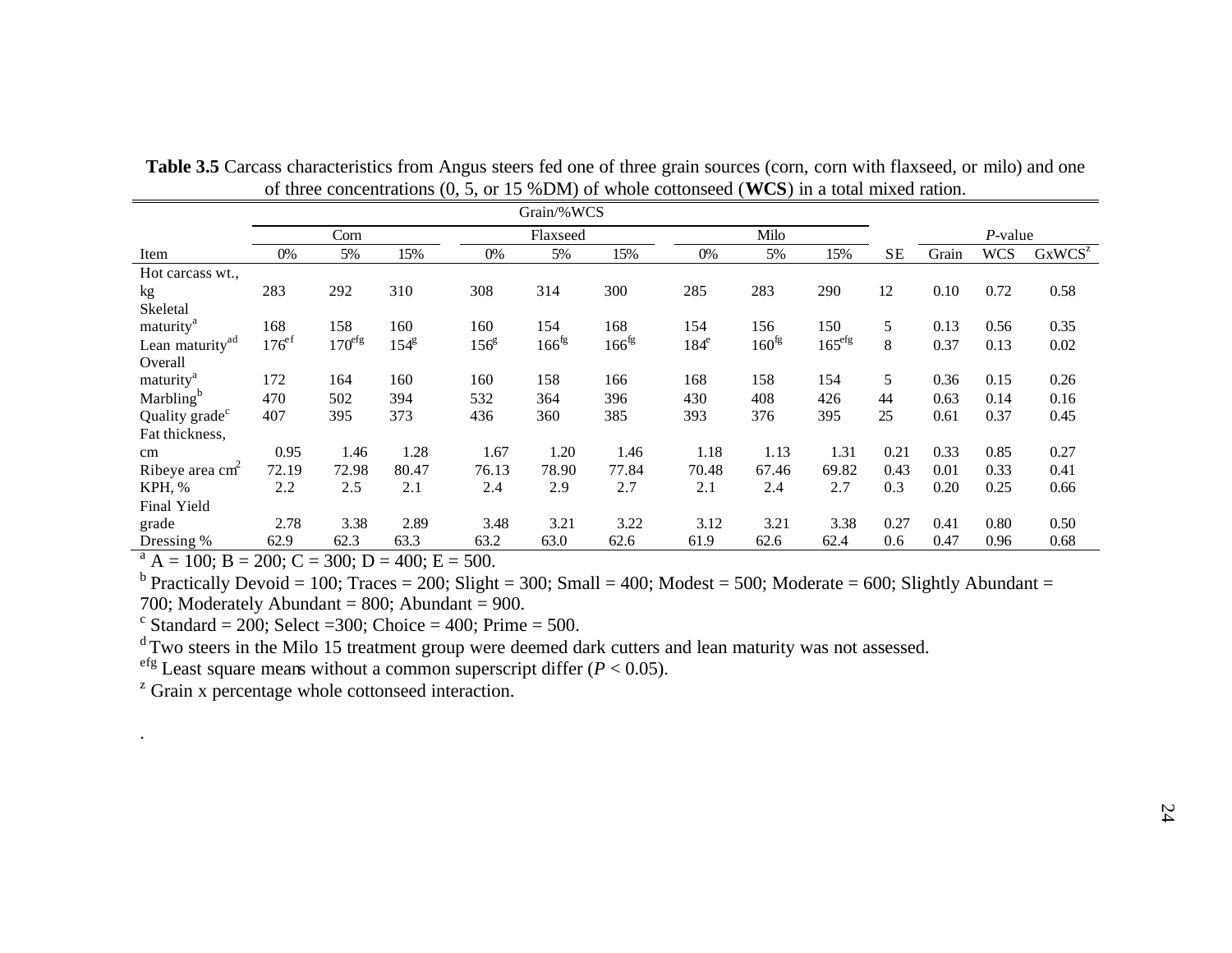differences were not enough to influence overall maturity, which was unaffected by treatment. Similarly, marbling was not affected by treatment, which combined with the lack of effect on maturity, led to an overall lack of effect on quality grade (Select<sup>91</sup>). There was no dietary treatment effect on fat thickness (1.29 cm). However, the ribeye area of steers fed milo (69.25 cm<sup>2</sup>) was less ( $P < 0.01$ ) than that of steers fed either the corn (75.21 cm<sup>2</sup>) or flaxseed (77.62 cm<sup>2</sup>) diets. The percentage of KPH (2.4%) and yield grade (3.19%) were not affected by treatment. Similarly, there was no effect due to treatment on dressing percentage either (62.7%). There were no liver condemnations or other carcass defects

#### **Discussion**

There has been substantial interest in increasing the amount of CLA in animal products for human consumption. Thus far, research has focused primarily on feeding CLA directly to monogastric animals (Park et al., 1999; Blankson et al., 2000) or on increasing the CLA content of ruminant products such as milk (Corl et al., 2001; Duckett et al., 2002). This interest is the largely result of research documenting the numerous beneficial effects of CLA in animal and human models. These effects include the anticarcinogenic effects of both the *cis*-9, *trans*-11 and *trans*-10, *cis*-12 isomers (Pariza and Hargraves, 1985; Ha et al., 1987; Ip et al., 2002), and the body composition repartitioning action of the *trans*-10, *cis*-12 isomer of CLA (Park et al., 1999; Ostrowska et al., 1999). There are several studies supporting the theory of endogenous formation of the *cis*-9, *trans*-11 isomer of CLA by SCD in dairy cattle (Corl et al., 2001; Griinari et al., 2000). Although these and others (Duckett et al., 2002) typically have shown an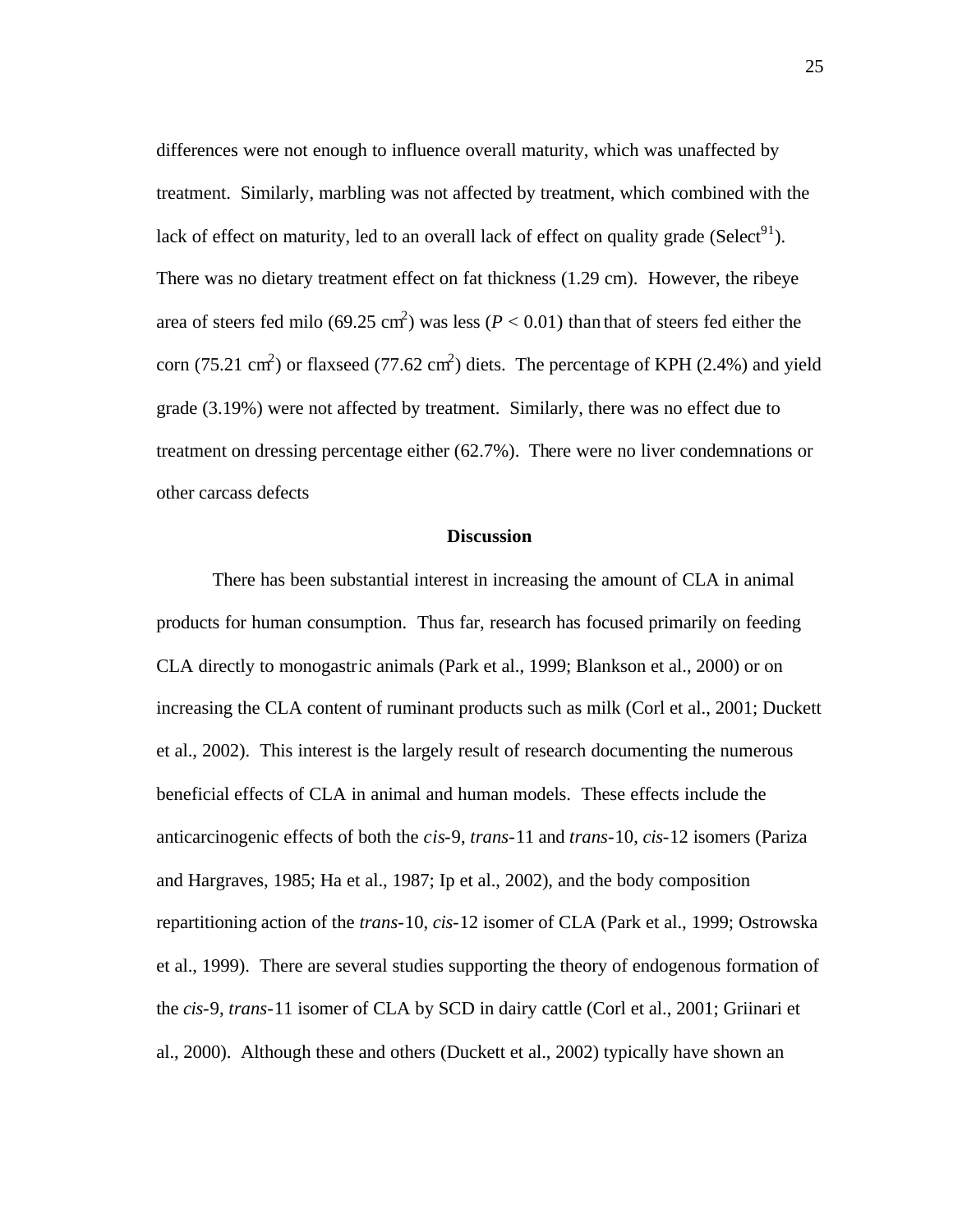increase in ruminal 18:1*trans*-11 concentration, followed by a subsequent rise in either plasma or milk 18:2*cis*-9,*trans*-11, we were unable to detect 18:2*cis*-9,*trans*-11 in plasma, although 18:1*trans*-11 was readily apparent in all treatments except for the milofed steers. This suggests that either our sensitivity is not high enough to detect 18:2*cis*-9,*trans*-11 or that the proposed alteration of 18:1*trans*-11 is not occurring in the firstpass metabolism of the intestine. The ground milo diet provided a greater surface area for more complete ruminal biohydrogenation of unsaturated fatty acids to 18:0 to occur, which may be the reason why there was no increase in the plasma 18:1*trans*-11 of these steers even though there was reasonably similar precursor (18:2n-6) concentrations in all diets.

The plasma 18:2n-6 content was similar in magnitude to the results of Chang et al. (1992). Much like that study, the plasma fatty acids of the steers in this study reflected the dietary fatty acid composition. While there was an understandable reduction to unsaturated fatty acids due to ruminal biohydrogenation, substantial differences in dietary fatty acid composition were reflected in similar alterations in plasma fatty acid composition. The most notable example of this was the elevated 18:3n-3 in the steers fed flaxseed. In addition, although there was elevated plasma 18:3n-3 by d 28, this fatty acid continued to increase until d 84. This suggests that studies of initial changes in metabolism or gene expression due to increased 18:3n-3 could see results as early as 28 d after feeding flaxseed-containing diets.

Supplementation of fat to finishing diets for cattle is generally limited to 5% to prevent decreased feed intake and animal performance (Esplin et al., 1963; Garrett et al.,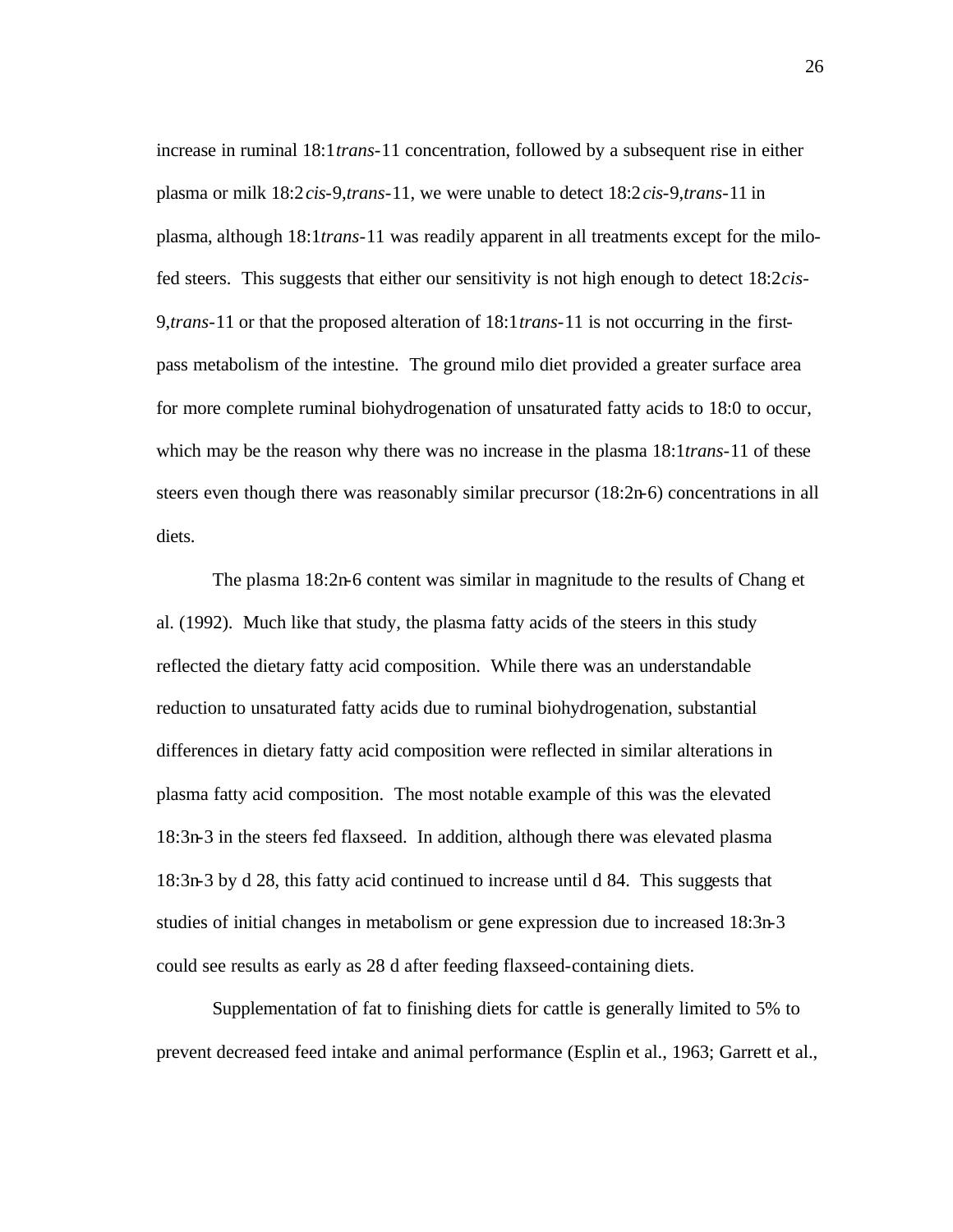1976). However, Zinn (1989) demonstrated increased weight gain and feed efficiency when steers were fed up to 8% yellow grease or blended animal-vegetable fat. All the diets in this study were lower than 8%, except the flaxseed diet containing 15% WCS. The milo diet had the lowest lipid content and milo-fed cattle had the lowest feed efficiency. The tendency for feed efficiency to decrease with increasing WCS in the milo-fed steers may have resulted from a moderate ruminal acidosis brought on by the increased lipid inclusion in conjunction with the fine particle size of the ground milo. The response of corn-based diets to fat supplementation has been less consistent than diets based on other grains, and this may be the result of the higher basal energy from corn than is in other grain sources, such as milo (Krehbiel et al., 1995a,b; Andrae et al., 2000). However, the milo used in this study was more thoroughly processed than the other grains, which should increase its digestibility, and thus, overall energy derived from this diet. Therefore, it is likely that the differences between milo-fed cattle and the other treatment groups were not simply due to alterations in the energy content of the diet.

Shrink was decreased by both flaxseed and WCS inclusion in the diet. Both of these factors increased the total ether extract of the diets. As such, it is feasible to assume that this may have played in integral role in this reduction in loss. One possibility would be the substitution of lipid for other macronutrients, which would provide additional energy during the final overnight feed withdrawal.

Carcass composition of the steers from this study was within the range of what is currently being produced by the industry, according to the most recent National Beef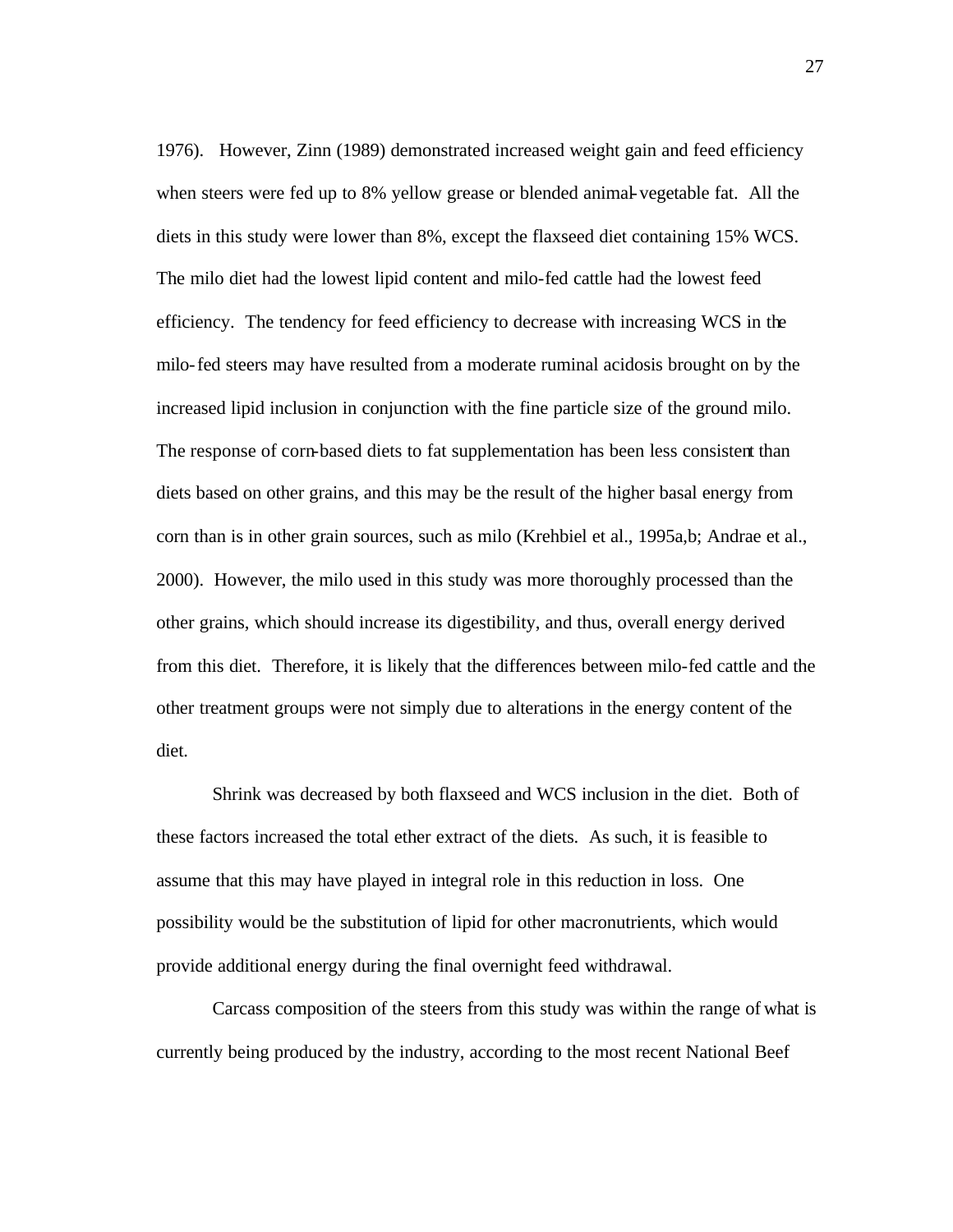Quality Audit (**NBQA**, McKenna et al., 2002). However, according to the NBQA, the carcasses of the steers from this study would rank in the lower 18% of fed cattle. This was reflective of the relatively short feeding period used in the present study. This is supported by the consistently young maturity of all the animals in the study. Cianzio et al. (1985) reported that intramuscular adipose tissue develops later than subcutaneous, intermuscular, or internal fat. Therefore, it may be that there was insufficient time for treatments to affect carcass composition and quality due to the short feeding period.

#### **Implications**

These data indicate that rations formulated to provide increased levels of α-linolenic acid (i.e., flaxseed) will increase feed efficiency without altering either the quality or composition of the beef carcasses. Additionally, the inclusion of WCS in milo diets may cause a decrease in efficiency of gain and less salable lean. However as evidenced by the very young lean and skeletal maturity of these animals, possible differences in treatment may not have become apparent because the tissues did not have adequate time to adapt the changes induced by treatment. This implies that future studies of this nature should be much lengthier in time frame.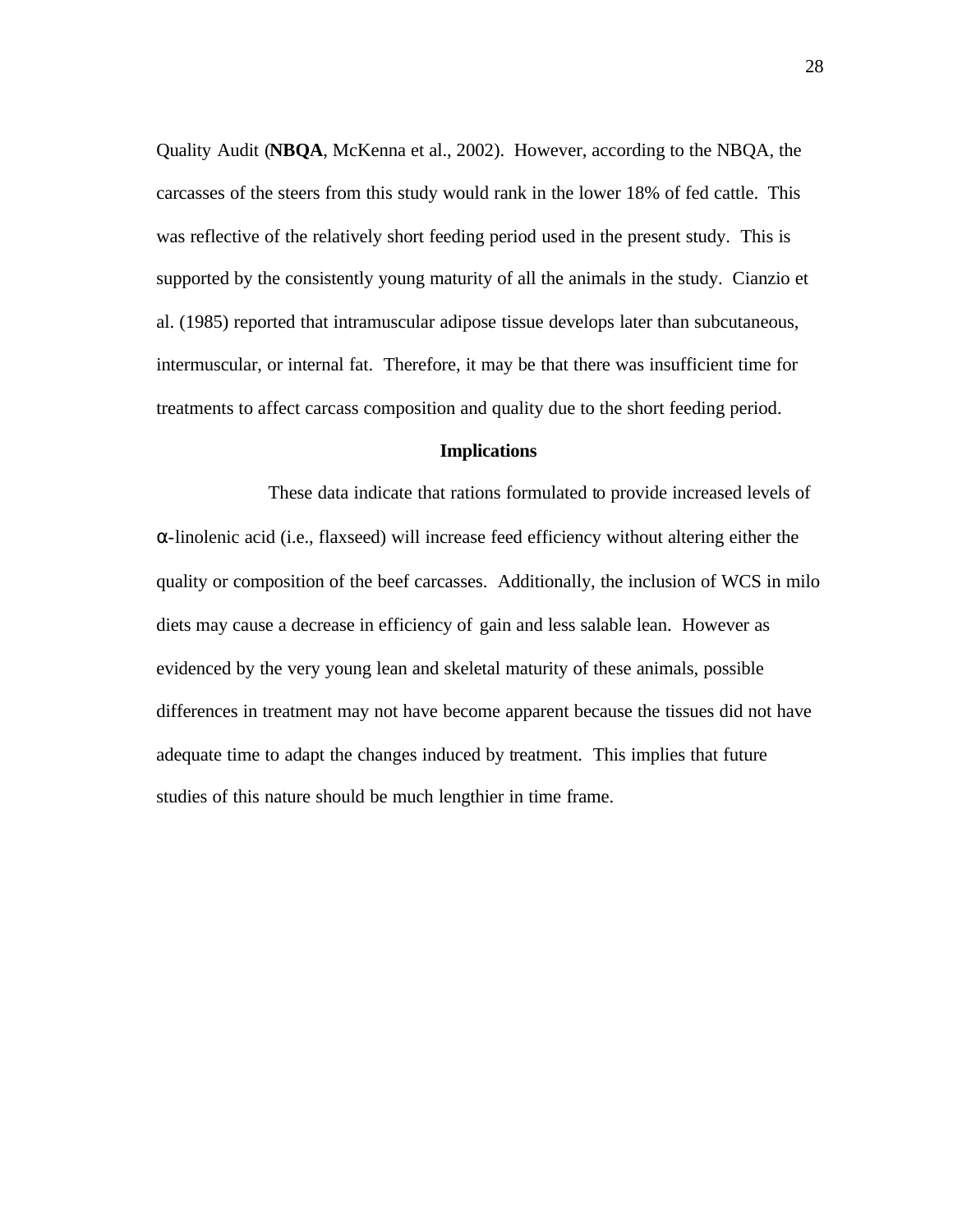#### **CHAPTER IV**

# **STEAROYL CO-A DESATURASE ACTIVITY OF BEEF STEERS FINISHED WITH CORN, FLAXSEED, OR MILO BASED DIETS DOES NOT CORRELATE WITH INDICES OF STEAROYL CO-A DESATURASE ACTIVITY BASED ON FATTY ACID RATIOS**

#### **Overview**

Forty-five Angus steers (358 kg BW) were used in a completely randomized block design with a 3 x 3 factorial arrangement of treatments to evaluate the hypothesis that dietary  $\alpha$ -linolenic acid (from corn, flaxseed plus corn, or milo) and whole cottonseed (**WCS**) inclusion (0, 5, or 15% DM) would interact to alter fatty acid metabolism and deposition of conjugated linoleic acid (**CLA**) in subcutaneous (**s.c.**) and interfasicular (**i.f.**) adipose tissues. Lipogenesis from acetate in s.c. adipose tissue was greater ( $P < 0.01$ ) in steers fed flaxseed (5.42 nmol $\cdot h^{-1} \cdot 10^5$  cells<sup>-1</sup>) than in the corn (3.10 nmol•h<sup>-1</sup>•10<sup>5</sup> cells<sup>-1</sup>) or milo (1.92 nmol•h<sup>-1</sup>•10<sup>5</sup> cells<sup>-1</sup>) groups. Steers fed flaxseed or corn had a larger i.f. mean adipocyte volume  $(P < 0.01)$  than those fed milo and tended to have larger s.c. adipocytes ( $P < 0.06$ ). There was an interaction ( $P < 0.05$ ) wherein i.f. oleic acid (18:1n-9) was largely unchanged with increasing levels of WCS in the steers fed the corn or milo diets, but 18:1n-9 was decreased with increasing WCS in the steers fed the flaxseed diet. The i.f. CLA *cis*-9, *trans*-11 CLA percentage increased with increasing WCS in the steers fed the corn diet, whereas it remained unchanged or even decreased slightly in the steers fed the flaxseed or milo-based diets (interaction, *P* < 0.02). Steers fed flaxseed had greater  $(P < 0.01)$  s.c. adipose concentration of vaccenic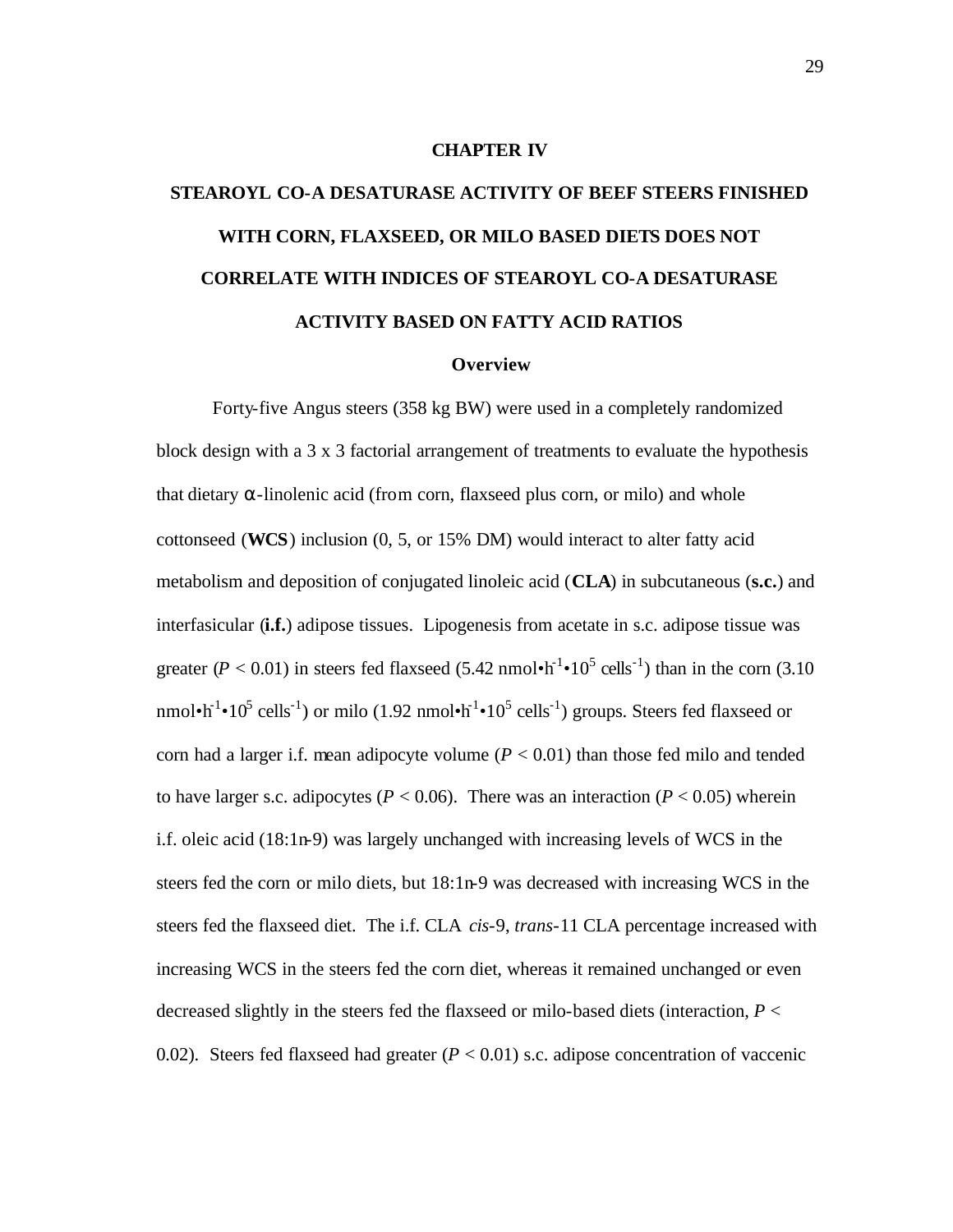acid (18:1*trans*-11) than the steers fed milo and tended ( $P < 0.07$ ) to have greater amount of vaccenic acid than steers fed corn alone. Steers fed flaxseed also had greater  $(P < 0.01)$  s.c. and i.f. percentages of the  $\alpha$ -linolenic acid (18:3n-3) than steers fed either of the other grain sources. Stearoyl-CoA desaturase (**SCD**) activity in s.c. adipose tissue was unchanged between the 0% WCS group (88.1 nmol•mg protein<sup>-1</sup>•7 min<sup>-1</sup>) and the 15% WCS group (20 nmol•mg protein<sup>-1</sup>•7 min<sup>-1</sup>). Also, there was no correlation between SCD activity and s.c. SCD activity indices based on s.c. fatty acid composition (all,  $P > 0.66$ ). The increases in saturated fatty acids in s.c. adipose tissue appeared to be a result of the decreased SCD activity in s.c. adipose tissue with increased inclusion of WCS, but this did not occur with increased dietary  $\alpha$ -linolenic acid.

## **Introduction**

The Dietary Reference Intakes (**DRI**, 2002) state that high levels of dietary saturated and total fat predispose people to an increased risk for heart disease. The DRI  $(2002)$  recommend that a diet low in saturated fat  $(< 20\%$  of fat energy) can be accomplished by reducing the amount of animal fat intake. As such, there would be a definite benefit to producing beef with less total fat to minimize the reduction in beef intake in the above recommended diet.

Whole cottonseed (**WCS**) contains sterculic acid, which is a potent inhibitor of stearoyl CoA desaturase (**SCD**; Raju and Reiser, 1972). It has also been demonstrated that the *trans*-10, *cis*-12 isomer of conjugated linoleic acid (**CLA**) depresses SCD gene expression (Lee et al., 1998). Therefore, we postulated that the combined effects of dietary WCS and a CLA precursor, α-linolenic acid, could be sufficient to produce the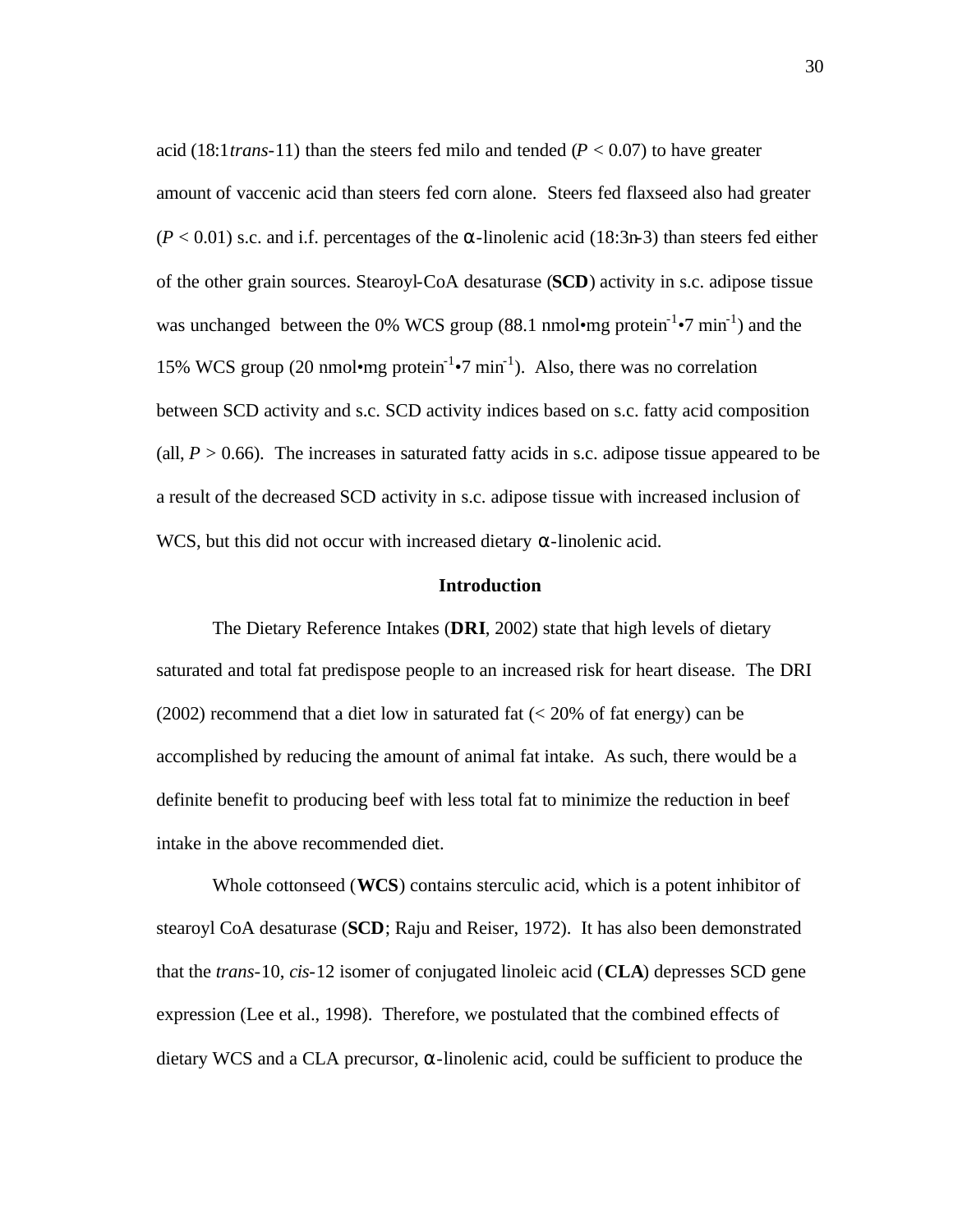reduction in SCD activity that has been documented in adipose tissue of cattle with "hard fat" (Yang et al., 1999). Martin et al. (1999) previously demonstrated that the activity of SCD increases immediately preceding lipid filling of s.c. adipose tissue in feedlot Angus steers. Ding and Mersmann (2001) demonstrated that oleic acid (the primary product of SCD) stimulated lipid filling in porcine preadipocytes in culture. Thus, depression of SCD activity may ultimately lead to reduced adiposity in the finished carcass.

The purpose of this investigation was to document the interaction between dietary α-linolenic acid (a natural precursor for CLA production in ruminant systems) and WCS on SCD activity in bovine tissues, and how this may affect lipid synthesis. Our hypothesis was that providing increased dietary α-linolenic acid in combination with WCS would yield a leaner beef product that contains elevated concentrations of CLA. This would provide a product for beef consumers with less trimmable fat in combination with an increased concentration of CLA.

# **Materials and Methods**

# *Animals and Experimental Procedures*

 Forty-five Angus steers (358 kg BW) were used in this experiment; care, handling and sampling of the steers was approved by the Texas A&M University IAACUC (AUP#2001-75). Steers were assigned randomly to pens and treatments on d 1 after arriving at the feedlot. Dietary treatments consisted of a 3 x 3 factorial arrangement of grain source and whole cottonseed inclusion (0, 5, or 15% DM) in the diet. The three grain sources included a cracked corn diet, a cracked corn diet that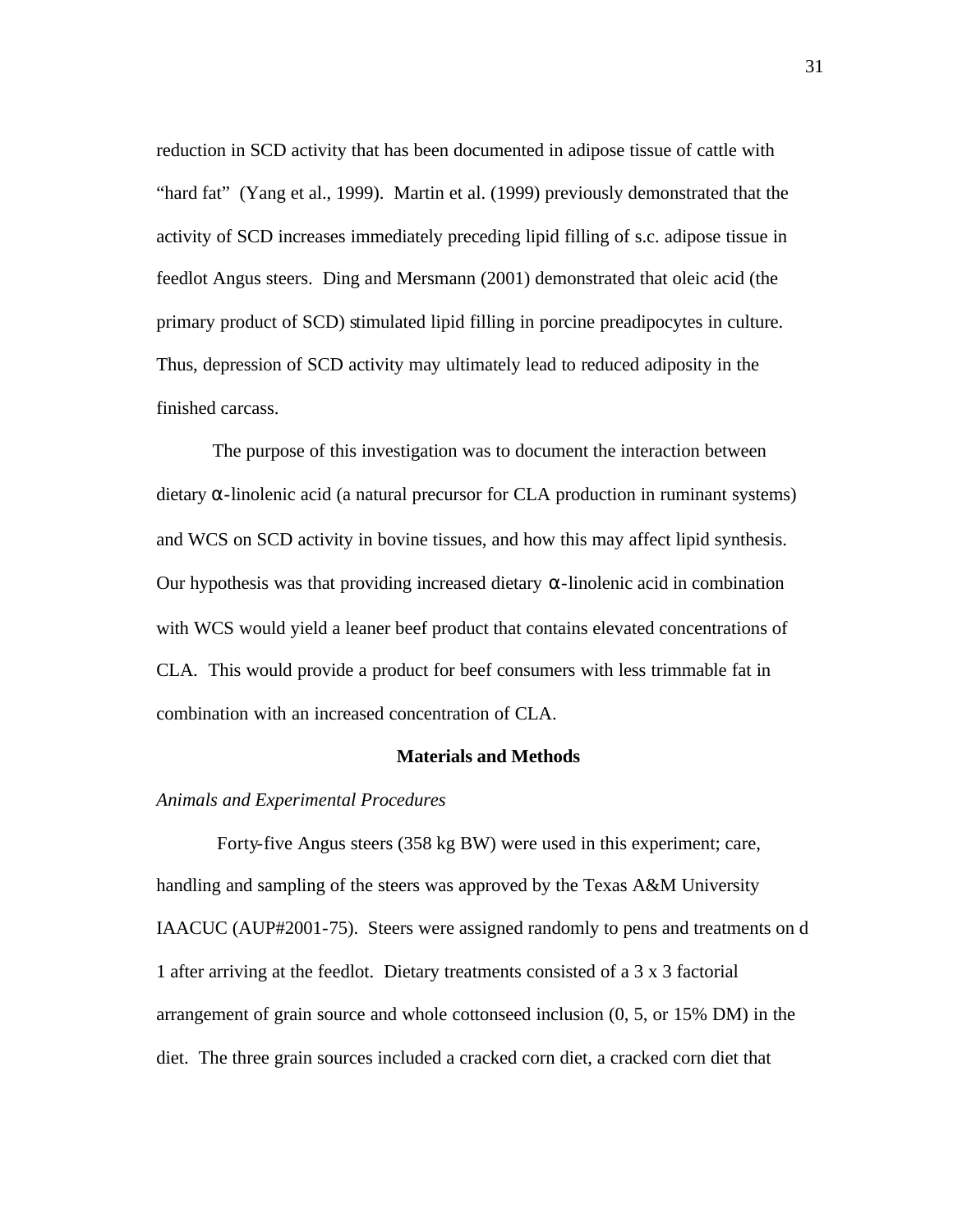contained 10% DM as flaxseed, and a ground milo diet. All diets were formulated to be isonitrogenous, and meet or exceed all nutrient requirements for growing steers (NRC, 1996). Steers were housed in groups of three in partially covered pens equipped with individual Calan gate feeders (American Calan, Northwood, NH). All diets were fed once daily in the morning in amounts adequate to allow ad libitum access to feed. Dietary composite samples were collected every 28 d for estimates of as-fed fatty acid composition. Steers were gradually switched over a 7-d period to a high-concentrate finishing diet (the corn based, 0% whole cottonseed diet). Following this adjustment (d 1 of treatment), steers were switched over a 7-d period to their respective treatment diets. Steers were blocked by final live weight with one steer from each treatment in each block. Each block of steers were slaughtered on sequential days.

Immediately following exsanguination, a section of hide covering the dorsal area on the left side, between the  $5<sup>th</sup>$  and  $8<sup>th</sup>$  ribs was removed. The longissimus muscle and the associated s.c. adipose from this region was excised and immediately placed in 1x Krebs-Henseleit bicarbonate buffer ( $pH = 7.4$ ) with 5 mM glucose at 37<sup>o</sup>C. This sample was transported to the laboratory within 20 min, and s.c. and interfascicular (**i.f.**) adipose tissues were immediately dissected for analysis. Adipose samples used for lipogenesis from acetate were used immediately. All other adipose samples were processed and stored at –80°C until further analysis.

After evisceration, approximately 0.5 m of the duodenum immediately caudal from the pyloric sphincter was removed and emptied of contents. This sample was transported immediately to the laboratory on ice, rinsed gently with 1 x Krebs-Henseleit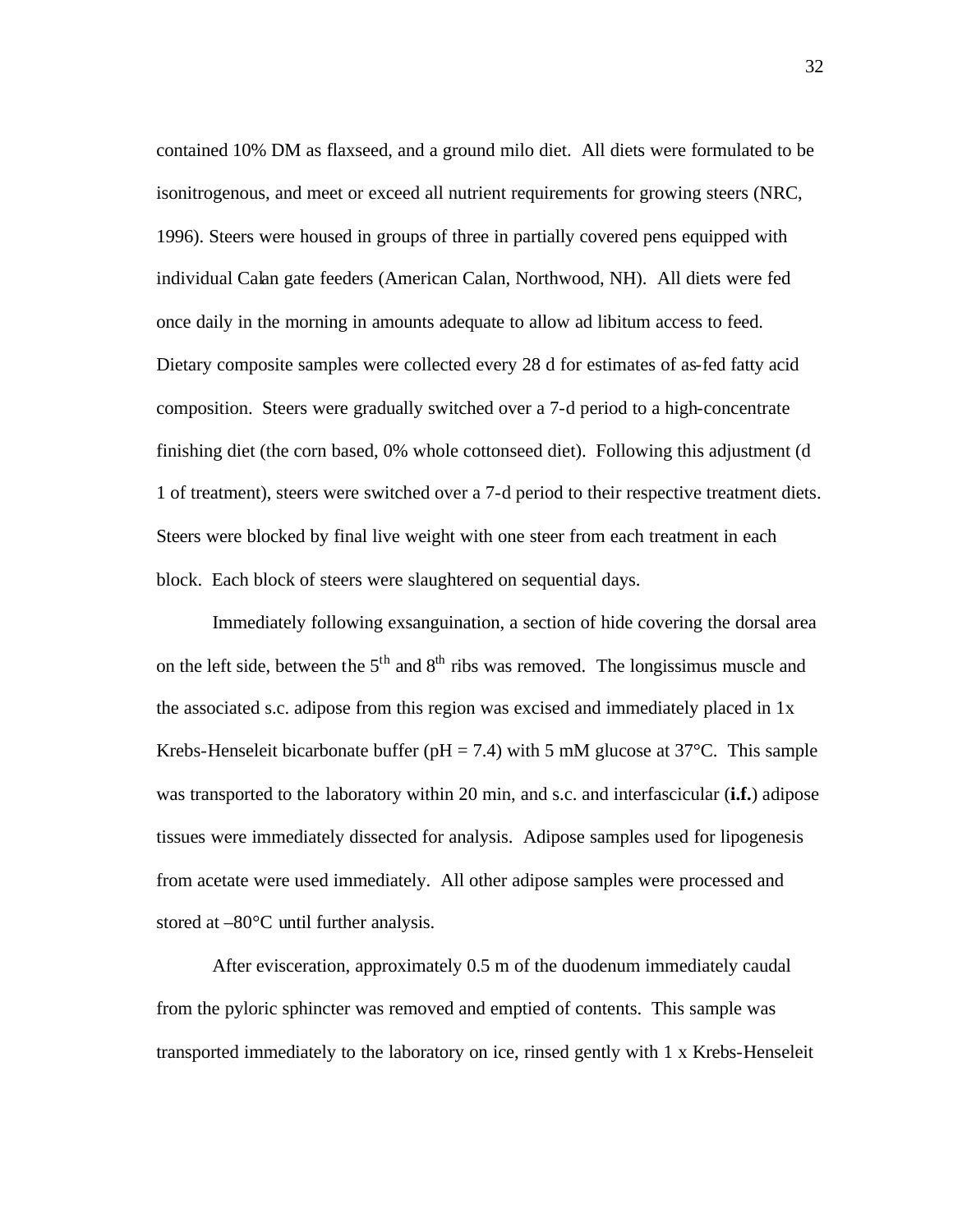bicarbonate buffer ( $pH = 7.4$ ), and then lightly scraped to detach the epithelial cells, without incorporating the smooth muscle cells. These samples were weighed, processed, and stored at –80°C until further analysis.

## *Chemicals*

All radiological chemicals were purchased from American Radiolabled Chemicals, Inc. (St. Louis, MO). All chemicals were purchased from Sigma Chemical Co. (St. Louis, MO). All fatty acid standards were purchased from Nu-Chek Prep, Inc. (Elysian, MN). All solvents were AR grade or greater.

## *Lipogenesis*

Lipogenesis from acetate was conducted as described by Page et al. (1997). Briefly, 1 g of tissue was incubated in 5 mM sodium acetate, 5 mM glucose, 10 mM Hepes buffer and 1  $\mu$ Ci [1-<sup>14</sup>C] Acetate for 2 h at 37°C. The reaction was stopped by adding 3 mL of 5% trichloroacetic acid. Lipids were then extracted and radioactivity counted using a Beckman liquid scintillation spectrometer (Beckman, Palo Alto, CA). Rate of acetate incorporation was calculated and expressed on a cellular basis using the results from the cellularity analyses.

## *Fatty Acid Composition*

Total lipid was extracted by the Folch et al. (1957) method. The fatty acids were then methylated as described by Morrison and Smith (1964), and the resulting fatty acid methyl esters (**FAME**) were analyzed using a Varian gas chromatograph (model CP-3800 fixed with a CP-8200 autosampler, Varian Inc., Walnut Creek, CA). Fatty acid methyl esters were separated with a fused silica capillary column CP-Sil88  $[100 \text{ m} \cdot 0.25$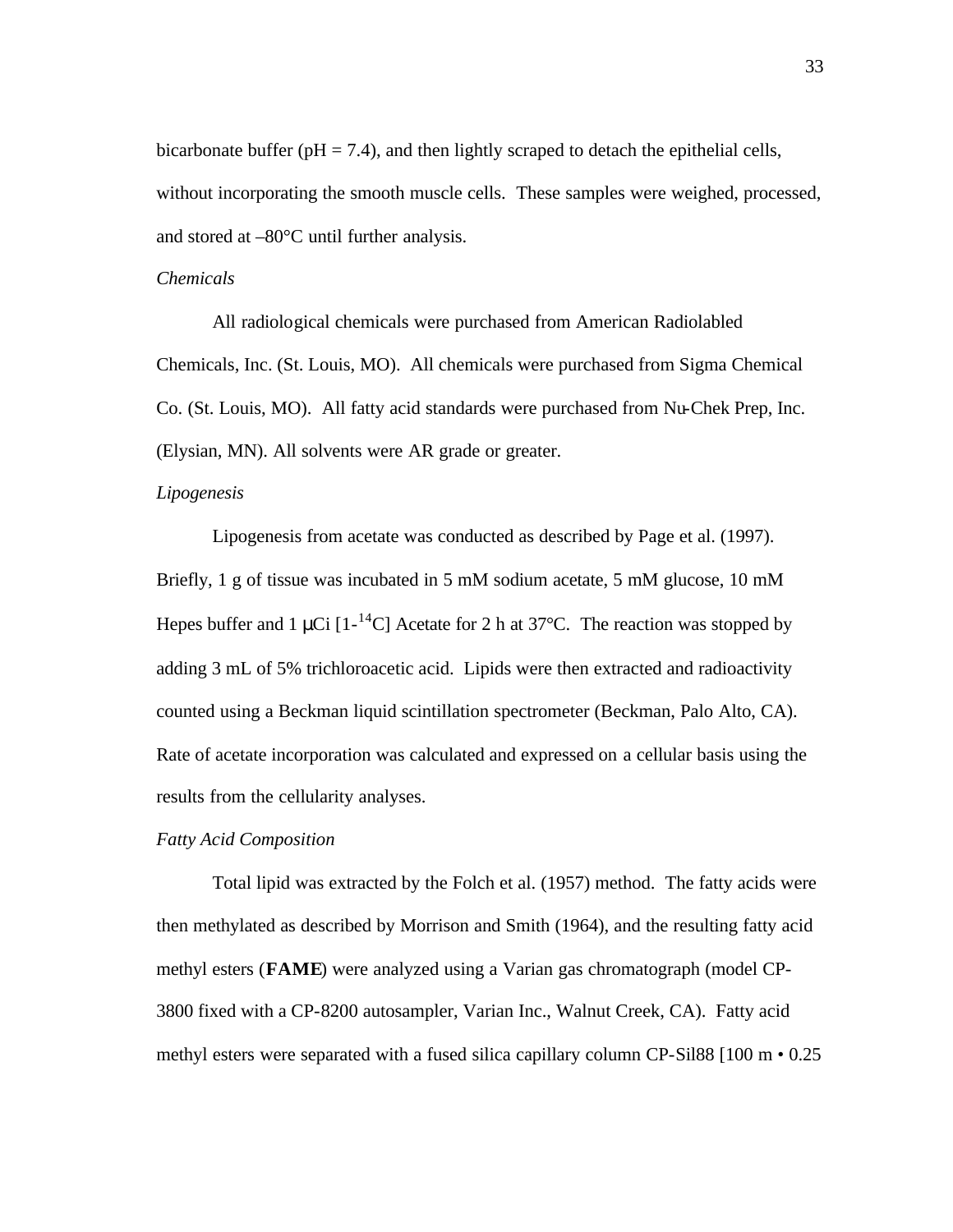mm (i.d.)] (Chrompack Inc., Middleburg, The Netherlands), with helium as the carrier gas. The injector temperature and flame ionization detector temperatures were 270 and  $300^{\circ}$ C, respectively. Total run time was 48 min with the first 32 min at 180 $^{\circ}$ C, and then increased at 20°C/min to 225°C. Individual FAME were quantified as a percentage of total FAME analyzed.

Several indices of SCD activity were calculated using a variation of the estimator based on FAME ratios described by Corl et al. (2001). A total index was calculated as (14:1n-5 + 16:1n-7 + 18:1n-9 + 18:2*cis*-9,*trans*-11)/(14:0 + 16:0 + 18:0 + 18:1*trans*-11). In addition, indices based on 14 carbon (14:1n-5/14:0), 16 carbon (16:1n-7/16:0), 18 carbon (18:1n-9/18:0), and CLA (18:2*cis*9,*trans*11/18:1*trans*11) product:precursor ratios were also calculated.

#### *Microsome Extraction and Stearoyl-CoA Desaturase Assay*

Microsomal fractions of s.c. adipose, i.f. adipose, and intestinal mucosal tissues were prepared by homogenizing each tissue sample (1 to 1.5 g) with a Virtis homogenizer (The Virtis Company, Inc., Gardiner, N.Y.) in three volumes (wt/vol) of buffer. The buffer ( $pH = 7.4$ ) used for microsomal extraction contained 0.25 M sucrose, 0.01 M potassium phosphate, 1 mM EDTA, and 1mM dithioerythritol. The homogenate was then centrifuged for 15 min at 5,000 x g. The supernate was decanted into a separate tube and the pellet and fat cake were discarded. This supernate was centrifuged for 30 min at 17,300 x g, and decanted into a separate tube, which was then centrifuged for 1 h at 104,000 x g. The supernate was discarded, the microsomal fraction was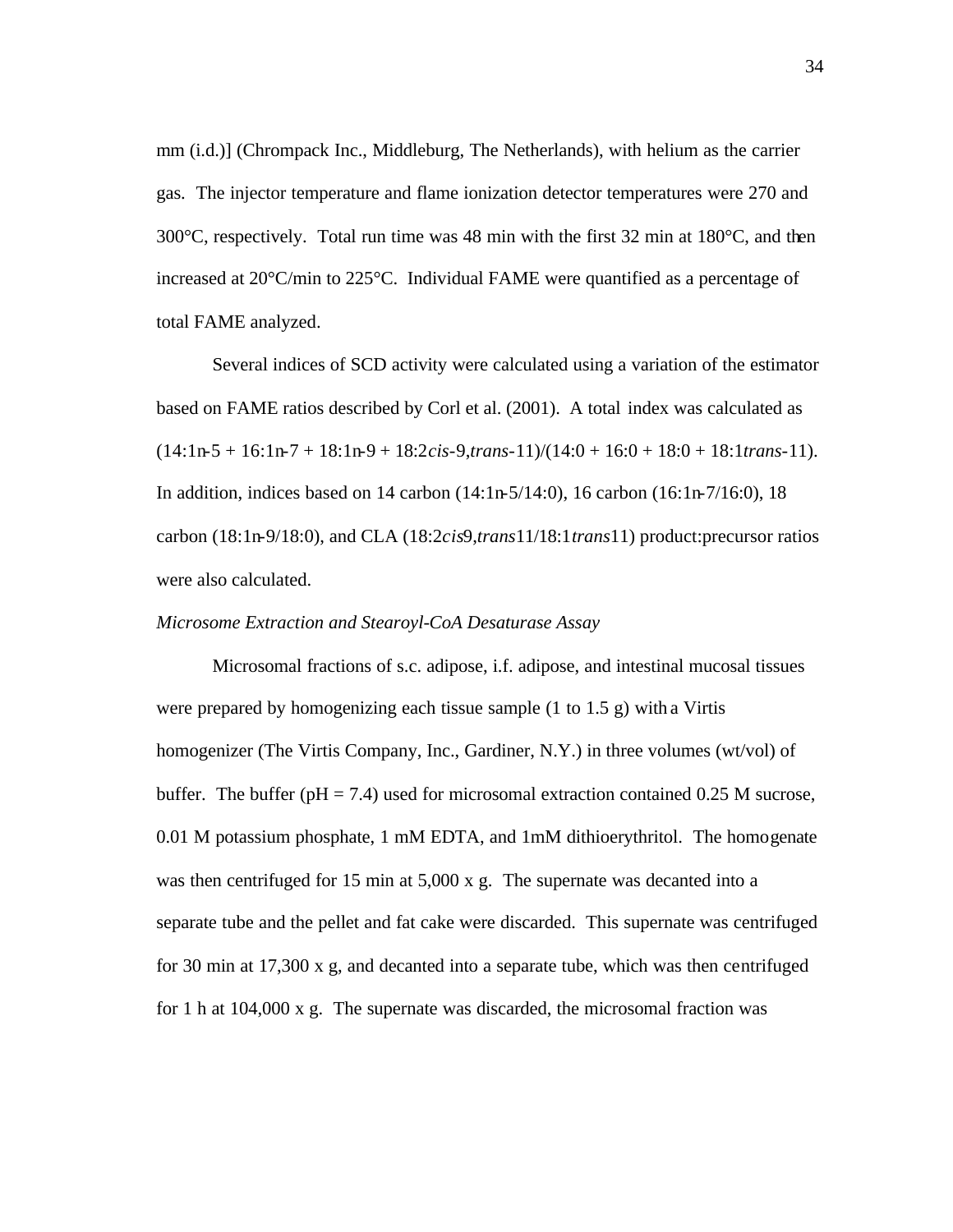collected and resuspended in 100 mM Tris-HCl buffer ( $pH = 7.4$ ), snap frozen with liquid nitrogen, and stored at –80°C until further analysis.

The SCD activity of these fractions was determined as described by St. John et al. (1991) with modifications. The microsomal fractions were thawed in a 37°C water bath and 0.5 mL was incubated in a total volume of 1.5 mL of a solution containing 100 mM Tris-HCl (pH 7.4), 2 mM NADPH, 0.025  $\mu$ Ci [1-<sup>14</sup>C]palmitoyl-CoA, and 0.25  $\mu$ M palmitoyl-CoA. The incubations were continued for 7 min in a 37°C water bath and terminated by the addition of 3 mL of 10% KOH in MeOH. The samples were immediately placed in a 70°C water bath for 30 min and then acidified with 9 mL of 3 N HCl. Fatty acids were then extracted by three washes with 6 mL of n-pentane. The pentane phases were evaporated under nitrogen and methylated with 14% boron trifluoride in MeOH for 30 min at 70°C. Methyl esters were removed by the addition of 3 mL of distilled deionized water and then extracted by three washes with hexane. The hexane phases were evaporated under nitrogen and resuspended in 0.1 mL of hexane and separated by thin layer chromatography on a  $5\%$  AgNO<sub>3</sub> impregnated silica gel plate in a petroleum ether:diethylether solvent system (97:3, vol/vol). After separation, the plate was sprayed with 0.2% dichlorofluoroscein in ethanol to visualize the spots. The spots were scraped and counted using a Beckman liquid scintillation spectrometer.

Blanks (containing no microsomes) typically contain measurable dpm in the 16:1 spot, although no SCD product can be formed in the absence of microsomes. Therefore, the separation of FAME by the thin layer chromatography was confirmed by developing four preparations of an equal mixture of non-labeled 16:0:16:1 n-9 mixture with the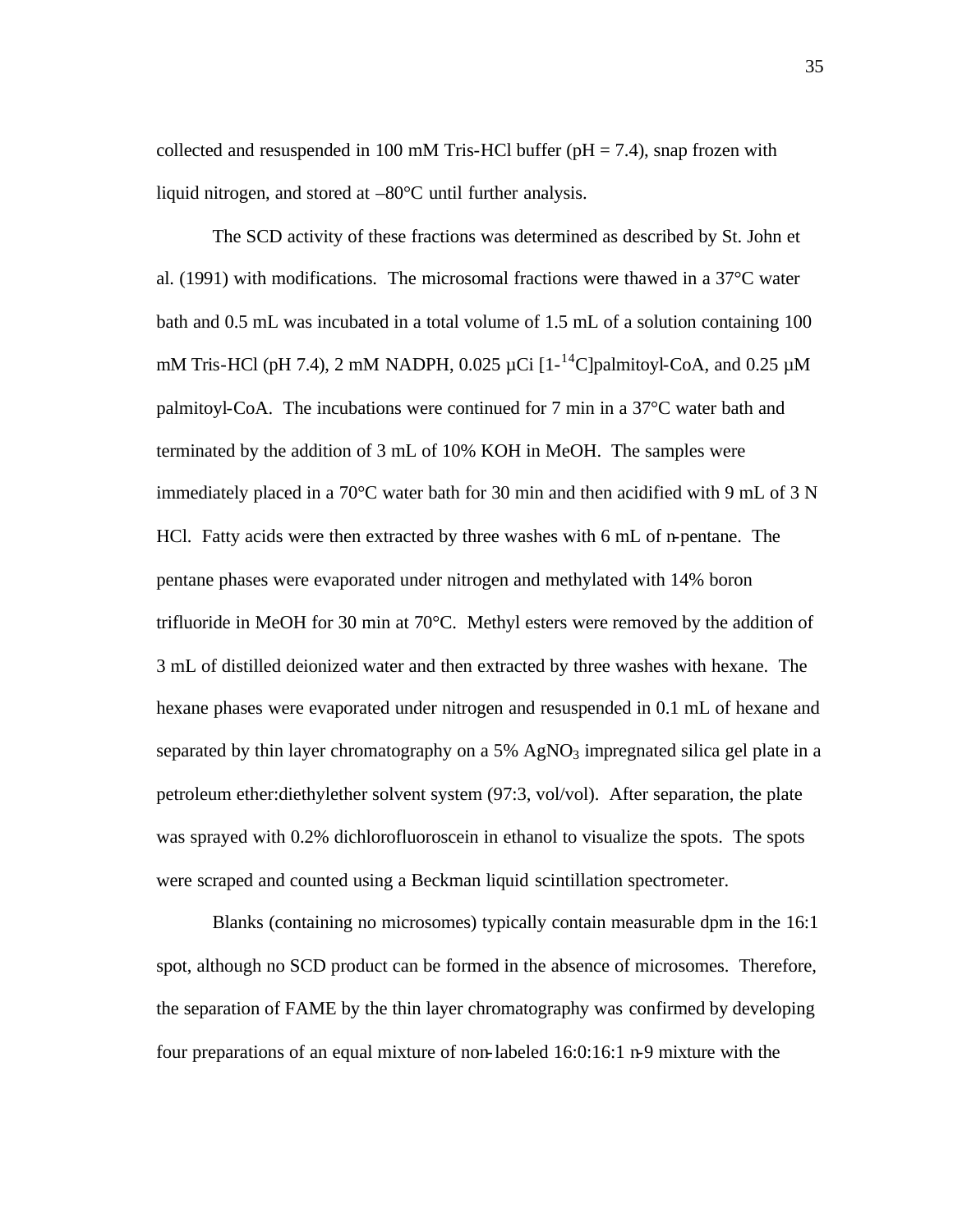same developing system. The methyl esters from the spots were then extracted with hexane and analyzed by gas chromatography. This confirmed that there was 37.5% of the 16:0 remaining in the 16:1 spot. Because the spots were discrete with little tailing, we presume that radioactivity in the 16:1 spot of the blanks represents contamination of the radiolabeled palmitoyl-CoA. Therefore, all reaction 16:1 spots were corrected proportionately.

## *Cellularity*

Adipocyte size, volume, and number were determined by the method of Etherton et al. (1977) with the modifications of Prior (1983). Adipose samples (0.1 g) frozen in liquid nitrogen were sliced into 1-mm thick sections on a chilled glass surface and placed in 20-mL scintillation vials coated with Sigmacoat (Sigma Chemical Co., St. Louis, MO). The tissues were rinsed three times with 37°C 0.154 M NaCl at 30-min intervals to remove free lipid. After the last rinse, 0.6 mL of 50 mM collidine-HCl buffer (pH 7.4) was forcibly added to each sample, followed by 1 mL of 3% osmium tetroxide in the collidine-HCl buffer. The samples were then incubated at 37°C for 96 h and then the osmium solution was removed and the tissue rinsed with 0.154 M NaCl until the solution appeared clear. The NaCl solution was then removed and samples were incubated in 10 mL of 8 M urea at 37°C for 96 h.

## *Statistical Analysis*

The GLM procedure of SAS (SAS Inst. Inc., Cary, NC) was used for statistical analysis of data. The model included the following independent variables: block, grain source, whole cottonseed inclusion rate, and the grain source x whole cottonseed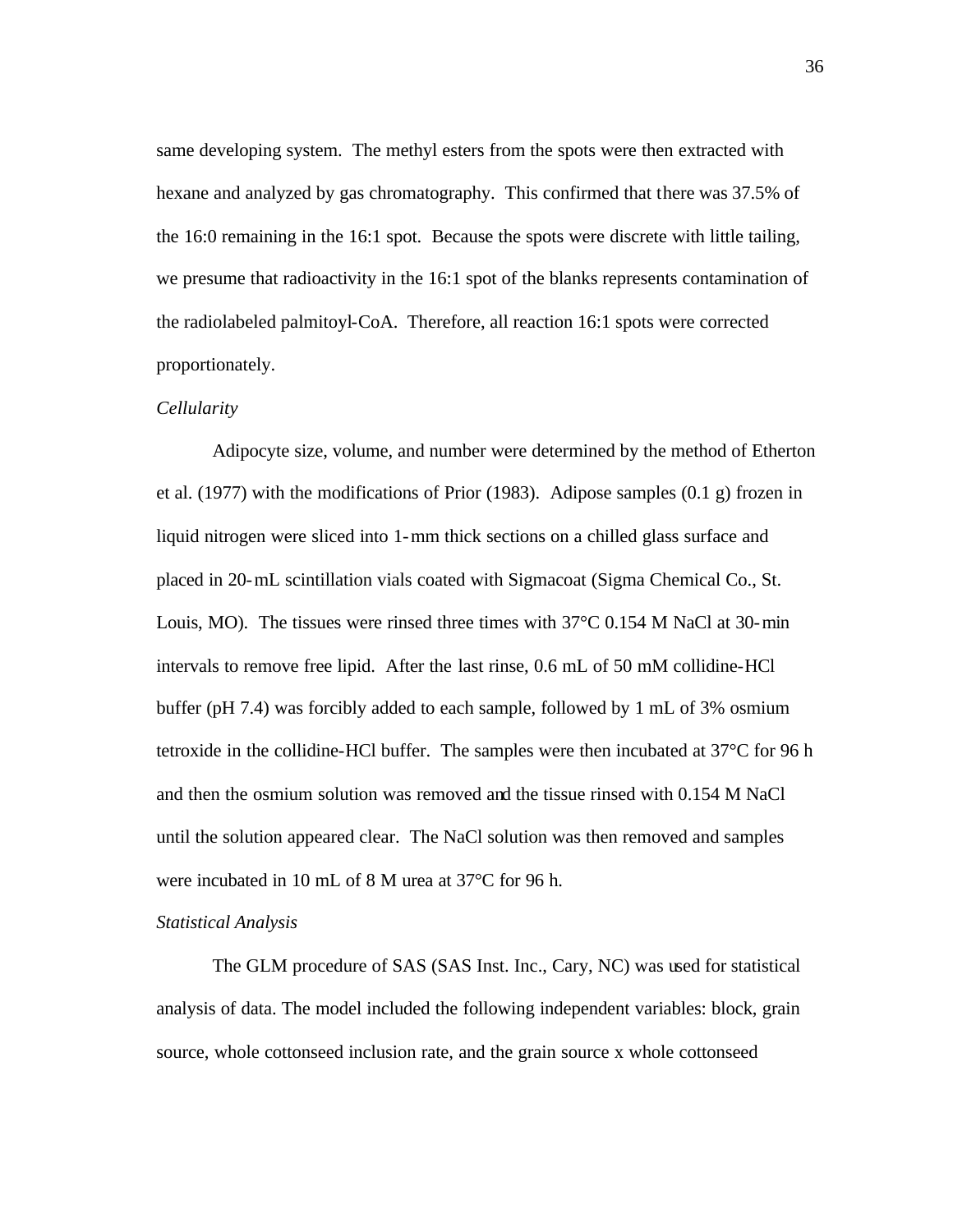inclusion rate interaction. A second model included SCD activity as a covariate along with the previous model to assess the relationship between SCD enzymatic activity and the indices of SCD activity based on FAME analysis. When treatment effects were significant  $(P < 0.05)$ , a difference was determined and a tendency for treatment to elicit a response was noted when  $P < 0.10$ . Least square means of significant responses were separated using the pdiff statement of the GLM procedure.

## **Results**

Providing  $\alpha$ -linolenic acid (18:3n-3) in the form of flaxseed (Table 4.1) was used as a practical means of altering the levels of a natural substrate for ruminal production of the CLA *trans*-10, *cis*-12. There was over a fourfold increase  $(P < 0.01$ ; Table 4.2) in i.f.

|                   | Corn  |       |       | Flax  |            |       |  | Milo  |       |       |  |
|-------------------|-------|-------|-------|-------|------------|-------|--|-------|-------|-------|--|
|                   | O     | 5     | 15    | 0     | 5          | 15    |  | 0     | 5     | 15    |  |
|                   |       |       |       |       | $g/100g^b$ |       |  |       |       |       |  |
| 12:0              | 0.02  | 0.02  | 0.03  | 0.02  | 0.02       | 0.01  |  | 0.04  | 0.04  | 0.03  |  |
| 14:0              | 0.15  | 0.33  | 0.57  | 0.09  | 0.32       | 0.37  |  | 0.18  | 0.46  | 0.72  |  |
| 16:0              | 14.10 | 16.89 | 20.65 | 9.28  | 14.39      | 14.93 |  | 15.88 | 19.34 | 23.15 |  |
| 18:0              | 2.64  | 2.64  | 2.62  | 3.40  | 3.04       | 3.09  |  | 2.16  | 2.35  | 2.48  |  |
| $18:1n-9$         | 24.26 | 22.90 | 21.23 | 20.62 | 20.87      | 20.03 |  | 31.58 | 27.08 | 21.99 |  |
| $18:2n-6$         | 56.87 | 55.76 | 53.87 | 34.52 | 43.97      | 41.26 |  | 47.66 | 49.08 | 50.08 |  |
| $18:3n-3$         | 1.72  | 1.41  | 0.97  | 32.01 | 17.37      | 20.29 |  | 2.41  | 1.61  | 1.46  |  |
| CLA cis9, trans11 | nd    | 0.01  | 0.03  | nd    | nd         | nd    |  | 0.05  | 0.01  | nd    |  |

Table 4.1. Fatty acid composition of diets<sup>a</sup>

<sup>a</sup> Values represent arithmetic mean of duplicate as-fed samples.  $<sup>b</sup>$  Values are g/100 g of identified fatty acids.</sup>

adipose tissue 18:3n-3 percentage in the steers fed flaxseed (0.88%) than in the corn (0.14%) or milo (0.17%) group, which confirms that our enriched source of 18:3n-3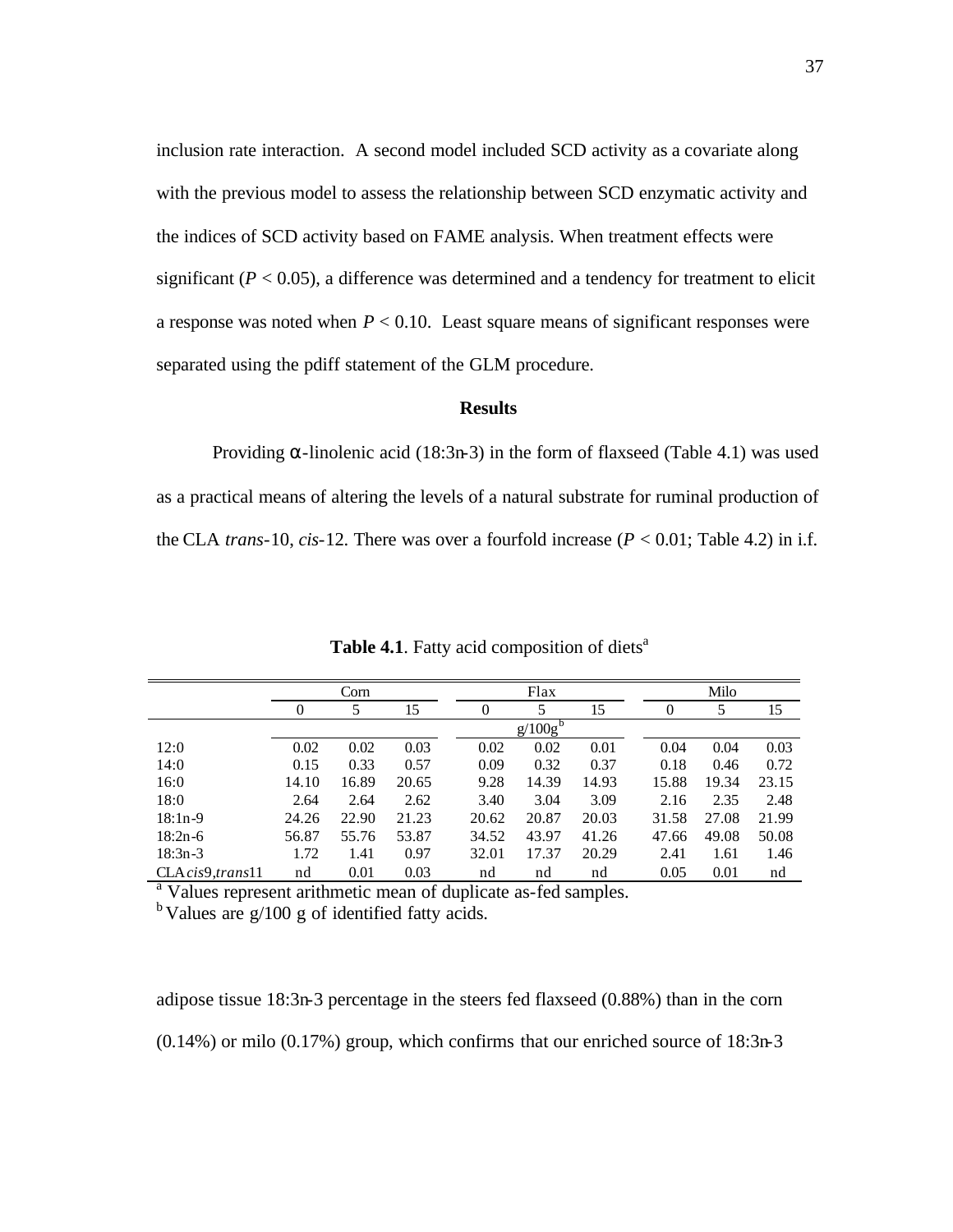increased the concentration of this fatty acid in i.f. adipose tissue. However, CLA *trans*-10, *cis*-12 was not detectible in any of the tissues sampled. The only detectible isoform of CLA in adipose tissue of these steers was the CLA *cis*-9, *trans*-11 isomer. In the i.f. adipose tissue of the steers fed corn, there was an increase in CLA *cis*-9, *trans*-11 with increased levels of WCS, whereas it remained unchanged in the flaxseed group and even decreased in the milo group (interaction,  $P < 0.02$ ). However, a similar pattern for 18:1*trans*-11 percentages was not apparent; steers fed flaxseed had a greater (*P* < 0.02) percentage 18:1*trans*-11 (4.57%) than those fed milo (2.62%). The 18:1n-9 percentage of i.f. adipose decreased (interaction, *P* < 0.05) with increased inclusion of WCS in steers fed flax, whereas it remained static in steers fed milo and exhibited a quadratic response in steers fed corn. These alterations in i.f. adipose tissue fatty acids resulted in an increase  $(P < 0.01)$  from 52.1% to 55.2% total saturated fatty acids when dietary WCS increased from 0 to 15%. This was accompanied by a commensurate decrease in monounsaturated fatty acids in i.f. adipose tissue. Total polyunsaturated fatty acids had only a tendency  $(P < 0.09)$  to decrease with increased whole cottonseed inclusion. However, the polyunsaturated fatty acid percentage of i.f. adipose tissue was increased  $(P < 0.01)$  from 3.26% in the steers fed milo to 4.13% in the steers fed flaxseed.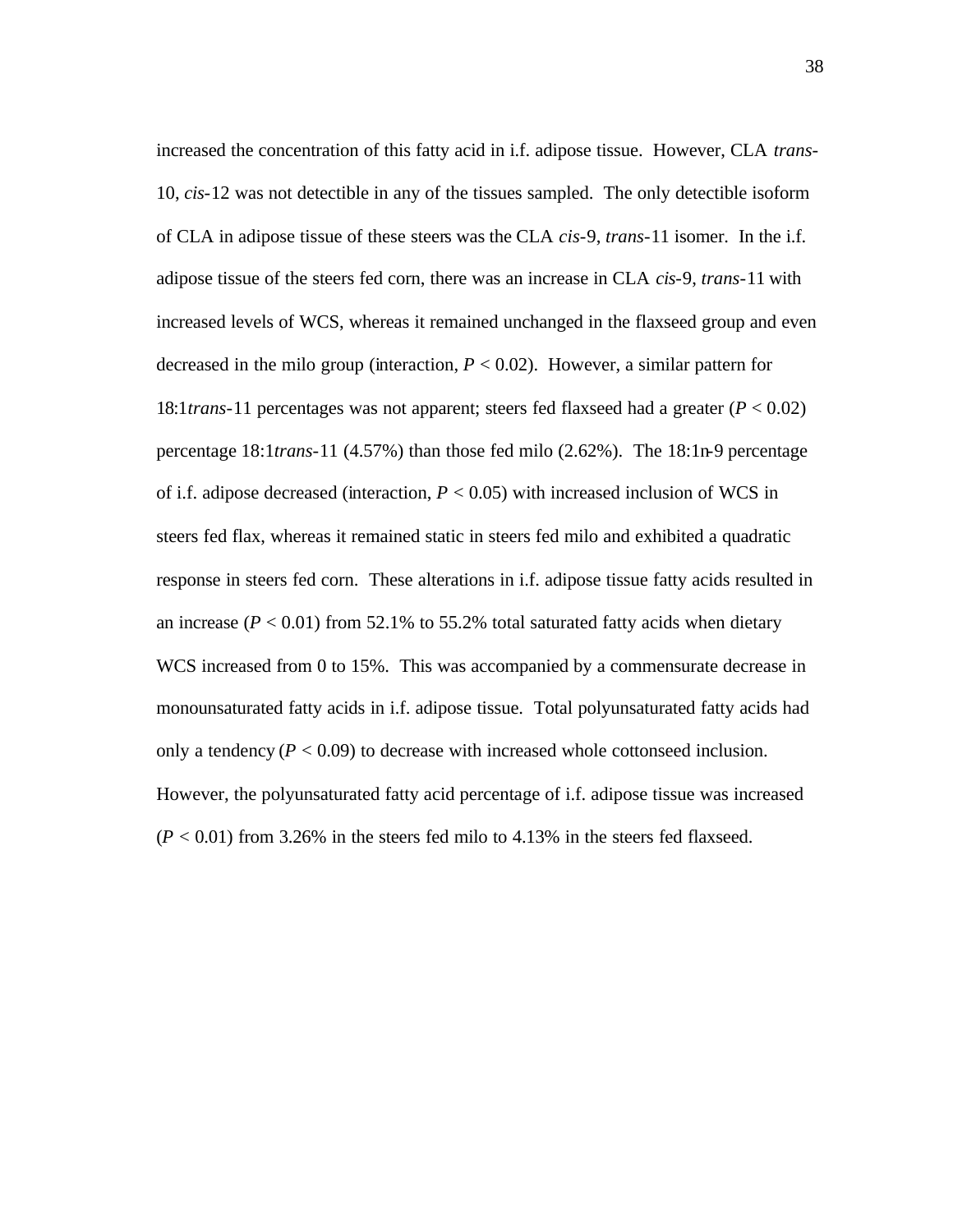|                     | Gain/%WCS          |                      |                    |                    |                      |                    |                       |                       |                      |           |       |            |                    |
|---------------------|--------------------|----------------------|--------------------|--------------------|----------------------|--------------------|-----------------------|-----------------------|----------------------|-----------|-------|------------|--------------------|
|                     |                    | Corn                 |                    |                    | Flax                 |                    |                       | Milo                  |                      |           |       | $P$ -value |                    |
| Item                | 0%                 | 5%                   | 15%                | 0%                 | 5%                   | 15%                | 0%                    | 5%                    | 15%                  | <b>SE</b> | Grain | <b>WCS</b> | GxWCS <sup>x</sup> |
| 12:0                | 0.06               | 0.06                 | 0.07               | 0.06               | 0.07                 | 0.08               | 0.06                  | 0.06                  | 0.07                 | 0.01      | 0.48  | 0.27       | 0.91               |
| 14:0                | 3.22               | 2.86                 | 3.36               | 3.12               | 3.51                 | 3.99               | 3.32                  | 3.27                  | 3.34                 | 0.29      | 0.26  | 0.25       | 0.52               |
| $14:1n-5$           | 0.51               | 0.47                 | 0.48               | 0.50               | 0.51                 | 0.56               | 0.63                  | 0.50                  | 0.46                 | 0.05      | 0.48  | 0.37       | 0.28               |
| 16:0                | 27.8               | 28.2                 | 29.6               | 27.2               | 27.7                 | 29.8               | 29.4                  | 28.4                  | 29.2                 | 0.97      | 0.65  | 0.14       | 0.70               |
| $16:1n-7$           | 2.09               | 2.22                 | 2.13               | 2.13               | 2.52                 | 2.07               | 2.49                  | 2.23                  | 2.30                 | 0.19      | 0.48  | 0.61       | 0.51               |
| 18:0                | 21.7               | 20.4                 | 22.6               | 20.6               | 20.1                 | 21.9               | 19.7                  | 21.5                  | 21.7                 | 1.07      | 0.68  | 0.21       | 0.65               |
| $18:1$ trans $11$   | 5.38               | 3.00                 | 2.32               | 4.60               | 4.20                 | 4.92               | 2.20                  | 2.79                  | 2.86                 | 0.79      | 0.02  | 0.45       | 0.14               |
| $18:1n-9$           | 34.9 <sup>ab</sup> | 39.3 $d$             | 36.0 <sup>bc</sup> | $37.1$ bcd         | $38.0$ <sup>cd</sup> | 32.5 <sup>a</sup>  | 39.0 $\mathrm{^{cd}}$ | $37.8$ <sup>bcd</sup> | $37.0$ bcd           | 1.12      | 0.09  | 0.01       | 0.05               |
| $18:2n-6$           | 3.81               | 3.14                 | 2.90               | 3.33               | 2.33                 | 2.94               | 2.60                  | 2.89                  | 2.65                 | 0.30      | 0.07  | 0.14       | 0.18               |
| $18:3n-3$           | 0.17               | 0.12                 | 0.14               | 0.94               | 0.79                 | 0.89               | 0.20                  | 0.16                  | 0.14                 | 0.06      | 0.01  | 0.29       | 0.83               |
| 18:2cis9, trans11   | 0.29 <sup>a</sup>  | $0.35$ <sup>ab</sup> | $0.39$ bc          | $0.43$ $\degree$   | $0.32$ <sup>ab</sup> | $0.41$ bc          | $0.45$ $\degree$      | $0.35$ <sup>abc</sup> | $0.33$ <sup>ab</sup> | 0.04      | 0.27  | 0.24       | 0.02               |
| <b>SFA</b>          | 52.8               | 51.5                 | 55.6               | 51.0               | 51.4                 | 55.7               | 52.5                  | 53.2                  | 54.3                 | 1.17      | 0.76  | 0.01       | 0.50               |
| <b>MUFA</b>         | 42.9               | 44.9                 | 40.9               | 44.3               | 45.2                 | 40.0               | 44.3                  | 43.4                  | 42.6                 | 1.15      | 0.88  | 0.01       | 0.34               |
| <b>PUFA</b>         | 4.27               | 3.60                 | 3.44               | 4.70               | 3.44                 | 4.25               | 3.25                  | 3.40                  | 3.13                 | 0.34      | 0.01  | 0.09       | 0.24               |
| Index <sup>y</sup>  | 0.71               | 0.82                 | 0.70               | 0.78               | 0.80                 | 0.63               | 0.81                  | 0.77                  | 0.74                 | 0.04      | 0.51  | 0.01       | 0.12               |
| $14:1n-5/14:0$      | 0.16               | 0.16                 | 0.15               | 0.17               | 0.15                 | 0.14               | 0.19                  | 0.15                  | 0.14                 | 0.01      | 0.71  | 0.01       | 0.29               |
| $16:1n-7/16:0$      | 0.08               | 0.08                 | 0.07               | 0.08               | 0.09                 | 0.07               | 0.08                  | 0.08                  | 0.08                 | 0.01      | 0.54  | 0.20       | 0.50               |
| $18:1n-9/18:0$      | 1.62               | 1.93                 | 1.61               | 1.82               | 1.93                 | 1.49               | 2.00                  | 1.78                  | 1.74                 | 0.12      | 0.45  | 0.03       | 0.17               |
| CLAind <sup>z</sup> | 0.07 <sup>d</sup>  | $0.13^{bc}$          | $0.18^{ab}$        | 0.11 <sup>cd</sup> | 0.08 <sup>cd</sup>   | 0.11 <sup>cd</sup> | $0.23^{\rm a}$        | $0.14^{bc}$           | 0.13 <sup>bcd</sup>  | 0.03      | 0.02  | 0.63       | 0.01               |

**Table 4.2**. Percentage of total fatty acids in interfasicular adipose tissue of Angus steers fed corn, flaxseed with corn, or milo based finishing rations with varying concentrations of whole cottonseed (**WCS**)

 $a<sup>abcd</sup>$  Least square means within a row with a different superscript are different ( $P < 0.05$ ).

x Grain x percentage whole cottonseed interaction.

y Desaturation index = (14:1 + 16:1 +18:1*cis*-9, 18:2*cis*-9,*trans*-11)/(14:0 + 16:0 + 18:0 + 18:1*trans*-11).

<sup>z</sup> CLA desaturation index =  $(18:2 \text{cis-9}, \text{trans-11})/(18:1 \text{trans-11}).$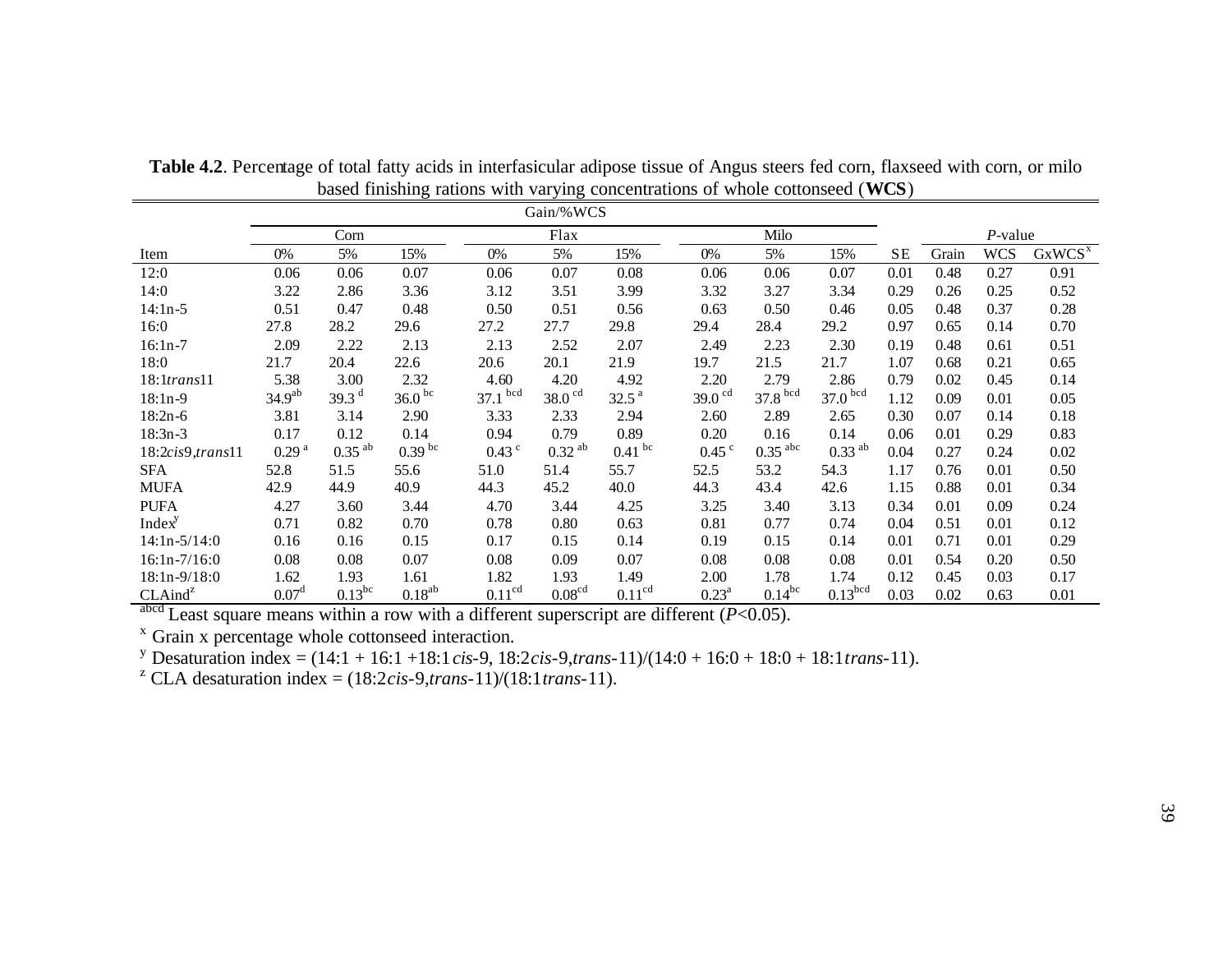|                     | Gain/%WCS |      |      |          |      |      |      |      |       |           |       |            |                    |
|---------------------|-----------|------|------|----------|------|------|------|------|-------|-----------|-------|------------|--------------------|
|                     |           | Corn |      | Flaxseed |      |      | Milo |      |       |           |       | $P$ -value |                    |
| Item                | 0%        | 5%   | 15%  | 0%       | 5%   | 15%  | 0%   | 5%   | 15%   | <b>SE</b> | Grain | WCS        | GxWCS <sup>x</sup> |
| 12:0                | 0.08      | 0.08 | 0.09 | 0.08     | 0.09 | 0.10 | 0.07 | 0.07 | 0.09  | 0.01      | 0.42  | 0.11       | 0.98               |
| 14:0                | 3.41      | 3.26 | 3.67 | 3.46     | 3.85 | 4.19 | 3.55 | 3.67 | 3.46  | 0.27      | 0.24  | 0.28       | 0.71               |
| $14:1n-5$           | 0.51      | 0.53 | 0.47 | 0.49     | 0.71 | 0.51 | 0.59 | 0.40 | 0.54  | 0.10      | 0.64  | 0.89       | 0.36               |
| 16:0                | 28.0      | 28.4 | 29.8 | 27.5     | 27.5 | 29.3 | 29.8 | 29.3 | 29.3  | 1.02      | 0.27  | 0.35       | 0.74               |
| $16:1n-7$           | 1.57      | 1.98 | 1.68 | 1.77     | 2.00 | 1.53 | 2.09 | 1.90 | 2.13  | 0.22      | 0.21  | 0.57       | 0.49               |
| 18:0                | 26.0      | 23.3 | 26.5 | 24.1     | 23.8 | 26.0 | 23.3 | 24.6 | 23.9  | 1.59      | 0.61  | 0.47       | 0.69               |
| $18:1$ trans $11$   | 5.44      | 3.47 | 2.77 | 5.09     | 4.75 | 5.73 | 2.58 | 3.05 | 3.41  | 0.85      | 0.01  | 0.67       | 0.26               |
| $18:1n-9$           | 30.6      | 34.9 | 31.7 | 32.7     | 33.7 | 28.4 | 34.8 | 33.7 | 33.73 | 1.50      | 0.14  | 0.09       | 0.19               |
| $18:2n-6$           | 4.01      | 3.52 | 2.92 | 3.50     | 2.49 | 2.94 | 2.68 | 2.89 | 2.75  | 0.33      | 0.04  | 0.13       | 0.22               |
| $18:3n-3$           | 0.15      | 0.15 | 0.12 | 0.97     | 0.80 | 0.88 | 0.19 | 0.16 | 0.15  | 0.07      | 0.01  | 0.43       | 0.74               |
| 18:2cis9, trans11   | 0.27      | 0.39 | 0.35 | 0.41     | 0.39 | 0.36 | 0.38 | 0.33 | 0.35  | 0.04      | 0.26  | 0.89       | 0.20               |
| <b>SFA</b>          | 57.4      | 55.0 | 60.0 | 55.1     | 55.2 | 59.6 | 56.7 | 57.6 | 56.9  | 1.69      | 0.83  | 0.09       | 0.41               |
| MUFA                | 38.1      | 40.9 | 36.6 | 40.9     | 41.1 | 36.2 | 40.0 | 39.0 | 39.8  | 1.67      | 0.74  | 0.13       | 0.41               |
| <b>PUFA</b>         | 4.43      | 4.06 | 3.39 | 4.88     | 3.69 | 4.18 | 3.25 | 3.38 | 3.25  | 0.36      | 0.01  | 0.13       | 0.28               |
| Index <sup>y</sup>  | 0.57      | 0.68 | 0.57 | 0.64     | 0.66 | 0.51 | 0.67 | 0.63 | 0.65  | 0.04      | 0.46  | 0.13       | 0.27               |
| $14:1n-5/14:0$      | 0.15      | 0.16 | 0.13 | 0.14     | 0.18 | 0.12 | 0.16 | 0.10 | 0.14  | 0.02      | 0.74  | 0.55       | 0.22               |
| $16:1n-7/16:0$      | 0.06      | 0.07 | 0.06 | 0.06     | 0.07 | 0.05 | 0.07 | 0.07 | 0.07  | 0.01      | 0.34  | 0.37       | 0.41               |
| $18:1n-9/18:0$      | 1.20      | 1.54 | 1.21 | 1.37     | 1.45 | 1.10 | 1.54 | 1.38 | 1.51  | 0.15      | 0.28  | 0.33       | 0.32               |
| CLAind <sup>z</sup> | 0.07      | 0.14 | 0.13 | 0.09     | 0.09 | 0.07 | 0.16 | 0.12 | 0.10  | 0.02      | 0.08  | 0.67       | 0.11               |

**Table 4.3**. Percentage of total fatty acids in subcutaneous adipose tissue of Angus steers fed corn, flaxseed with corn, or milo based finishing rations with varying concentrations of whole cottonseed (**WCS**)

<sup>x</sup> Grain x percentage whole cottonseed interaction.

.

y Desaturation index = [(14:1 + 16:1 +18:1*cis* + 18:2*cis*-9, *trans*-11)/(14:0 + 16:0 + 18:0 + 18:1*trans*-11)].

<sup>z</sup> CLA desaturation index =  $[(18:2cis-9, trans-11)/(18:1trans-11)].$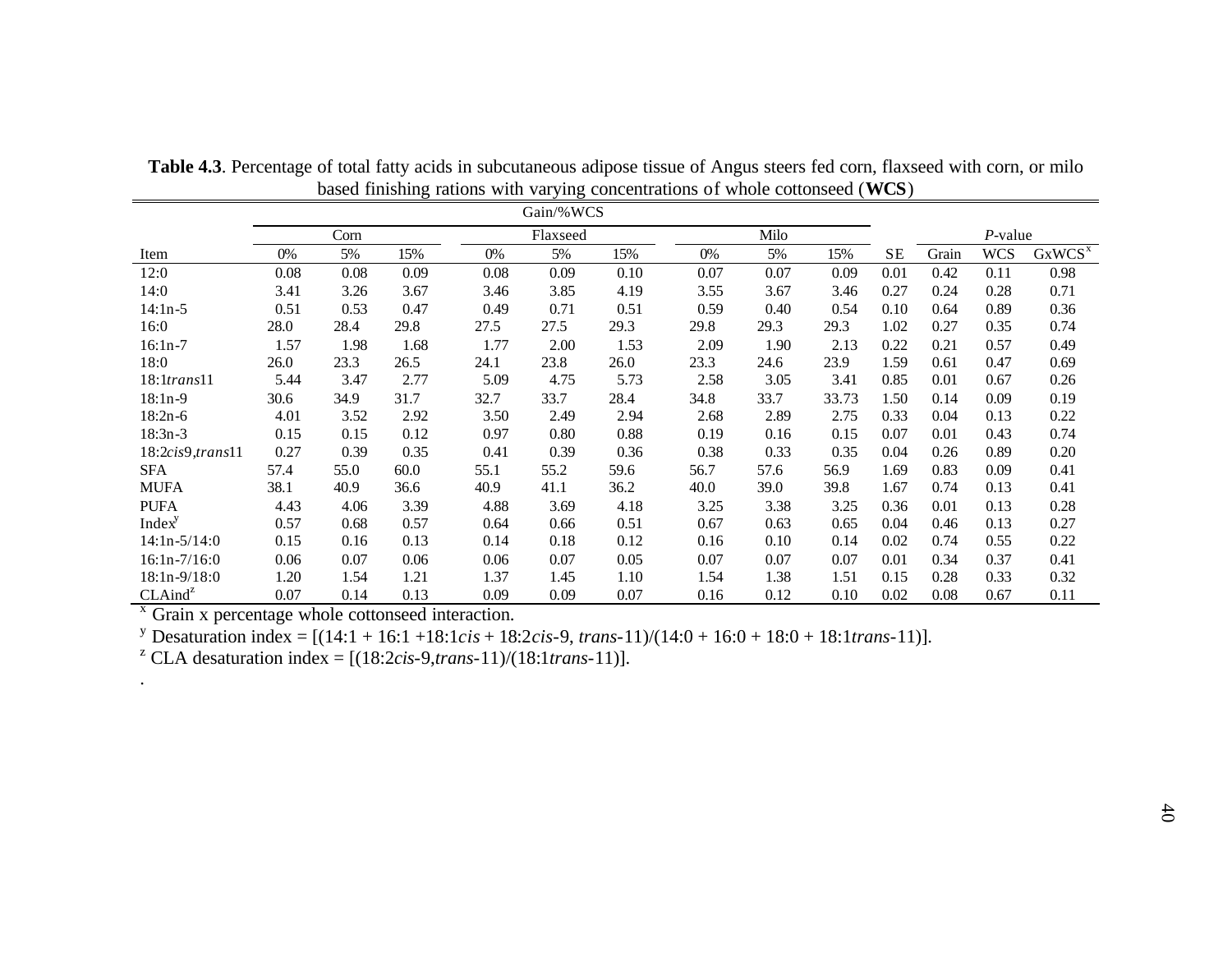The fatty acid composition of s.c. adipose tissue (Table 4.3) was not as responsive to interaction effects as i.f. adipose, although most of the main effects were similar between the two adipose depots. There was an increase in  $18:3n-3$  ( $P < 0.01$ ) from 0.14% and 0.16% in s.c. adipose of the corn- and milo-fed steers, respectively, to 0.88% in the steers fed flaxseed. This was accompanied an increase  $(P < 0.01)$  in 18:1*trans*-11, from 3.01% in the steers fed milo to 5.19% in the steers receiving flaxseed, although there were no discernible effects of treatment on the s.c. percentage of CLA. There was a tendency  $(P < 0.09)$  for a decrease in 18:1n-9 concentration in s.c. adipose tissue to 31.3% in steers receiving 15% WCS compared to 34.1% in the steers receiving 5% WCS. There was also a tendency  $(P < 0.09)$  for the total saturated fatty acid percentage in s.c. adipose tissue to increase when steers were fed 15% WCS. Total polyunsaturated fatty acids were the lowest  $(P < 0.01)$  in steers receiving milo (3.29%), and were the same in s.c. adipose tissues of steers fed corn (3.96%) or flaxseed (4.25%).

Lipogenesis from acetate in s.c. adipose tissue (Table 4.4) was greater  $(P < 0.01)$ in steers fed flaxseed (5.42 nmol•10<sup>5</sup> cells•h<sup>-1</sup>) than in steers fed either the corn (3.10 nmol•10<sup>5</sup> cells•h<sup>-1</sup>) or milo (1.92 nmol•10<sup>5</sup> cells•h<sup>-1</sup>) diets, whereas lipogenesis was unaffected by treatment in i.f. adipose tissue. The s.c. adipocytes of steers fed flaxseed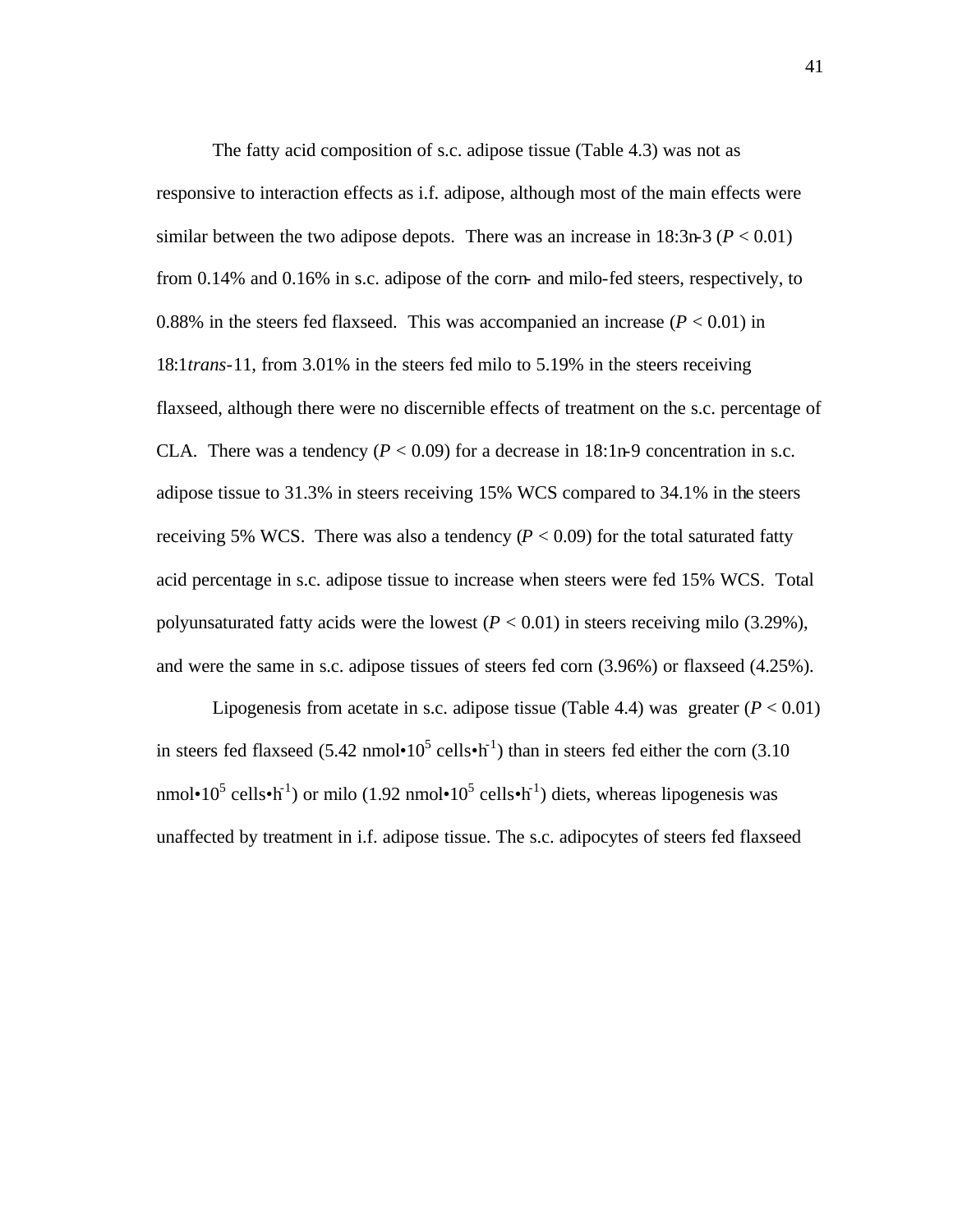| Milo<br>Corn<br>$P$ -value<br>Flaxseed<br>GxWCS <sup>x</sup><br><b>SE</b><br>Grain<br><b>WCS</b><br>15%<br>0%<br>15%<br>0%<br>5%<br>0%<br>5%<br>15%<br>5%<br>Item<br>Interfasicular<br>Lipogenesis <sup>y</sup><br>0.98<br>1.05<br>0.58<br>0.53<br>1.67<br>0.87<br>0.64<br>0.95<br>0.49<br>0.60<br>0.76<br>0.56<br>0.64<br>$10^{\circ}$ cells•g tissue <sup>-1</sup><br>29.9<br>23.2<br>32.8<br>28.5<br>28.8<br>25.4<br>24.0<br>22.2<br>21.6<br>4.1<br>0.23<br>0.63<br>0.46<br>56<br>59<br>53<br>45<br>0.81<br>63<br>58<br>49<br>4.6<br>Mean diameter, um<br>61<br>61<br>0.01<br>0.57<br>302<br>281<br>265<br>272<br>202<br>242<br>17.1<br>1.02<br>224<br>324<br>0.07<br>0.39<br>0.65<br>Mean volume, pL<br>30<br>30<br>28<br>30<br>30<br>30<br>24<br>30<br>26<br>0.37<br>Peak diameter, um<br>26<br>0.54<br>0.50<br>110<br>118<br>130<br>112<br>0.16<br>Peak volume, pL<br>122<br>112<br>120<br>116<br>7.6<br>0.42<br>106<br>0.88<br>SCD <sup>z</sup><br>10.74<br>10.05<br>24.94<br>34.35<br>16.02<br>8.89<br>0.63<br>8.07<br>26.48<br>6.28<br>21.69<br>0.23<br>0.46<br>Subcutaneous<br>2.02<br>0.95<br>2.72<br>4.92<br>1.38<br>3.46<br>3.12<br>5.66<br>5.69<br>2.37<br>1.14<br>0.01<br>0.91<br>Lipogenesis<br>$10^5$ cells•g tissue <sup>-1</sup><br>6.47<br>7.21<br>9.18<br>7.84<br>5.51<br>0.25<br>6.59<br>7.43<br>8.98<br>10.50<br>0.98<br>0.05<br>0.03<br>84<br>80<br>92<br>83<br>92<br>93<br>80<br>80<br>0.81<br>76<br>0.35<br>Mean diameter, $\mu$ m<br>6<br>0.11<br>0.87<br>0.92<br>0.67<br>0.72<br>0.67<br>0.86<br>0.55<br>0.69<br>0.65<br>0.09<br>0.84<br>0.06<br>0.06<br>Mean volume, pL<br>48 <sup>abc</sup><br>$24^{bc}$<br>$34^{abc}$<br>$22^{bc}$<br>$60^{ab}$<br>$20^{\circ}$<br>$20^{\circ}$<br>$70^{\rm a}$<br>$20^{\circ}$<br>0.05<br>14<br>0.16<br>Peak diameter, um<br>0.70 |                 | Grain/%WCS |      |      |      |      |      |      |      |      |      |      |      |      |
|---------------------------------------------------------------------------------------------------------------------------------------------------------------------------------------------------------------------------------------------------------------------------------------------------------------------------------------------------------------------------------------------------------------------------------------------------------------------------------------------------------------------------------------------------------------------------------------------------------------------------------------------------------------------------------------------------------------------------------------------------------------------------------------------------------------------------------------------------------------------------------------------------------------------------------------------------------------------------------------------------------------------------------------------------------------------------------------------------------------------------------------------------------------------------------------------------------------------------------------------------------------------------------------------------------------------------------------------------------------------------------------------------------------------------------------------------------------------------------------------------------------------------------------------------------------------------------------------------------------------------------------------------------------------------------------------------------------------------------------------------------------------------------------------------|-----------------|------------|------|------|------|------|------|------|------|------|------|------|------|------|
|                                                                                                                                                                                                                                                                                                                                                                                                                                                                                                                                                                                                                                                                                                                                                                                                                                                                                                                                                                                                                                                                                                                                                                                                                                                                                                                                                                                                                                                                                                                                                                                                                                                                                                                                                                                                   |                 |            |      |      |      |      |      |      |      |      |      |      |      |      |
|                                                                                                                                                                                                                                                                                                                                                                                                                                                                                                                                                                                                                                                                                                                                                                                                                                                                                                                                                                                                                                                                                                                                                                                                                                                                                                                                                                                                                                                                                                                                                                                                                                                                                                                                                                                                   |                 |            |      |      |      |      |      |      |      |      |      |      |      |      |
|                                                                                                                                                                                                                                                                                                                                                                                                                                                                                                                                                                                                                                                                                                                                                                                                                                                                                                                                                                                                                                                                                                                                                                                                                                                                                                                                                                                                                                                                                                                                                                                                                                                                                                                                                                                                   |                 |            |      |      |      |      |      |      |      |      |      |      |      |      |
|                                                                                                                                                                                                                                                                                                                                                                                                                                                                                                                                                                                                                                                                                                                                                                                                                                                                                                                                                                                                                                                                                                                                                                                                                                                                                                                                                                                                                                                                                                                                                                                                                                                                                                                                                                                                   |                 |            |      |      |      |      |      |      |      |      |      |      |      |      |
|                                                                                                                                                                                                                                                                                                                                                                                                                                                                                                                                                                                                                                                                                                                                                                                                                                                                                                                                                                                                                                                                                                                                                                                                                                                                                                                                                                                                                                                                                                                                                                                                                                                                                                                                                                                                   |                 |            |      |      |      |      |      |      |      |      |      |      |      |      |
|                                                                                                                                                                                                                                                                                                                                                                                                                                                                                                                                                                                                                                                                                                                                                                                                                                                                                                                                                                                                                                                                                                                                                                                                                                                                                                                                                                                                                                                                                                                                                                                                                                                                                                                                                                                                   |                 |            |      |      |      |      |      |      |      |      |      |      |      |      |
|                                                                                                                                                                                                                                                                                                                                                                                                                                                                                                                                                                                                                                                                                                                                                                                                                                                                                                                                                                                                                                                                                                                                                                                                                                                                                                                                                                                                                                                                                                                                                                                                                                                                                                                                                                                                   |                 |            |      |      |      |      |      |      |      |      |      |      |      |      |
|                                                                                                                                                                                                                                                                                                                                                                                                                                                                                                                                                                                                                                                                                                                                                                                                                                                                                                                                                                                                                                                                                                                                                                                                                                                                                                                                                                                                                                                                                                                                                                                                                                                                                                                                                                                                   |                 |            |      |      |      |      |      |      |      |      |      |      |      |      |
|                                                                                                                                                                                                                                                                                                                                                                                                                                                                                                                                                                                                                                                                                                                                                                                                                                                                                                                                                                                                                                                                                                                                                                                                                                                                                                                                                                                                                                                                                                                                                                                                                                                                                                                                                                                                   |                 |            |      |      |      |      |      |      |      |      |      |      |      |      |
|                                                                                                                                                                                                                                                                                                                                                                                                                                                                                                                                                                                                                                                                                                                                                                                                                                                                                                                                                                                                                                                                                                                                                                                                                                                                                                                                                                                                                                                                                                                                                                                                                                                                                                                                                                                                   |                 |            |      |      |      |      |      |      |      |      |      |      |      |      |
|                                                                                                                                                                                                                                                                                                                                                                                                                                                                                                                                                                                                                                                                                                                                                                                                                                                                                                                                                                                                                                                                                                                                                                                                                                                                                                                                                                                                                                                                                                                                                                                                                                                                                                                                                                                                   |                 |            |      |      |      |      |      |      |      |      |      |      |      |      |
|                                                                                                                                                                                                                                                                                                                                                                                                                                                                                                                                                                                                                                                                                                                                                                                                                                                                                                                                                                                                                                                                                                                                                                                                                                                                                                                                                                                                                                                                                                                                                                                                                                                                                                                                                                                                   |                 |            |      |      |      |      |      |      |      |      |      |      |      |      |
|                                                                                                                                                                                                                                                                                                                                                                                                                                                                                                                                                                                                                                                                                                                                                                                                                                                                                                                                                                                                                                                                                                                                                                                                                                                                                                                                                                                                                                                                                                                                                                                                                                                                                                                                                                                                   |                 |            |      |      |      |      |      |      |      |      |      |      |      |      |
|                                                                                                                                                                                                                                                                                                                                                                                                                                                                                                                                                                                                                                                                                                                                                                                                                                                                                                                                                                                                                                                                                                                                                                                                                                                                                                                                                                                                                                                                                                                                                                                                                                                                                                                                                                                                   |                 |            |      |      |      |      |      |      |      |      |      |      |      |      |
|                                                                                                                                                                                                                                                                                                                                                                                                                                                                                                                                                                                                                                                                                                                                                                                                                                                                                                                                                                                                                                                                                                                                                                                                                                                                                                                                                                                                                                                                                                                                                                                                                                                                                                                                                                                                   |                 |            |      |      |      |      |      |      |      |      |      |      |      |      |
|                                                                                                                                                                                                                                                                                                                                                                                                                                                                                                                                                                                                                                                                                                                                                                                                                                                                                                                                                                                                                                                                                                                                                                                                                                                                                                                                                                                                                                                                                                                                                                                                                                                                                                                                                                                                   |                 |            |      |      |      |      |      |      |      |      |      |      |      |      |
|                                                                                                                                                                                                                                                                                                                                                                                                                                                                                                                                                                                                                                                                                                                                                                                                                                                                                                                                                                                                                                                                                                                                                                                                                                                                                                                                                                                                                                                                                                                                                                                                                                                                                                                                                                                                   | Peak volume, pL | 1.42       | 2.01 | 1.65 | 1.52 | 2.22 | 2.02 | 1.43 | 1.65 | 1.69 | 0.22 | 0.27 | 0.02 | 0.85 |
| 116.72<br>90.73<br>34.76<br>71.49<br>90.31<br>110.64<br>0.30<br><b>SCD</b><br>88.87<br>22.02<br>15.06<br>0.78<br>58.69<br>0.84                                                                                                                                                                                                                                                                                                                                                                                                                                                                                                                                                                                                                                                                                                                                                                                                                                                                                                                                                                                                                                                                                                                                                                                                                                                                                                                                                                                                                                                                                                                                                                                                                                                                    |                 |            |      |      |      |      |      |      |      |      |      |      |      |      |
| Duodenum                                                                                                                                                                                                                                                                                                                                                                                                                                                                                                                                                                                                                                                                                                                                                                                                                                                                                                                                                                                                                                                                                                                                                                                                                                                                                                                                                                                                                                                                                                                                                                                                                                                                                                                                                                                          |                 |            |      |      |      |      |      |      |      |      |      |      |      |      |
| <b>SCD</b><br>4.04<br>4.85<br>5.10<br>5.08<br>0.75<br>4.56<br>5.69<br>4.71<br>4.99<br>3.39<br>0.76<br>0.64<br>0.56<br>$\mathbf{v}$ $\sim$ $\cdot$                                                                                                                                                                                                                                                                                                                                                                                                                                                                                                                                                                                                                                                                                                                                                                                                                                                                                                                                                                                                                                                                                                                                                                                                                                                                                                                                                                                                                                                                                                                                                                                                                                                 |                 |            |      |      |      |      |      |      |      |      |      |      |      |      |

**Table 4.4**. Lipogenesis, cellularity, and stearoyl co-A desaturase (**SCD**) activity from various tissues of Angus steers fed corn, flaxseed with corn (**Flax**), or milo based finishing rations with varying concentrations of whole cottonseed (**WCS**)

<sup>x</sup> Grain x percentage whole cottonseed interaction.<br><sup>y</sup> Lipogenesis from acetate, nmol•10<sup>5</sup> cells•h.

<sup>z</sup> nmol•mg protein<sup>-1</sup> • 7 min<sup>-1</sup>.

.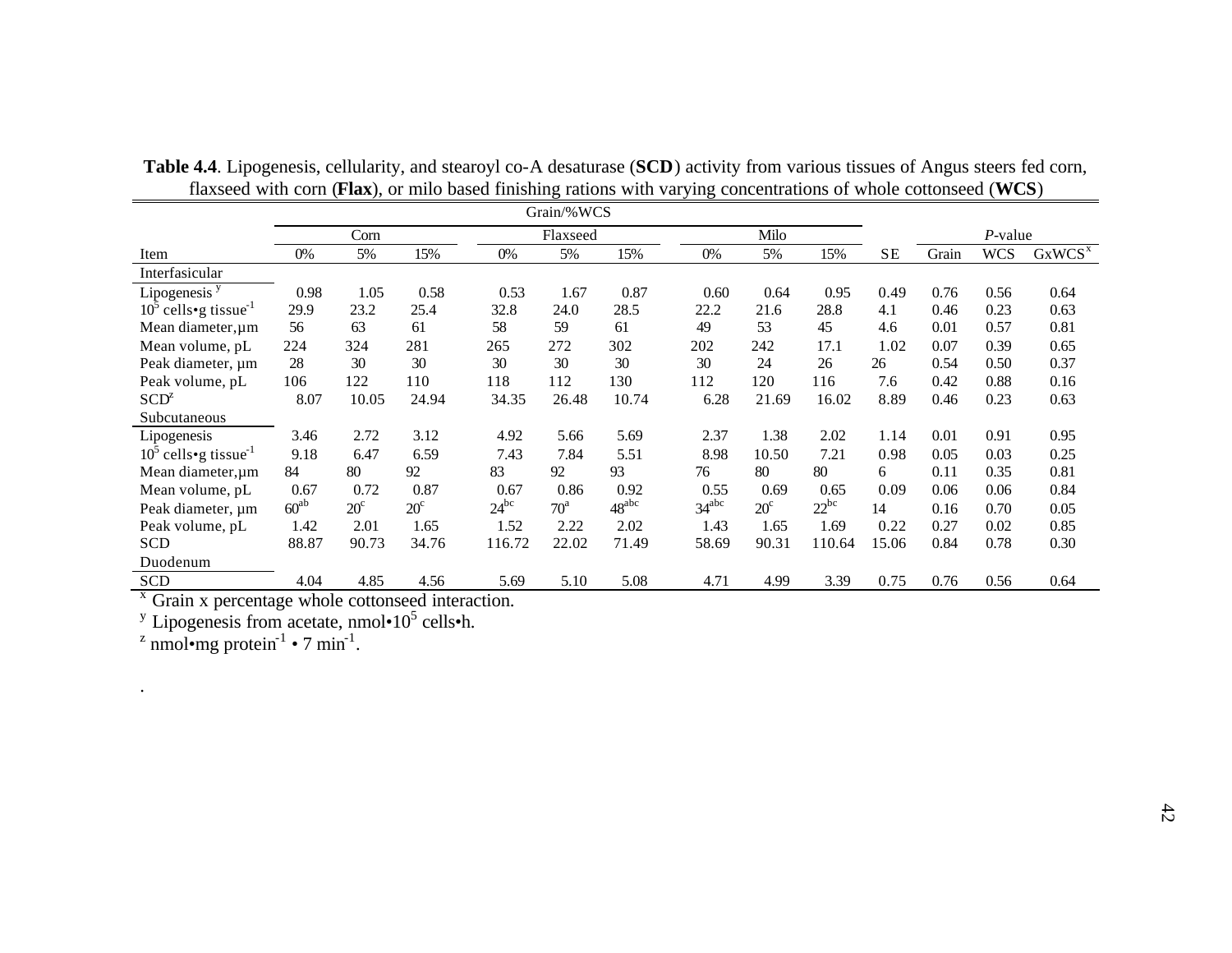had fewer ( $P < 0.01$ ) cells per gram of tissue and tended ( $P < 0.06$ ) to have a greater mean cell volume than the adipocytes from the steers fed the other grain sources. The proportional diameter distribution of s.c. adipocytes demonstrated a modest shift towards larger cell diameters (Figure 4.1) for the steers fed flaxseed, with the effect being more apparent for cell volume distribution (Figure 4.2). Similarly, i.f. adipose mean diameter was greatest  $(P < 0.01)$  in the steers fed both flaxseed or corn (both 60 µm), and the smallest in the steers fed milo (49  $\mu$ m). The i.f. adipocyte mean volume tended ( $P <$ 0.07) to be smallest in steers fed milo (205 pL) and largest in corn (276 pL) and flaxseed (279 pL) groups. These small differences make it difficult to discern any recognizable pattern within the proportional distribution of i.f. adipocyte diameter (Figure 4.3) and volume (Figure 4.4).

With increased WCS, s.c. peak diameter decreased in the steers fed corn, increased in steers fed flaxseed, and remained static in the steers fed milo (interaction, *P*  $< 0.05$ ). Similarly, there was a shift towards a larger proportion of cells with greater diameters (Figure 4.5) and volume (Figure 4.6) for s.c. adipocytes of cattle fed WCS. Whole cottonseed did not affect peak diameter or volume, or the proportional distribution of i.f. adipose tissue (Figures 4.7 and 4.8). However, i.f. peak volume was greatest  $(P < 0.01)$  in the steers fed flaxseed (296 pL), and peak diameter was largest in the steers fed corn (29  $\mu$ m) or flaxseed (30  $\mu$ m), than in i.f. adipose tissue of steers fed milo (25  $\mu$ m and 172 pL, respectively).

Stearoyl-CoA desaturase activity (Table 4.4) was not affected by treatment in intestinal duodenal cells or i.f. adipose tissue. There was greater  $(P < 0.01)$  s.c. adipose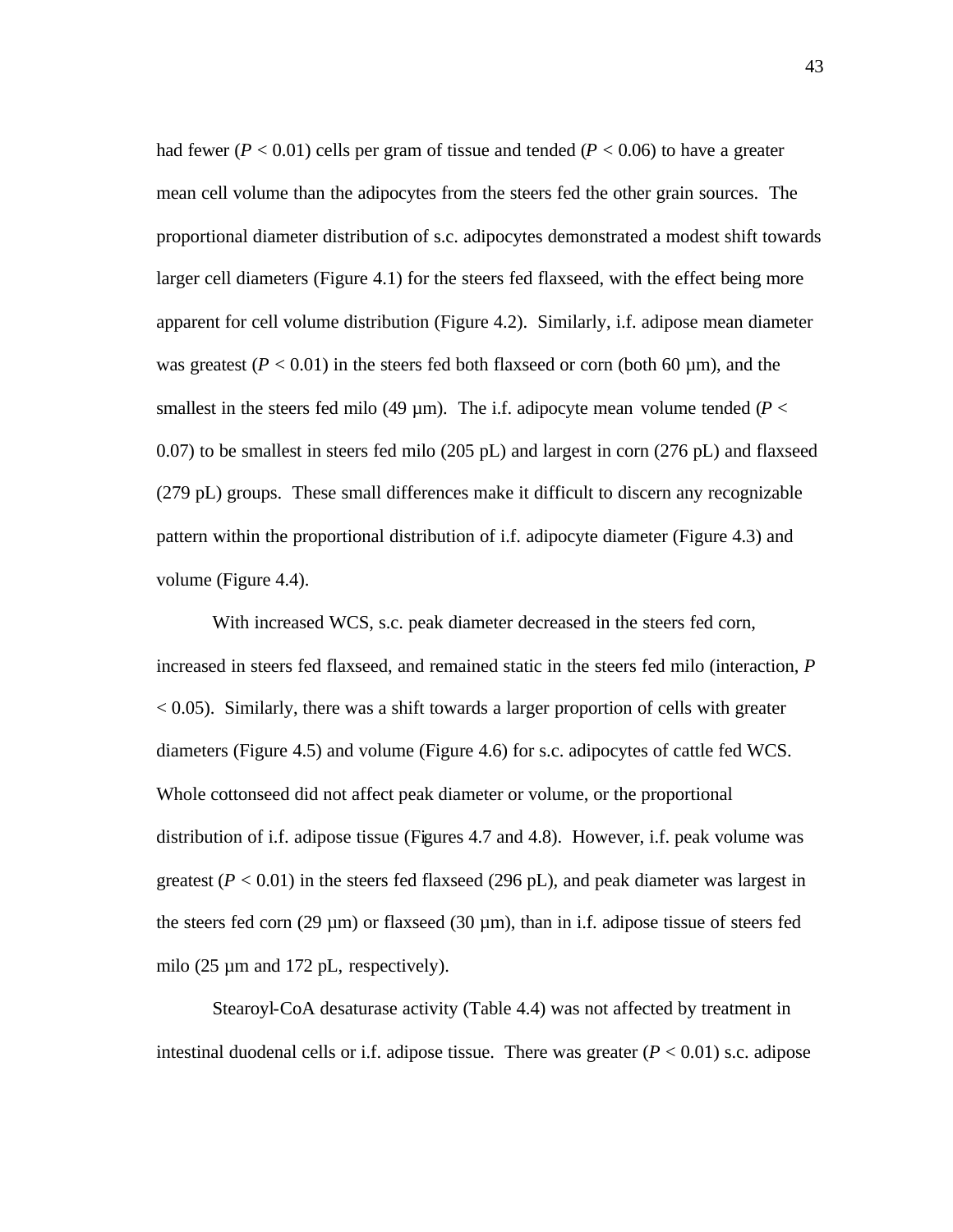

**Figure 4.1**. Proportional distribution of subcutaneous adipose tissue cells of differing diameters from Angus steers fed corn, flaxseed (**Flax**), or milo based finishing diets.



**Figure 4.2**. Proportional distribution of subcutaneous adipose tissue cells of differing volumes from Angus steers fed corn, flaxseed (**Flax**), or milo based finishing diets.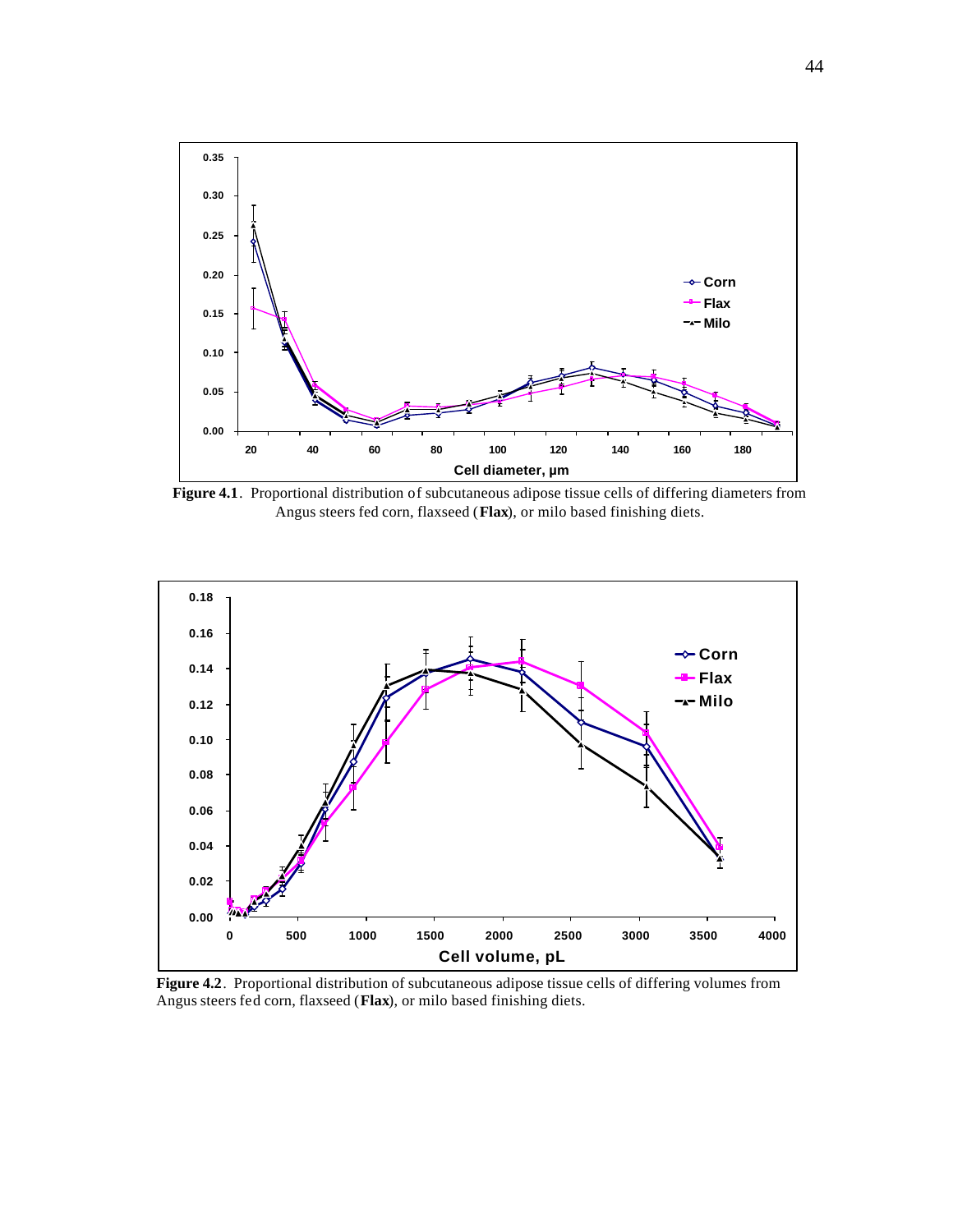

**Figure 4.3**. Proportional distribution of interfasicular adipose tissue cells of differing diameters from Angus steers fed corn, flaxseed (**Flax**), or milo based finishing diets.



**Figure 4.4**. Proportional distribution of interfasicular adipose tissue cells of differing volumes from Angus steers fed corn, flaxseed (**Flax**), or milo based finishing diets.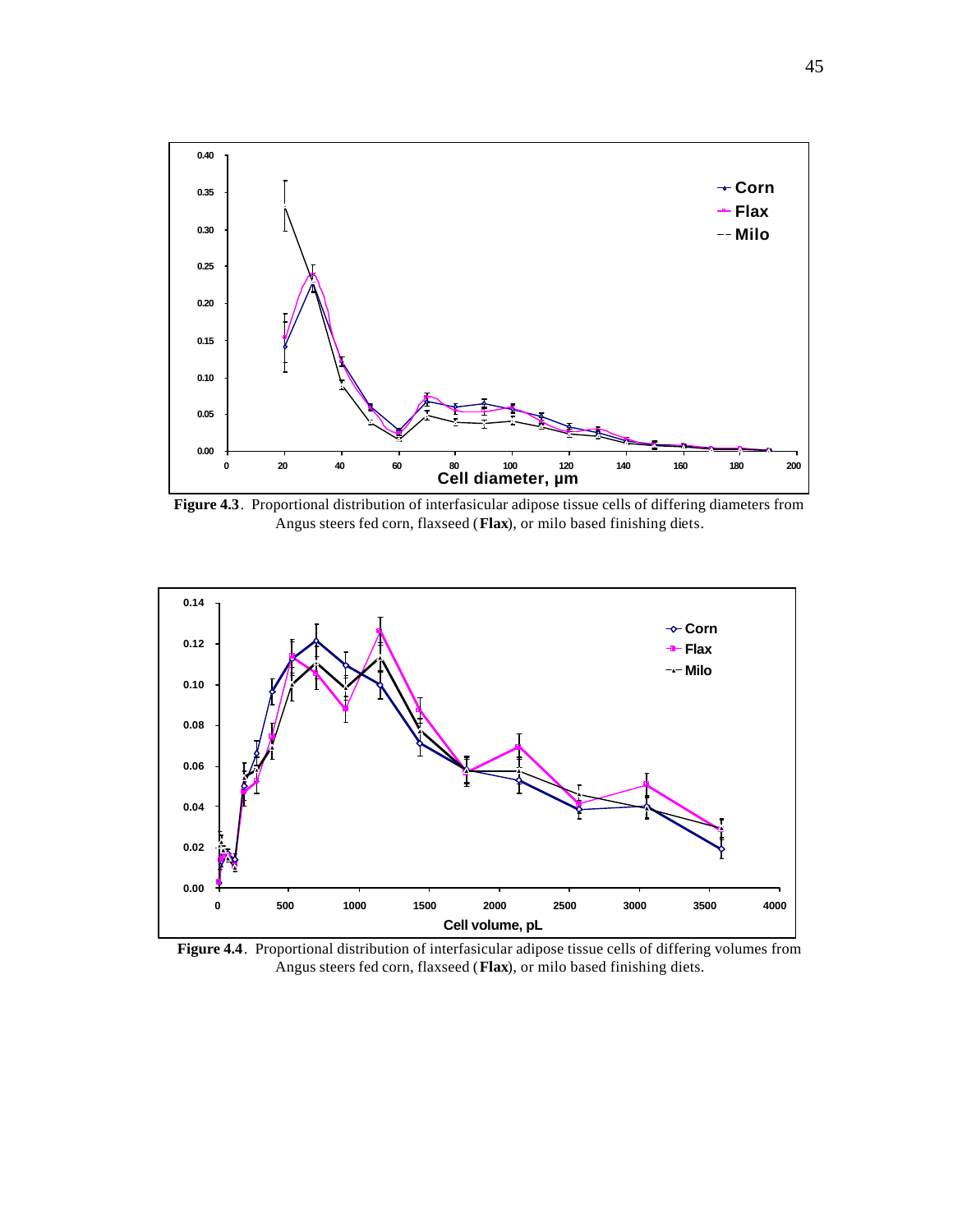

**Figure 4.5**. Proportional distribution of subcutaneous adipose tissue cells of differing diameters from Angus steers fed diets containing 0, 5, or 15% whole cottonseed (DM basis).



**Figure 4.6**. Proportional distribution of subcutaneous adipose tissue cells of differing volumes from Angus steers fed diets containing 0, 5, or 15% whole cottonseed (DM basis).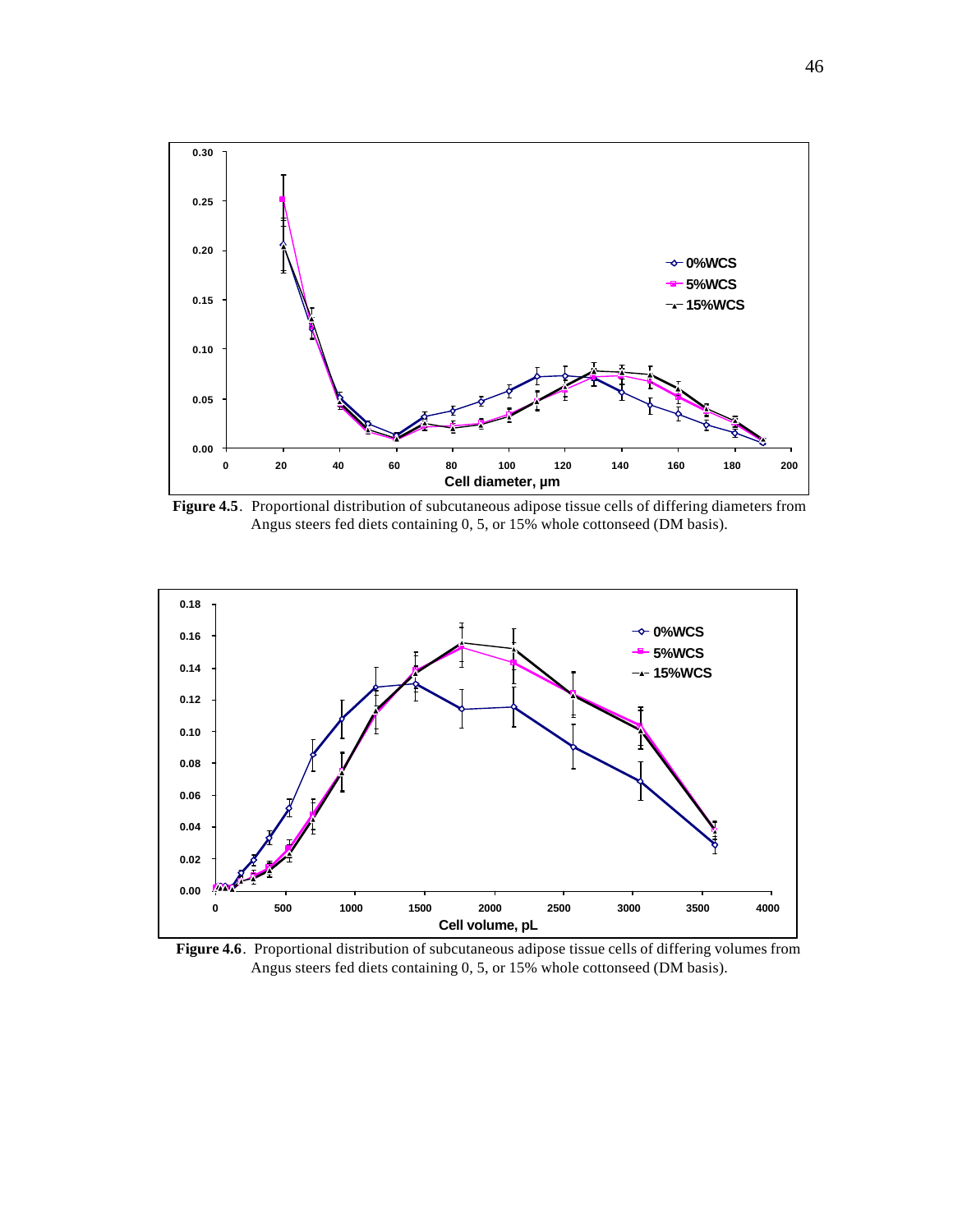

 **Figure 4.7**. Proportional distribution of interfasicular adipose tissue cells of differing diameters from Angus steers fed diets containing 0, 5, or 15% whole cottonseed (DM basis).



**Figure 4.8**. Proportional distribution of interfasicular adipose tissue cells of differing volumes from Angus steers fed diets containing 0, 5, or 15% whole cottonseed (DM basis).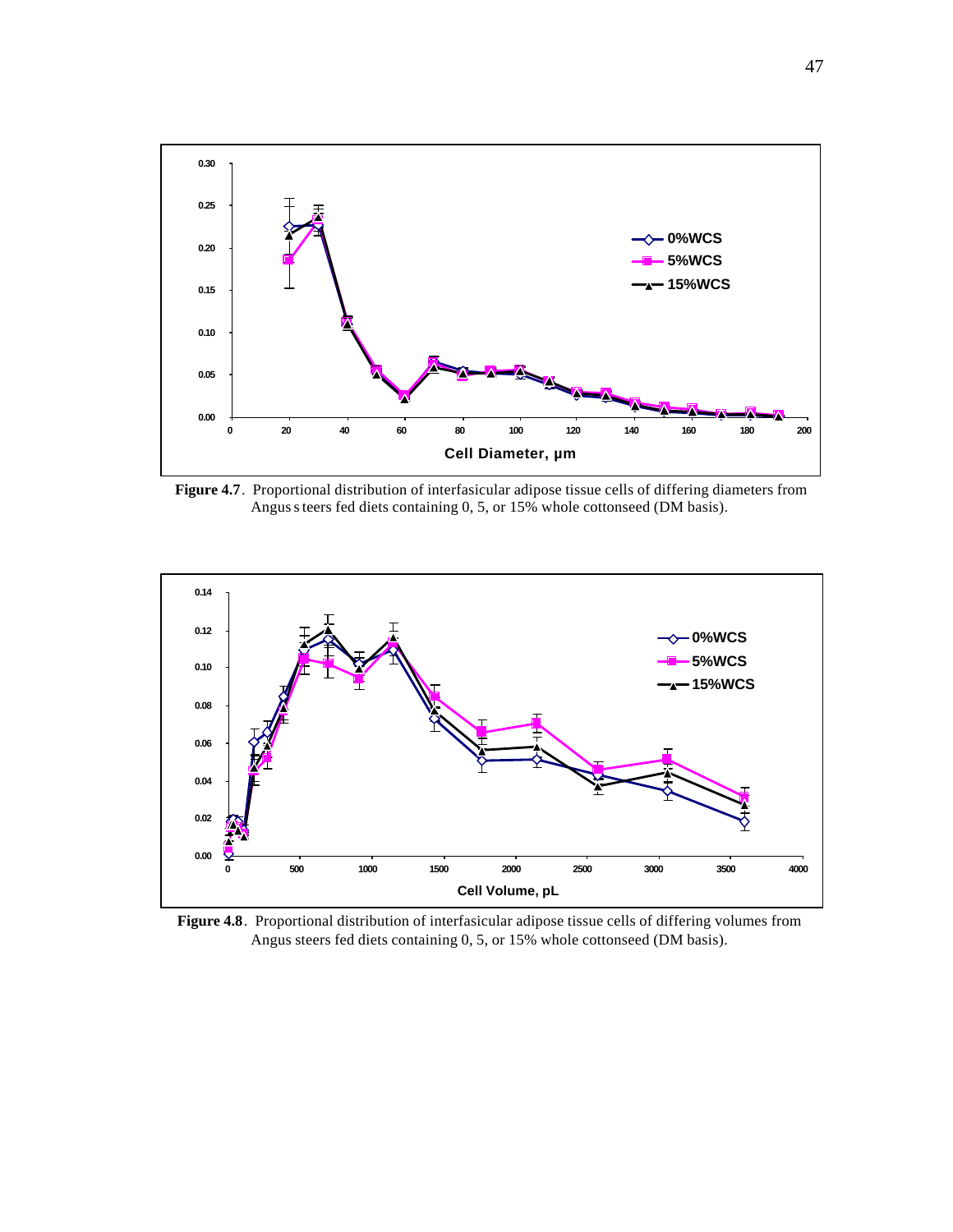SCD activity to 74 nmol•mg protein<sup>-1</sup>•7 min<sup>-1</sup> in steers fed flaxseed compared to 53 nmol•mg protein<sup>-1</sup>•7 min<sup>-1</sup> in milo-fed steers. There were larger differences in the various indices of SCD activity based on fatty acid composition. The i.f. ratio of total SCD products to substrates was less in the 15% WCS group (0.69) than in the 0 and 5% groups (0.76 and 0.79, respectively). The i.f. 14:1:14:0 ratio and the 18:1:18:0 ratio both were decreased ( $P < 0.01$  and  $P < 0.03$ , respectively) by WCS, although the 16:1:16:0 ratio was not affected by WCS treatment. Whole cottonseed decreased the i.f. 18:2*cis*-9, *trans*-11:18:1*trans*-11 ratio from 0.23 to 0.13 in steers fed milo, whereas the ratio did not change in cattle fed flaxseed (0.10) and increased from 0.07 to 0.18 in steers fed the corn diet (interaction,  $P < 0.02$ ). However, s.c. SCD indices were largely unaltered, with only a tendency (*P* < 0.08) for a decrease in the ratio of 18:2*cis*-9, *trans*-11 to 18:1*trans*-11 in steers fed flaxseed (0.08), compared to those fed milo (0.13).

There were very few significant relationships among linear comparisons between the measured SCD enzymatic activity and the various indices based on fatty acid composition (Table 4.5). The only significant  $(P < 0.01)$  relationship was an increase of 0.07 in the 18:1:18:0 ratio in i.f. adipose tissue with each subsequent 1 nmolome protein-<sup>1</sup>•7 min<sup>-1</sup> increase in i.f. adipose SCD enzymatic activity. There was a tendency ( $P <$ 0.09) for a positive relationship (0.04) between the ratio of total SCD products to substrates and the SCD enzyme activity of i.f. adipose tissue. However, a negative relationship (-1.517) tended ( $P < 0.07$ ) to exist between the i.f. ratio of total SCD products to substrates and the SCD enzyme activity of intestinal mucosal cells.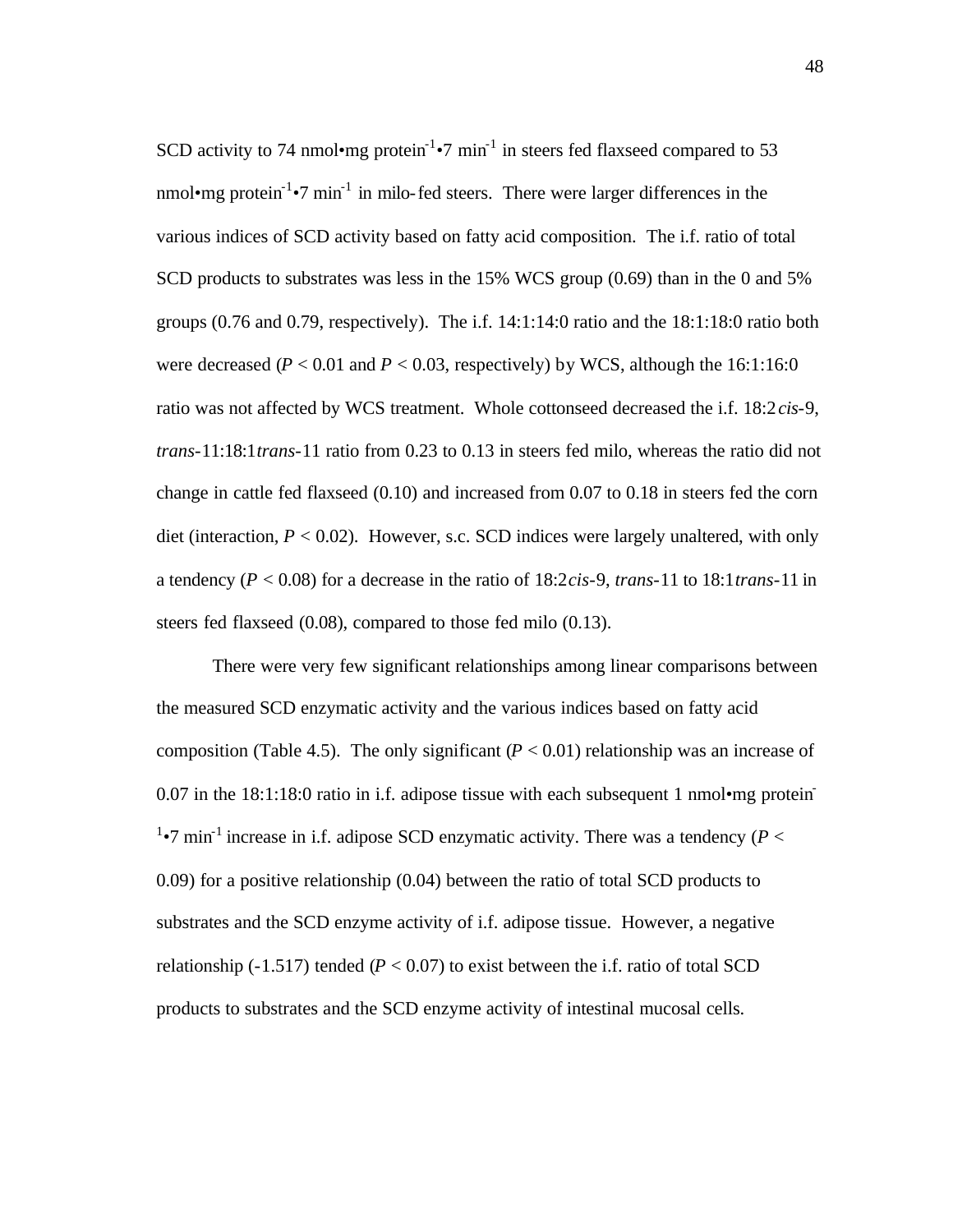| <b>Tissue</b>  | Dependent          | Independent <sup>a</sup> | Slope              | Intercept <sup>b</sup> | $P$ -value <sup><math>\overline{c}</math></sup> |
|----------------|--------------------|--------------------------|--------------------|------------------------|-------------------------------------------------|
| Subcutaneous   | Index <sup>y</sup> | Subcutaneous             | 0.0068(0.0208)     | 39.7                   | 0.74                                            |
|                | 14:1/14:0          | Subcutaneous             | 0.0091(0.0205)     | 12.6                   | 0.66                                            |
|                | 16:1/16:0          | Subcutaneous             | $-0.0033(0.0079)$  | 6.87                   | 0.68                                            |
|                | 18:0/18:1          | Subcutaneous             | $-0.0082(0.0290)$  | 59.1                   | 0.78                                            |
|                | $CLAindex^Z$       | Subcutaneous             | 0.0021(0.0204)     | 8.47                   | 0.92                                            |
|                | <b>Index</b>       | Intestinal mucosa        | $-0.8172(1.128)$   | 70.0                   | 0.47                                            |
|                | 14:1/14:0          | Intestinal mucosa        | $-0.3638(0.5627)$  | 16.7                   | 0.52                                            |
|                | 16:1/16:0          | Intestinal mucosa        | $-0.1491(0.1807)$  | 7.84                   | 0.42                                            |
|                | 18:0/18:1          | Intestinal mucosa        | $-3.283$ $(3.442)$ | 165                    | 0.35                                            |
|                | <b>CLAindex</b>    | Intestinal mucosa        | $-0.7332(0.5393)$  | 11.4                   | 0.18                                            |
| Interfasicular | Index              | Interfasicular           | 0.0391(0.0224)     | 41.3                   | 0.09                                            |
|                | 14:1/14:0          | Interfasicular           | 0.0009(0.0151)     | 11.3                   | 0.96                                            |
|                | 16:1/16:0          | Interfasicular           | 0.0173(0.0106)     | 6.85                   | 0.11                                            |
|                | 18:0/18:1          | Interfasicular           | 0.0748(0.0279)     | 60.6                   | 0.01                                            |
|                | <b>CLAindex</b>    | Interfasicular           | 0.0425(0.0401)     | 8.38                   | 0.30                                            |
|                | Index              | Intestinal mucosa        | $-1.517(0.8159)$   | 77.9                   | 0.07                                            |
|                | 14:1/14:0          | Intestinal mucosa        | 0.1205(0.2390)     | 12.3                   | 0.62                                            |
|                | 16:1/16:0          | Intestinal mucosa        | $-0.1841(0.1496)$  | 8.39                   | 0.23                                            |
|                | 18:0/18:1          | Intestinal mucosa        | $-4.043$ $(2.777)$ | 181                    | 0.16                                            |
|                | CLAindex           | Intestinal mucosa        | $-0.3643(0.6570)$  | 11.3                   | 0.58                                            |

**Table 4.5.** Linear relationship between stearoyl-CoA desaturase (**SCD**) activity and fatty acid indices of SCD activity from various tissues of Angus steers.

<sup>a</sup> SCD activity of microsomes from indicated tissues (nmol • mg protein<sup>-1</sup> • 7min<sup>-1</sup>).

<sup>b</sup>A biased estimate of the intercept generated by the solution option in the general linear model procedure of SAS.

 $\degree$ Probability for type I error for the covariate (independent variable) in the ANCOVA.

<sup>y</sup> Desaturation index =  $[(14:1 + 16:1 + 18:1 \text{cis})/(14:0 + 16:0 + 18:0)].$ 

<sup>z</sup> CLA desaturation index =  $[(18:2cis-9, trans-11)/(18:1trans-11)].$ 

.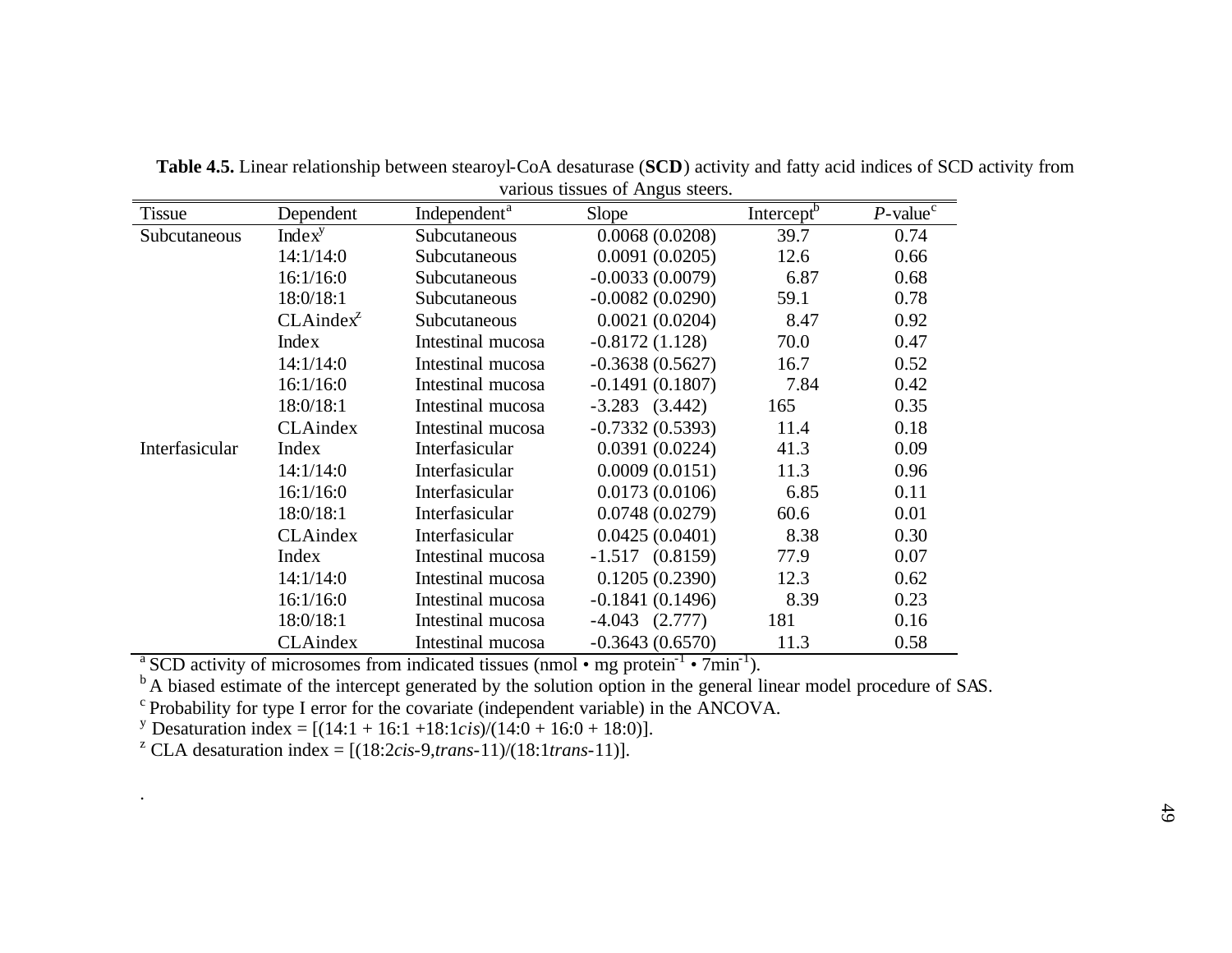#### **Discussion**

Although there are studies supporting the theory of endogenous formation of the *cis*-9, *trans*-11 isomer of CLA by SCD in dairy cattle (Corl et al., 2001; Griinari et al., 2000), these studies are largely based on calculations of SCD activity. For example, using the ratio of desaturase products and substrates within a given tissue has been used extensively to estimate SCD activity (Corl et al., 2001; Griinari et al., 2000; Duckett et al., 2002). This approach would be correct if the tissue sampled was at equilibrium. However, living tissues are at steady state, with turnover and input from dietary sources and endogenous synthesis. As such, estimations of enzymatic activity based upon calculations of products and reactants must be confirmed by measurement of the actual enzyme activity. This has been demonstrated in previous instances. For example, it was largely believed that mammals possessed a  $\Delta^4$ -desaturase because it was the only logical manner in which to form docosahexanoic acid (24:6n-3) from its precursor, docosapentanoic acid (24:5n-3). However, Sprecher and coworkers demonstrated the lack of the  $\Delta^4$ -desaturase (Voss et al., 1991) and the presence of a variant pathway involving partial β-oxidation (Moore et al., 1995).

Of particular note is the fact that while the s.c. adipose of tissue of steers fed milo in this study had the highest 18:2*cis*9-*trans*-11:18:1*trans*-11 ratio (which is of particular interest to those trying to increase CLA production) the actual SCD activity was lowest for the tissue from these cattle. This is partially due to the lower 18:1*trans*-11 in the milo fed cattle, which is likely the result of complete ruminal hydrogenation, facilitated by the increased surface area of the ground milo compared to the other feedstuffs.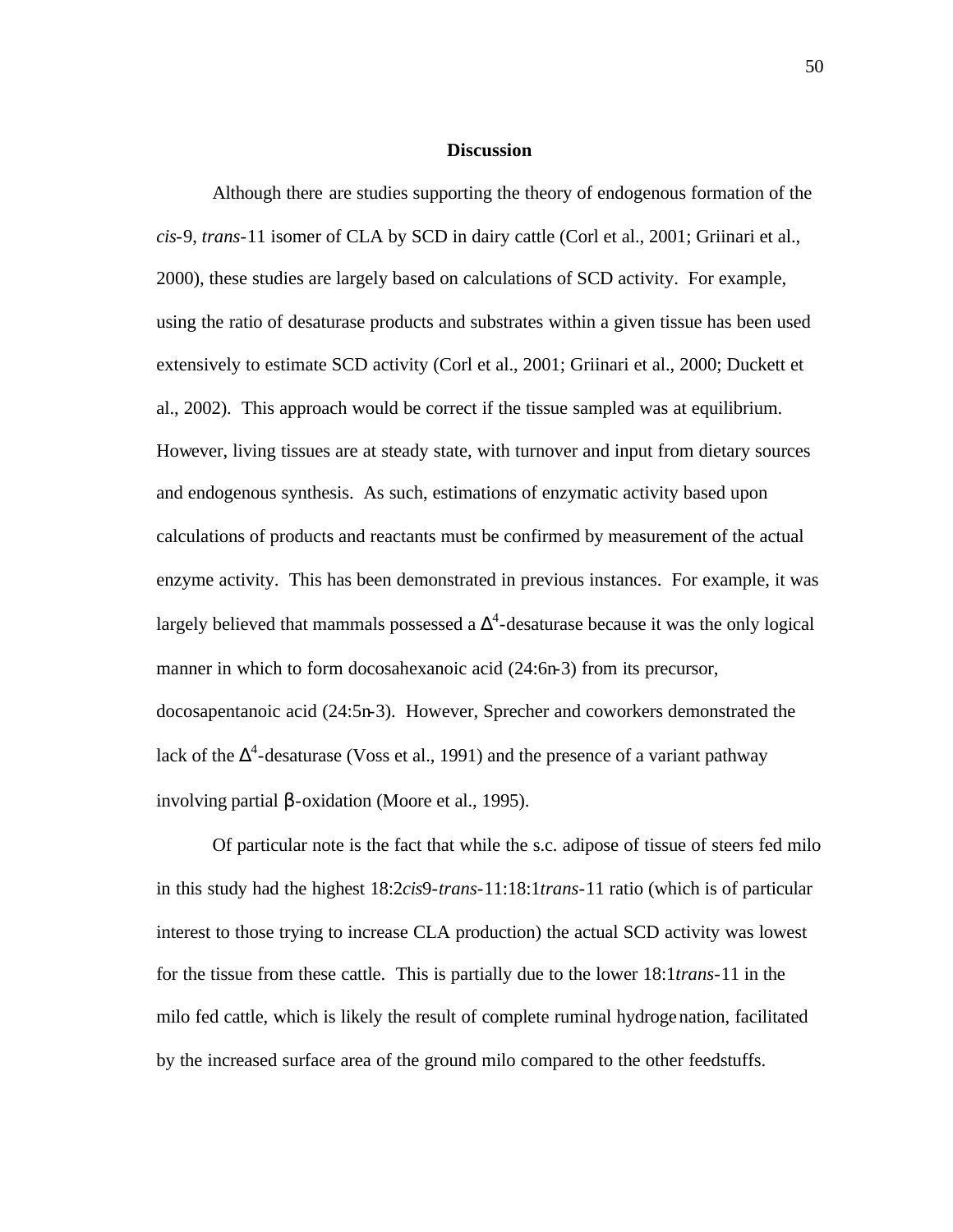Therefore, had assumptions about enzymatic activity been based solely on the 18:2*cis*9 *trans*-11:18:1*trans*-11 ratio, we would have concluded incorrectly that milo increased SCD activity.

There has been substantial interest in increasing the amount of CLA in animal products for human consumption. Thus far, research has focused primarily on feeding CLA directly to monogastric animals (Park et al., 1999; Blankson et al., 2000) or on increasing the CLA content of ruminant products such as milk (Corl et al., 2001; Duckett et al., 2002). This interest is the largely result of research documenting the numerous beneficial effects of CLA in animal and human models. These effects include the anticarcinogenic effects of both the *cis*-9, *trans*-11 and *trans*-10, *cis*-12 isomers (Pariza and Hargraves, 1985; Ha et al., 1987; Ip et al., 2002), and the body composition repartitioning action of the *trans*-10, *cis*-12 isomer of CLA (Park et al., 1999; Ostrowska et al., 1999).

Hasler (2002) described the support for beef, lamb, dairy and turkey as a functional food as being weak based on current concentrations of CLA in these meats. As such, if there is a possibility of increasing the CLA content in ruminant products, such as beef, these products may more affectively serve as functional foods. In our study, we demonstrated an ability to increase the CLA content of bovine subcutaneous adipose tissue. However, the adipose of steers fed milo without WCS had the highest numerical concentrations of CLA, these concentrations decreased as WCS increased in the diet. This was similar to what was expected. The study was designed to increase intake of sterculic acid from WCS (Coleman, 1973), thereby decreasing SCD activity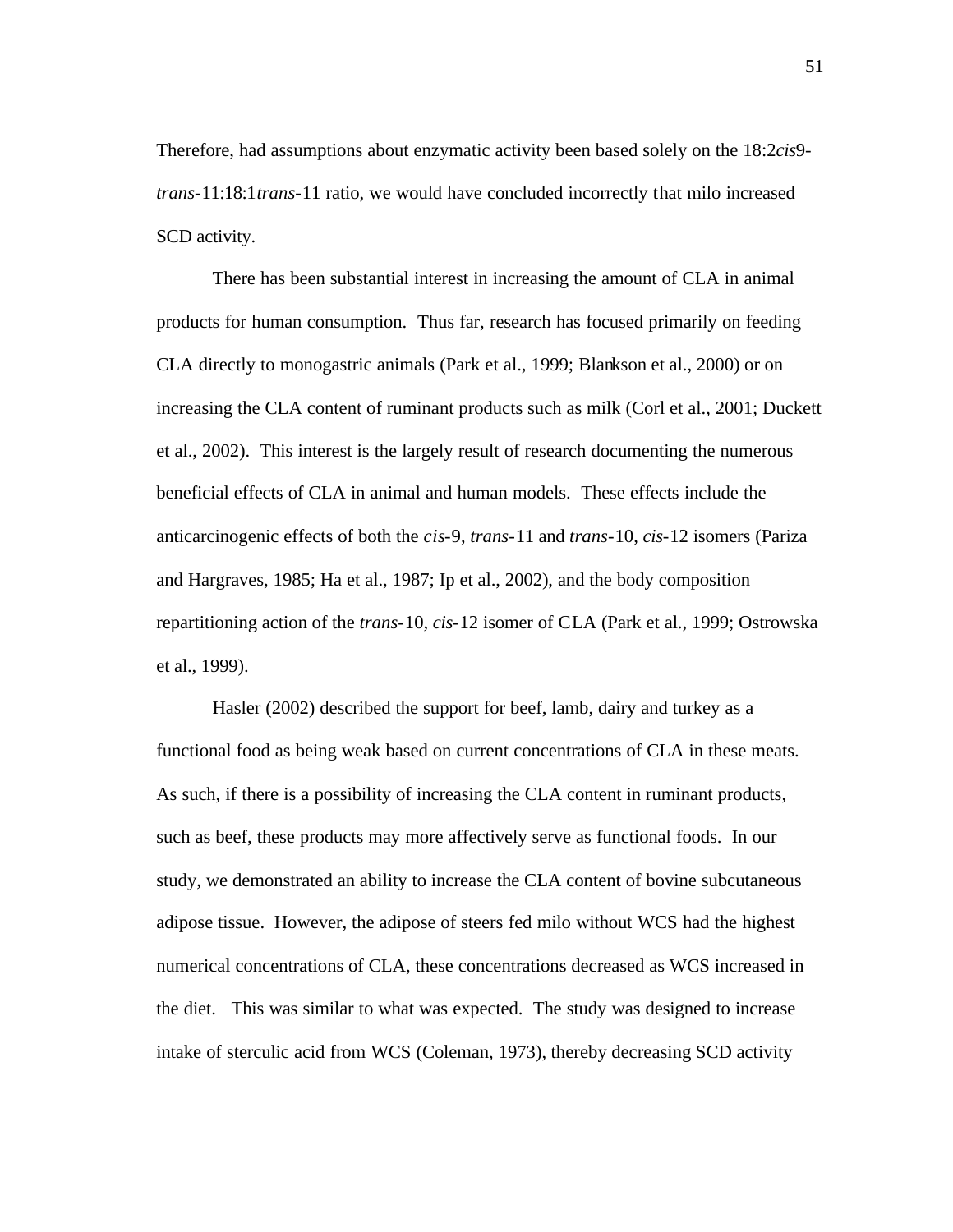and thus decreasing endogenous CLA production by desaturation of 18:1*trans*-11. A similar approach was direct addition of sterculic oil to the diet (Corl et al., 2001). However, the lack of decrease in CLA concentrations with increased inclusion of WCS in the subcutaneous adipose tissue of steers receiving either the flaxseed or corn diets was not as evident because these provided increased substrate for ruminal formation of CLA and had overall greater SCD activity in this tissue, which could possibly combine to alleviate the effects of WCS on fatty acid desaturation. The increase in s.c. SCD activity in flaxseed-fed steers may be the result of the increased 18:3n-3 binding to peroxisome proliferator-activated receptor γ, which increases SCD gene transcription in mouse liver (Miller and Ntambi, 1996).

Adipose tissue increases in mass by either increasing the number of adipocytes (hyperplasia) or by increasing the size (hypertrophy) of individual cells as they begin to fill with lipid (Hood and Allen, 1973). This situation should then, lead to the generation of two populations of cells within the adipose depot. These two populations would include a smaller sized group of mitotic cells as well as a group of larger, differentiated cells, which have started to accumulate lipid. Both of these cell populations were evident in this study, as seen in the proportional distribution of adipocytes with differing diameters. This biphasic cell distribution is consistent with results seen by several laboratories (Hood and Allen, 1973; Lee et al., 1983; May et al., 1994), but is in contrast with the results of Schiavetta et al., (1990) who described a single sized population of bovine adipocytes. However, Schiavetta et al. (1990) relied upon a single large aperture, which may be less likely to detect the very small cells that are detected using other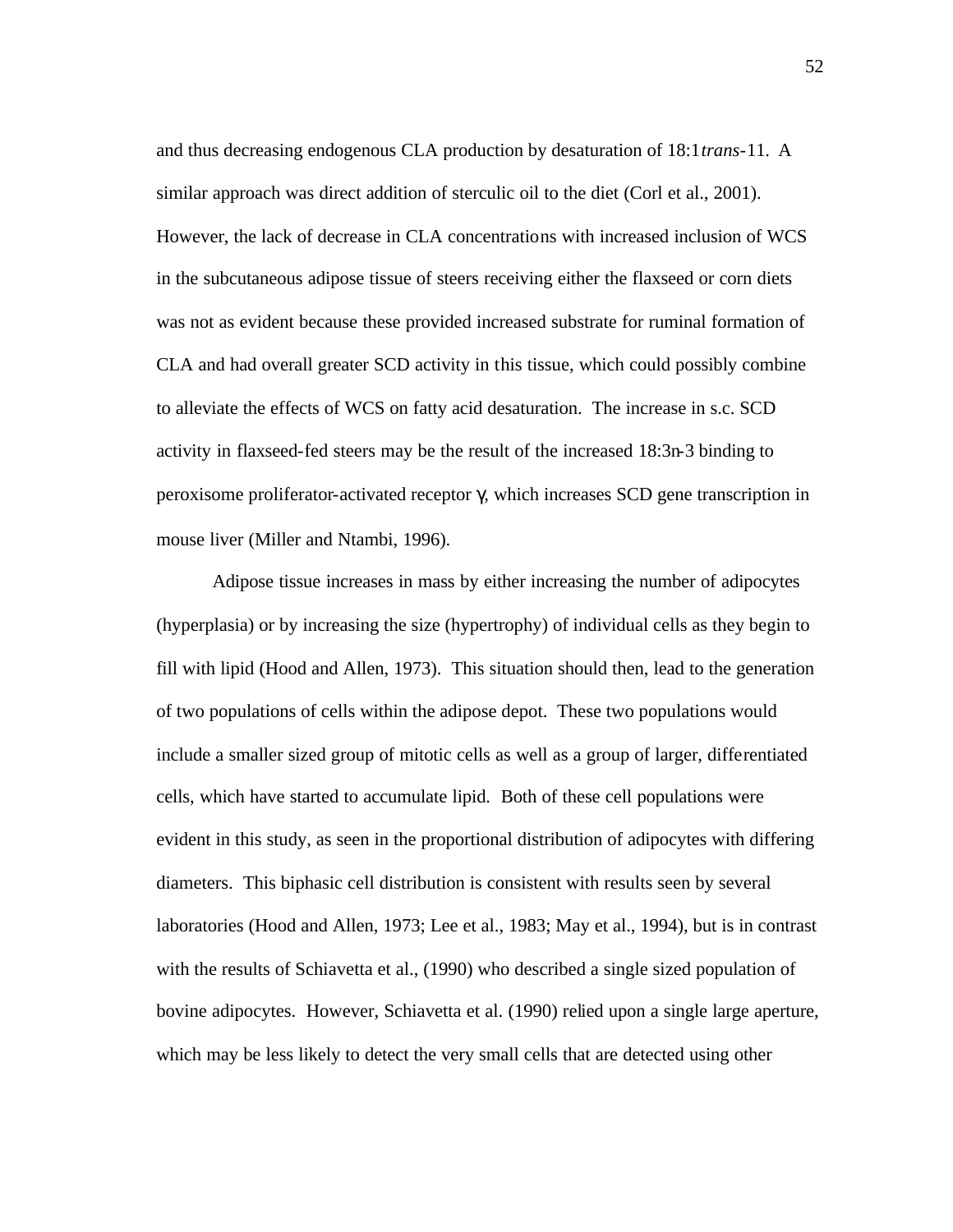available techniques. The number of cells within the s.c. adipose was very similar to that noted by May et al. (1994), whereas there were decidedly more adipocytes per gram of i.f. adipose tissue in the current study, than reported by May et al. (1994). This is most likely because the steers used by May et al. (1994) were fed for 552 d, whereas the current steers were fed for only 130 d. Because the i.f. adipose depot is thought to develop at a later point in physiological maturity, these cells would not have had as long to accumulate lipid.

The lesser SCD enzymatic activity in the i.f. adipose relative to s.c. adipose tissue also may have been a result of the stage of development of this tissue. Stearoyl-CoA desaturase recently has been shown to play a major role in lipid filling of genetically obese (ob/ob) mice (Cohen et al., 2002), and may play a role in a metabolic regulation of lipid filling that is extraneous to transcriptional regulation. Although the exact metabolic mechanism for the role of depressed SCD activity is not yet known, a possible explanation is that there will be a decrease in the cellular concentrations of malonyl CoA, which would lead to a decrease in de novo lipogenesis Cohen et al. (2002). This theory is based on the concept that the increase in saturated fatty acids will allosterically inhibit acetyl-CoA carboxylase, which in turn will depress the intracellular concentration of malonyl CoA (Lunzer et al., 1977). This could also possibly increase the oxidation of fatty acids by removing the inhibitory effect of malonyl-CoA upon the carnitine palmitoyl-CoA transferase system (McGarry et al., 1977), which is the ratelimiting step for the import and oxidation of fatty acids within the mitochondria of the cell. Therefore, the metabolic systems with the greatest rates of SCD enzymatic activity

53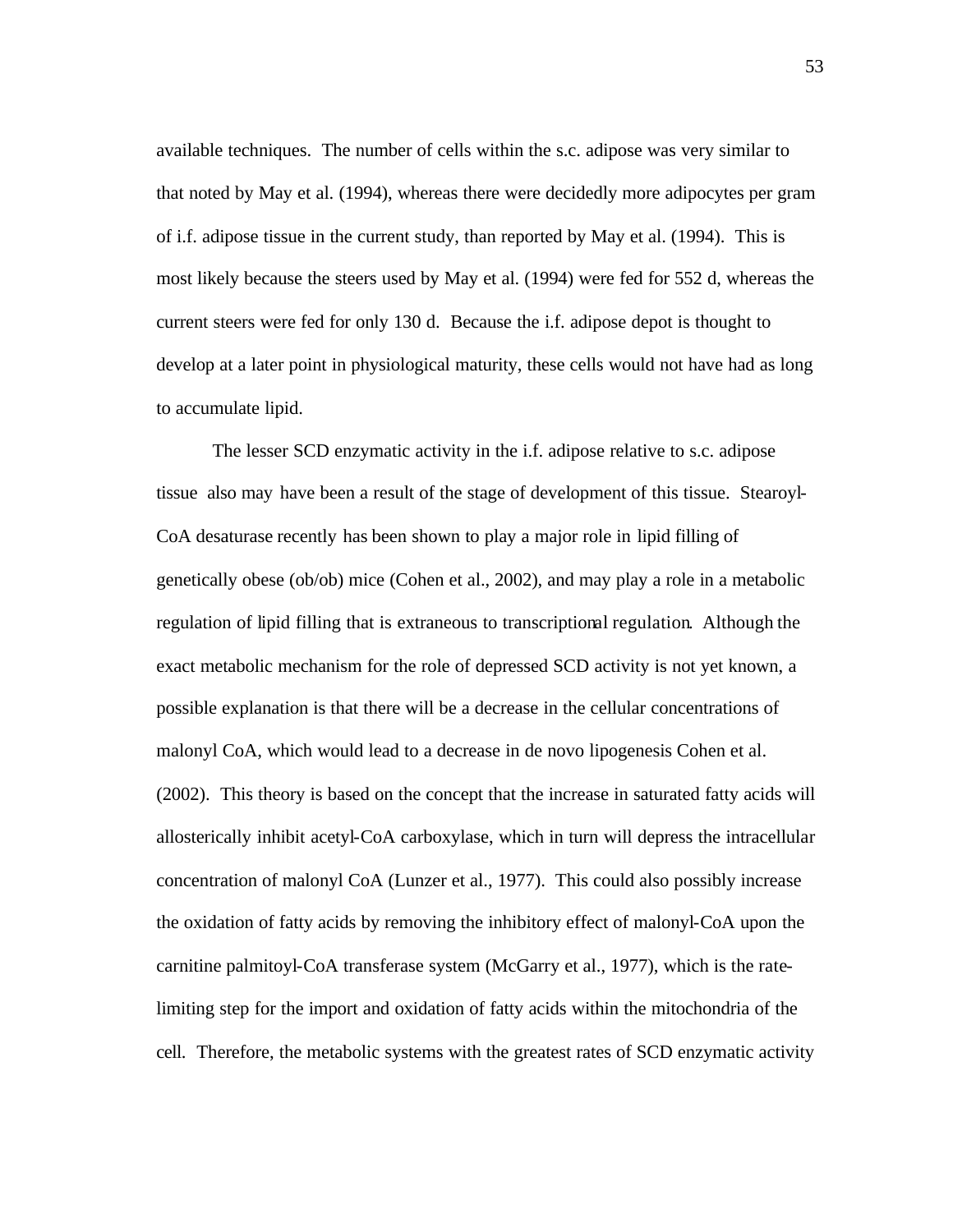would be generating the most lipid. Our study supports this concept by demonstrating that the larger s.c. adipocytes, which have twice the SCD activity of i.f. adipocytes, have the greatest rate of lipogenic activity. This was further supported by the increased s.c. SCD from the flaxseed fed steers, which had largest adipocytes and greatest rates of lipogenesis.

#### **Implications**

These data demonstrate that increasing dietary  $\alpha$ -linolenic acid by feeding flaxseed will increase lipid synthesis and adipose concentrations of  $\alpha$ -linolenic acid, but will not alter the CLA content. Increased lipogenesis and adipocyte volume associated with an increase in SCD activity, which adds further support for the theory that increased SCD activity of adipose depots is associated with increased lipogenesis. However, indices of SCD activity based on fatty acid concentrations did not correlate with actual SCD activity, which implies that these indices are not valid measures of SCD activity in bovine s.c. or i.f. adipose tissues. These data imply that greater care needs to be taken when basing estimates of SCD activity solely upon ratios of the desaturase products and substrates. Furthermore, inclusion of WCS in milo-based diets may cause an increase in adipose tissue saturated fat that is not seen in finished steers fed diets with higher concentrations of  $\alpha$ -linolenic acid. This implies that feed practices designed to generate a more health conscious beef product that is lower in total saturated fat should exclude the combination of milo and WCS.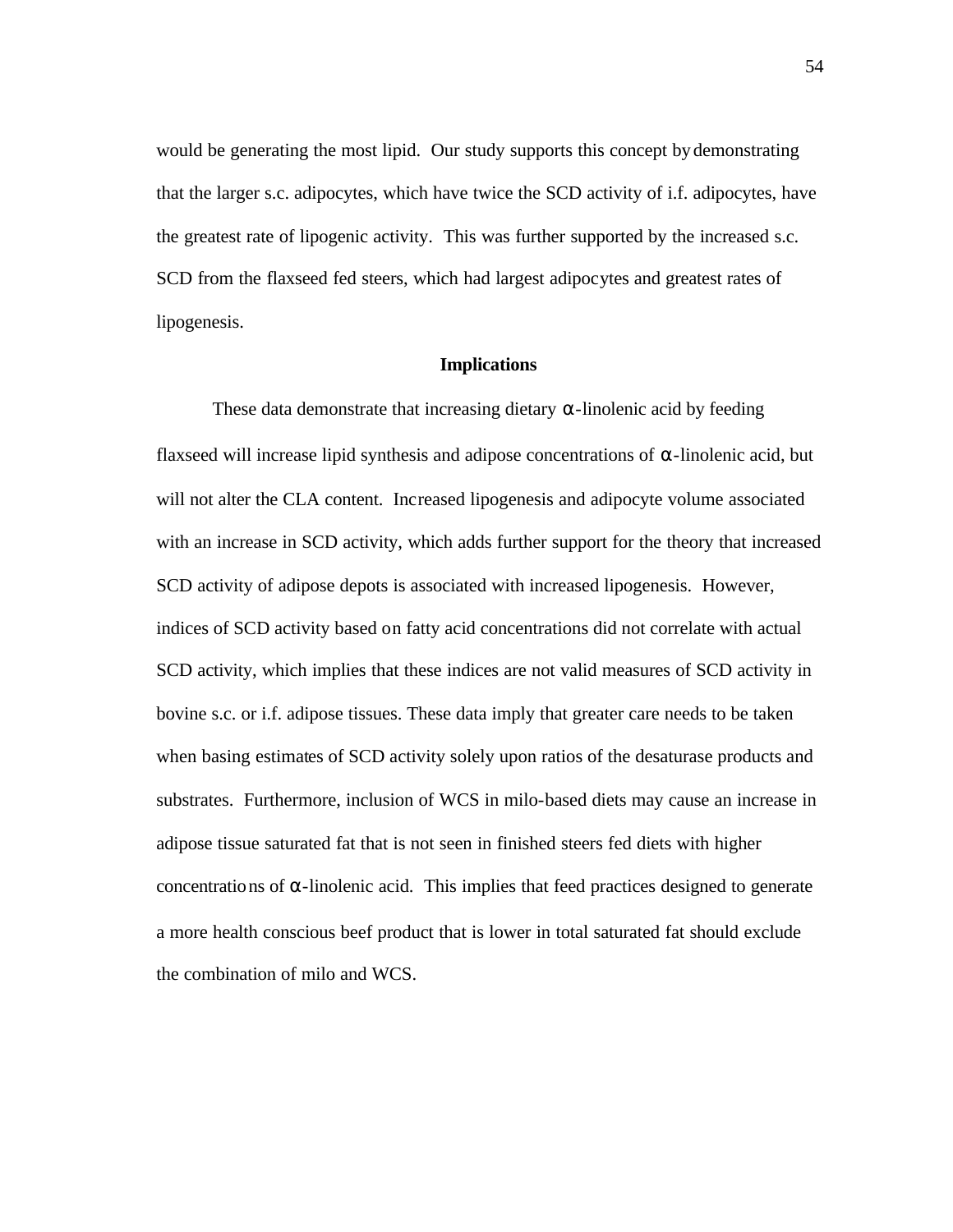## **CHAPTER V**

#### **CONCLUSION**

These data indicate that rations formulated to provide increased levels of  $\alpha$ linolenic acid (i.e., flaxseed) will increase feed efficiency without altering either the quality or composition of the beef carcasses. Additionally, the inclusion of WCS in milo diets may cause a decrease in efficiency and less salable lean. However as evidenced by the very young lean and skeletal maturity of these animals, possible differences in treatment may not have become apparent because the tissues did not have adequate time to adapt the changes induced by treatment. This implies that future studies of this nature should be much lengthier in time frame.

These data demonstrate that increasing dietary  $\alpha$ -linolenic acid by feeding flaxseed will increase lipid synthesis and adipose concentrations of  $\alpha$ -linolenic acid, but will not alter the CLA content. Increased lipogenesis and adipocyte volume associated with an increase in SCD activity, which adds further support for the theory that increased SCD activity of adipose depots is associated with increased lipogenesis. However, indices of SCD activity based on fatty acid concentrations did not correlate with actual SCD activity, which implies that these indices are not valid measures of SCD activity in bovine s.c. or i.f. adipose tissues. These data imply that greater care needs to be taken when basing estimates of SCD activity solely upon ratios of the desaturase products and substrates. Furthermore, inclusion of WCS in milo-based diets may cause an increase in adipose tissue saturated fat that is not seen in finished steers fed diets with higher concentrations of  $\alpha$ -linolenic acid. This implies that feed practices designed to generate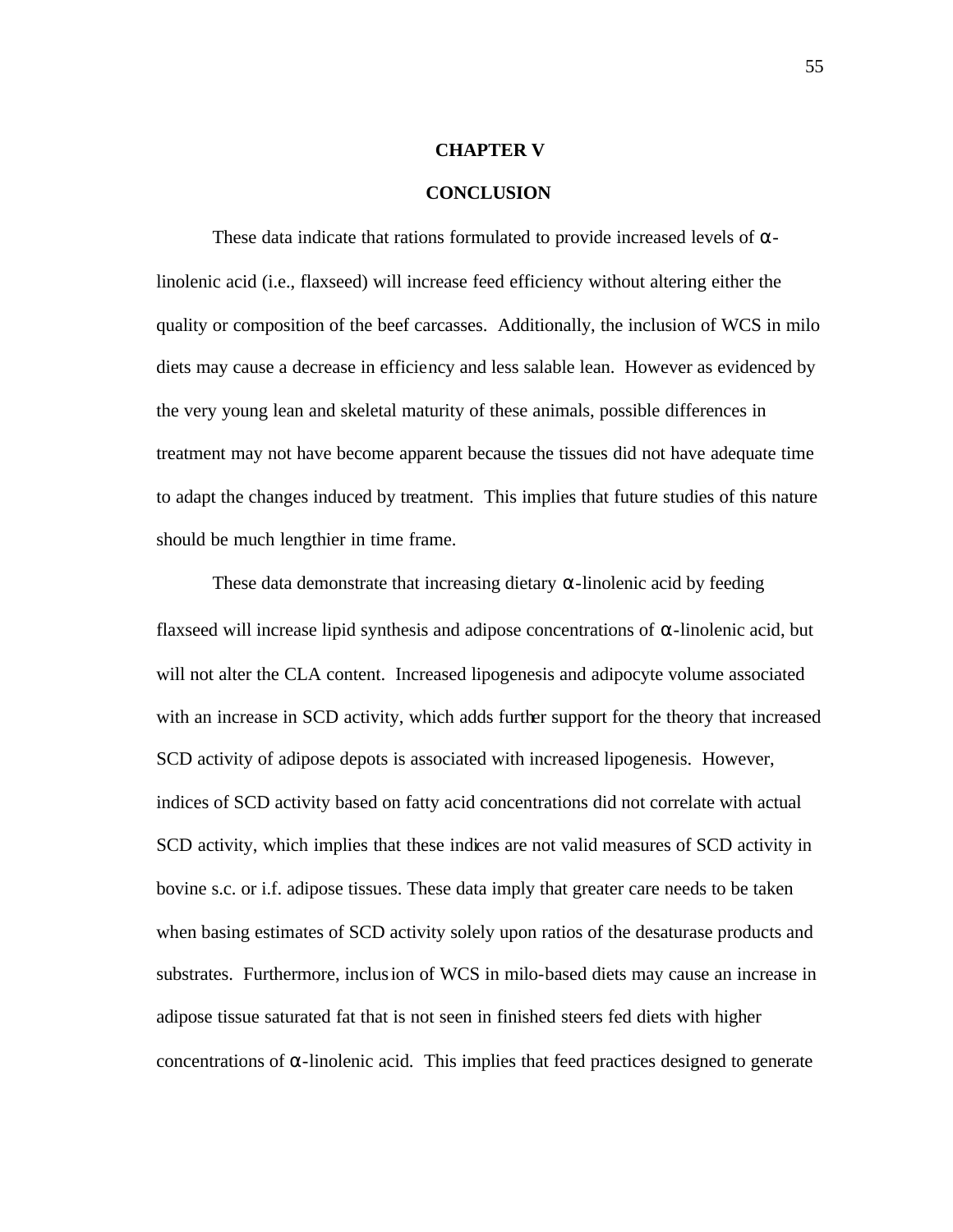a more health conscious beef product that is lower in total saturated fat should exclude the combination of milo and WCS.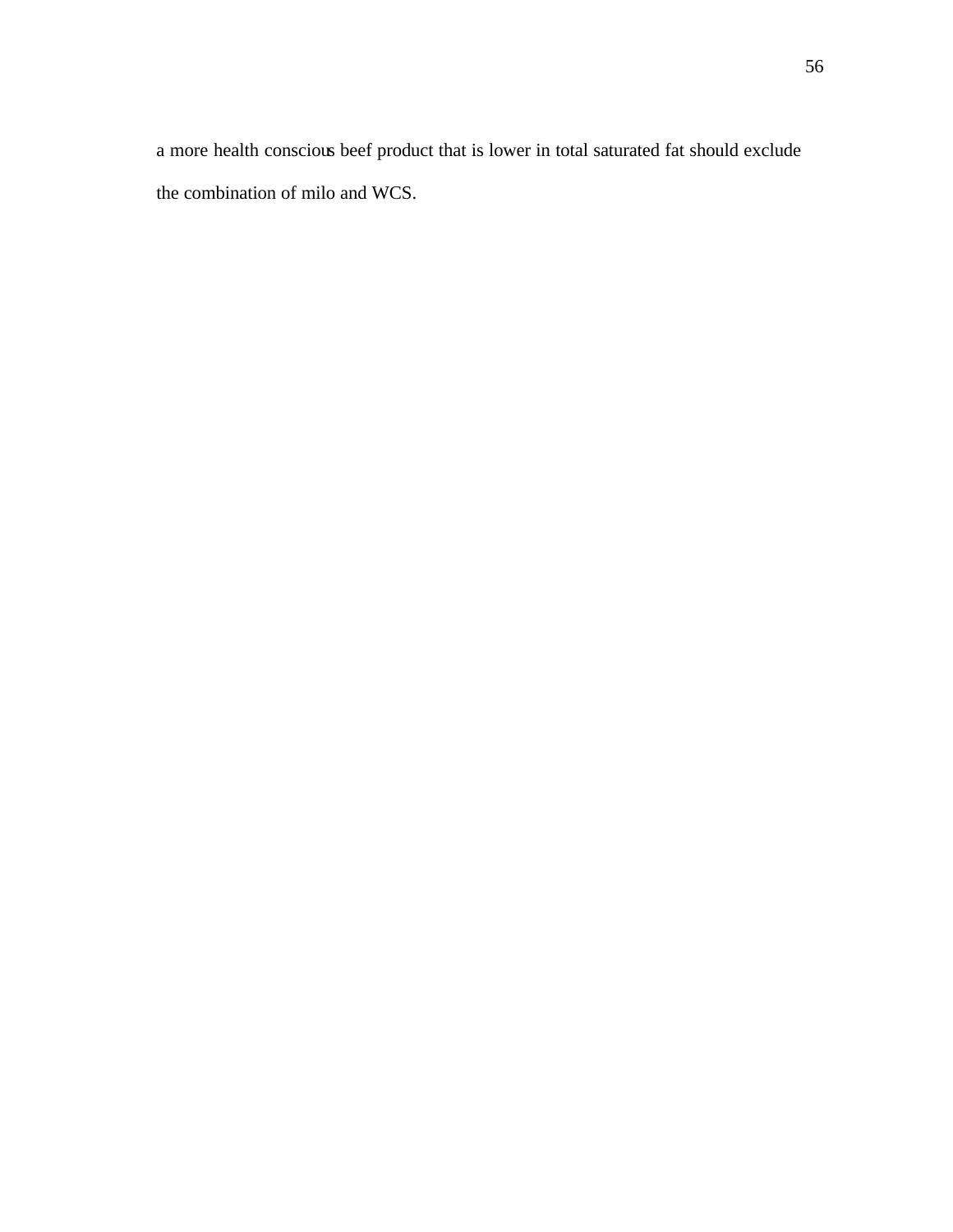#### **LITERATURE CITED**

- Albright, K., W. Liu, J. Storkson, E. Hentges, P. Lofgren, J. Simeca, M. Cook, and M. Pariza. 1996. Body composition repartitioning following the removal of dietary conjugated linoleic acid. J. Anim. Sci. 74:186-189.
- Andrae, J. G., C. W. Hunt, S. K. Duckett, L. R. Kennington, P. Feng, F. N. Owens, and S. Soderlund. 2000. Effect of high-oil corn on growth performance, diet digestibility, and energy content of finishing diets fed to beef cattle. J. Anim. Sci. 78:2257-2262.
- Bauman, D.E., L. H. Baumgard, B. A. Corl, and J. M. Griinari. 1999. Biosynthesis of conjugated linoleic acid in ruminants. Available: Proc. Am. Soc. Anim. Sci. http://www.asas.org/jas/symposia/proceedings/0937.pdf. Accessed May 29, 2003.
- Belury, M. A. and A. Kempa-Steczko. 1997. Conjugated linoleic acid modulates hepatic lipid composition in mice. Lipids 32:199-204.
- Blankson, H., J. A. Stakkestad, H. Fagertun, E. Thom, J. Wadstein, and O. Gudmundsen. 2000. Conjugated linoleic acid reduces body fat mass in overweight and obese humans. J. Nutr. 130:2943-2948.
- Brodie, A.E., V. A. Manning, K. R. Ferguson, D. E. Jewell, and C. Y. Hu. 1999. Conjugated linoleic acid inhibits differentiation of pre- and post- confluent 3T3- L1 preadipocytes but inhibits cell proliferation only in preconfluent cells. J. Nutr. 129:602-606.
- Brown, J. M., Y. D. Halvorsen, Y. R. Lea-Currie, C. Geigerman, and M. McIntosh. 2001. *Trans*-10, *cis*-12, but not *cis*-9, *trans*-11, conjugated linoleic acid attenuates lipogenesis in primary cultures of stromal vascular cells from human adipose tissue. J. Nutr. 131:2316-2321.
- Cao, J., J. P. Blond, J. Bezard. 1993. Inhibition of fatty acid by cyclopropene fatty acids Δ6- and Δ5-desaturation in rat liver microsomes. Biochim. Biophys. Acta. 1210:27-34.
- Chang, J. H., D. K. Lunt, and S. B. Smith. 1992. Fatty acid composition and fatty acid elongase and stearoyl-CoA desaturase activities in tissues of steers fed high oleate sunflower seed. J. Nutr. 122:2074-2080.
- Chin, S. F., W. Liu, J. M. Storkson, Y. L. Ha, and M Pariza. 1992. Dietary sources of conjugated dienoic isomers of linoleic acid, a newly recognized class of anticarcinogens. J. Food Comp. Anal. 5:185-197.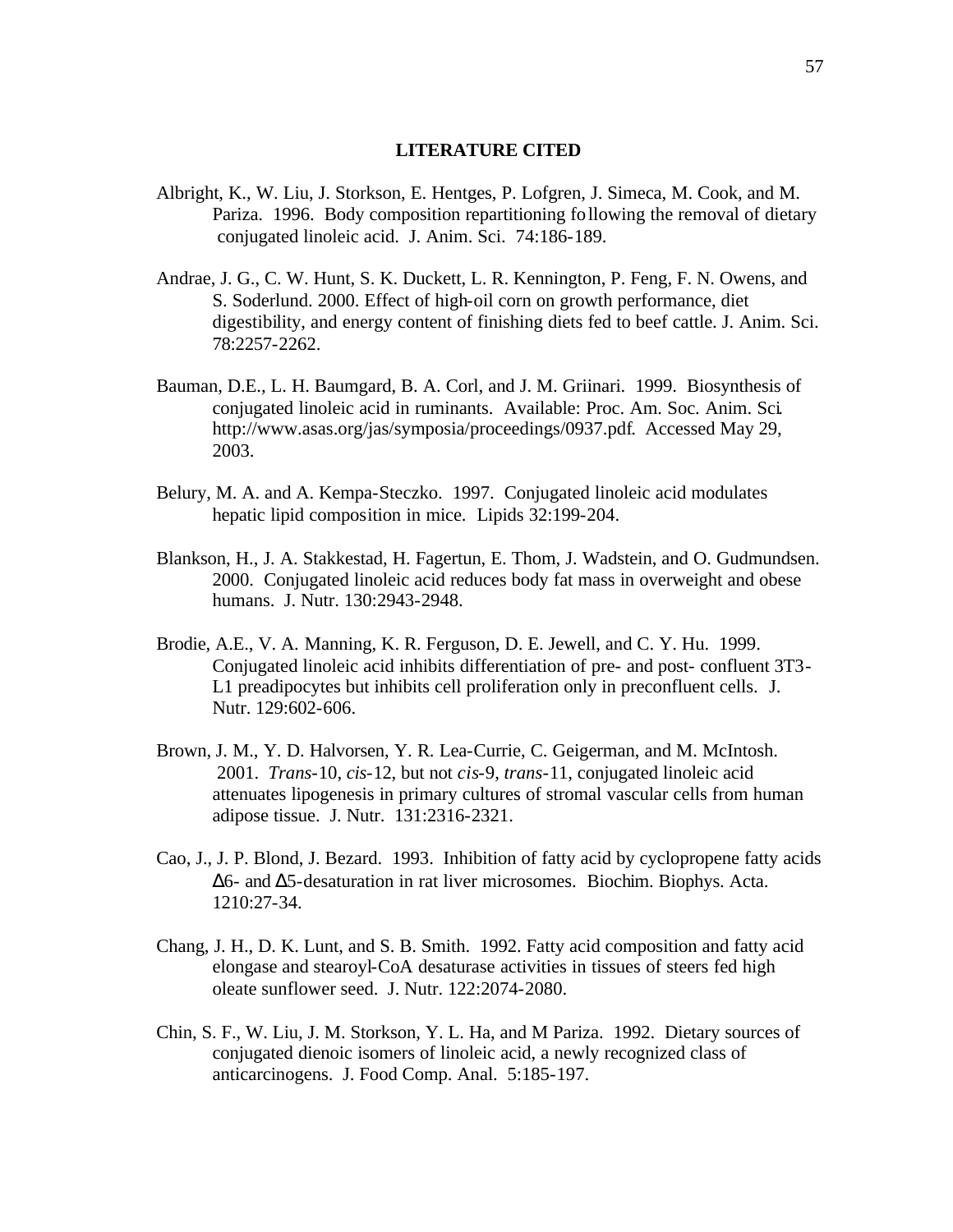- Chin, S. F., J. M. Storkson, K. J. Albright, M. E. Cook, and M. W. Pariza. 1994. Conjugated linoleic acid is a growth factor for rats as shown by enhanced weight gain and improved feed efficiency. J. Nutr. 124:2344-2349.
- Choi, Y., Y. Kim, Y. Han, Y. Park, M. Pariza, and J. Ntambi. 2000. The *trans*-10, *cis*-12 isomer of conjugated linoleic acid downregulates stearoyl-CoA desaturase 1 gene expression in 3T3-L1 preadipocytes. J. Nutr. 130:1920-1924.
- Cianzio, D. S., D. G. Topel, G. B. Whitehurst, D. C. Beitz, and H. L. Self. 1982. Adipose tissue growth in cattle representing two frame sizes: Distribution among depots. J. Anim. Sci. 55:305-312.
- Cohen, P., M. Miyazaki, N. D. Socci, A. Hagge-Greenberg, W. Liedtke, A. A. Soukas, R. Sharma, L. C. Hudgins, J. M. Ntambi, and J. M. Friedman. 2002. Role for stearoyl-CoA desaturase-1 in leptin mediated weight loss. Science 297:240-243.
- Coleman, E. C. 1973. Collaborative study of a simplified Halphen procedure for the quantitative determination of low levels of cyclopropene fatty acids. J. Assoc. Off. Anal. Chem. 56:82-85.
- Corl, B. A., L. H. Baumgard, D. A. Dwyer, J. M. Griinari, B. S. Phillips, and D. E. Bauman. 2001. The role of  $\Delta^9$ -desaturase in the production of *cis*-9, *trans*-11 CLA. J. Nutr. Biochem. 12:622-630.
- Demaree, S. R., C. D. Gilbert, H. J. Mersmann, and S. B. Smith. 2002. Conjugated linoleic acid differentially modifies fatty acid composition in subcellular fractions of muscle and adipose tissue but not adiposity of postweanling pigs. J. Nutr. 132:3272-3279.
- Ding S., and H. J. Mersmann. 2001. Fatty acids modulate porcine adipocyte differentiation and transcripts for transcription factors and adipocytecharacteristic proteins. J. Nutr. Biochem. 12:101-108.
- Ding, S. T., R. L. McNeel, and H. J. Mersmann. 2000. Conjugated linoleic acid increases the differentiation of porcine adipocytes in vitro. Nutr. Res. 20:1569- 1580.
- DRI. 2002. Dietary Reference Intakes for Energy, Carbohydrates, Fiber, Fat, Protein and Amino Acids. National Academy Press, Washington, DC.
- Du, M., D. U. Ahn, K.C. Nam, and J. L. Sell. 2001. Volatile profiles and lipid oxidation of irradiated cooked chicken meat from laying hens fed diets containing conjugated linoleic acid. Poult. Sci. 80:235-241.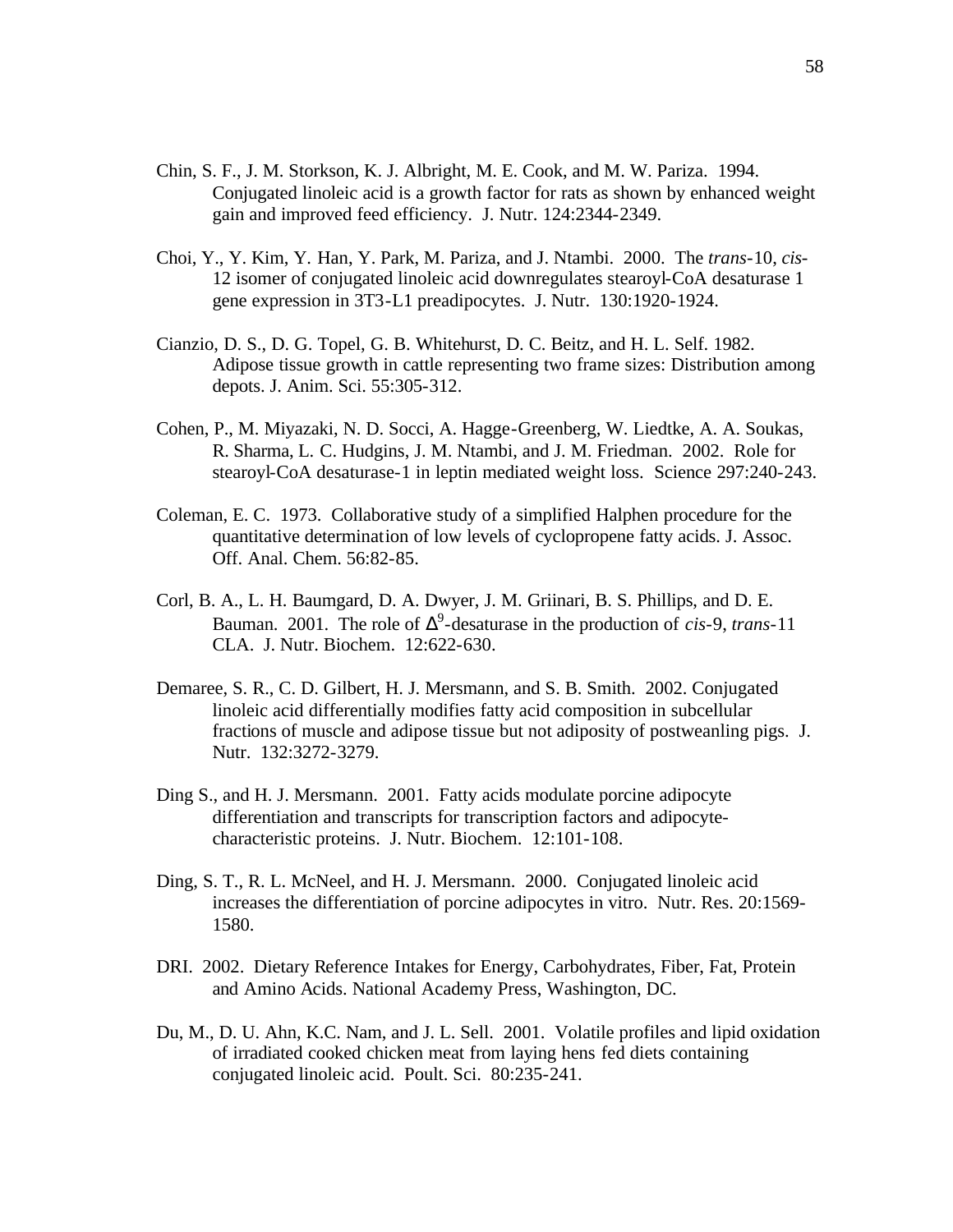- Duckett, S. K., J. G. Andrae, and F. N. Owens. 2002. Effect of high-oil corn or added corn oil on ruminal biohydrogenation of fatty acids and conjugated linoleic acid formation in beef steers fed finishing diets. J. Anim. Sci. 80:3353-3360.
- Ekeren, P. A., D. R. Smith, D. K. Lunt, and S. B. Smith. 1992. Ruminal biohydrogenation of fatty acids from high-oleate sunflower seeds. J. Anim. Sci. 70:2574-2580.
- Enrique Gomez, F., D. E. Bauman, J. M. Ntambi, and B. G. Fox. 2003. Effects of sterculic acid on stearoyl-CoA desaturase in differentiating 3T3-L1 adipocytes. Biochem. Biophys. Res. Comm. 300:316-326.
- Esplin, G., W. H. Hale, F. Hubbert, Jr., and B. Taylor. 1963. Effect of animal tallow and hydrolyzed vegetable and animal fat on ration utilization and rumen volatile fatty acid production with fattening steers. J. Anim. Sci. 22:695-698.
- Etherton, T. D., E. H. Thompson, and C. E. Allen. 1977. Improved techniques for studies of adipocyte cellularity and metabolism. J. Lipid Res. 18:552-557.
- Evans, M., C. Geigerman, J. Cook, L. Curtis, B. Kuebler, and M. McIntosh. 2000. Conjugated linoleic acid suppresses triglyceride content and induces apoptosis in 3T3-L1 preadipocytes. Lipids 35:899-910.
- Folch, J., M. Lees, and G. H. S. Stanley. 1957. A simple method for the isolation and purification of total lipides from animal tissues. J. Biol. Chem. 226:497-509.
- Garrett, W. N., Y. T. Yang, W. L. Dunkley, and L. M. Smith. 1976. Energy utilization, feedlot performance and fatty acid composition of beef steers fed protein encapsulated tallow or vegetable oils. J. Anim. Sci. 42:1522-1533.
- Griinari, J. M., B. A. Corl, S. H. Lacy, P. Y. Chouinard, K. V. Nurmela, and D. E. Bauman. 2000. Conjugated linoleic acid is synthesized endogenously in lactating dairy cows by  $\Delta^9$ -desaturase. J. Nutr. 130:2285-2291.
- Gurr, I. G. 1987. Isomeric fatty acids. Biochem. Soc. Trans. 15:336-339.
- Ha, L. W., N. K. Grimm, and M. W. Pariza. 1987. Anticarcinogens from fried ground beef: Heat-altered derivatives of linoleic acid. Carcinogenesis 8 1881-1887.
- Hasler, C. M. 2002. Functional food: Benefits, concerns and challenges a position paper from the American Council on Science and Health. J. Nutr. 132:3772- 3781.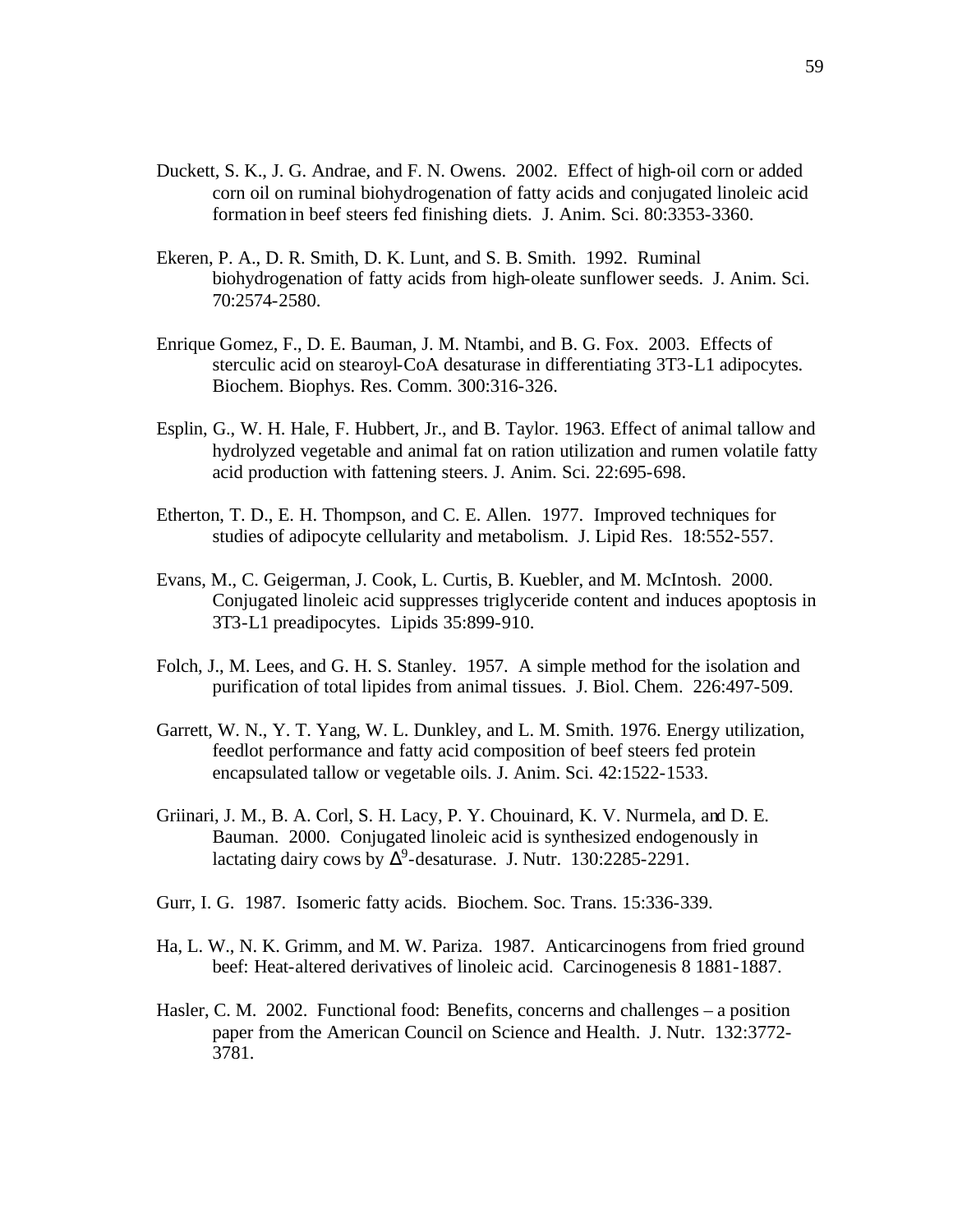- Hood, R. L., and C. E. Allen. 1973. Cellularity of bovine adipose tissue. J. Lipid. Res. 14:605-610.
- Ip, C., Y. Dong, M. M. Ip, S. Banni, G. Carta, E. Angioni, E. Murru, S. Spada, M. P. Melis, and A. Saebo. 2002. Conjugated linoleic acid isomers and mammary cancer prevention. Nutr. Cancer 43:52-58.
- Kaestner, K. H., J. M. Ntambi, T. J. Kelly, M. D. Lane. 1989. Differentiation-induced gene expression in 3T3-L1 preadipocytes. A second differentially expressed gene encoding stearoyl-CoA desaturase. J. Biol. Chem. 264:14755-14761.
- Krehbiel, C. R., R. A. McCoy, R. A. Stock, T. J. Klopfenstein, D. H. Stain, and R. P. Huffman. 1995a. Influence of grain type, tallow level, and tallow feeding system on feedlot cattle performance. J. Anim. Sci. 73:2916-2921.
- Krehbiel, C. R., R. A. Stock, D. H. Shain, C. J. Richards, G. A. Ham, R. A. McCoy, T. J. Klopfenstein, R. A. Britton, and R. P. Huffman. 1995b. Effect of level and type of fat on subacute acidosis in cattle fed dry-rolled corn finishing diets. J. Anim. Sci. 73:2438-2446.
- Lee, K. N., D. Kritchevsky, and M. W. Pariza. 1994. Conjugated linoleic acid and atherosclerosis in rabbits. Atherosclerosis 108:19-25.
- Lee, K. N., M. W. Pariza and J. M. Ntambi. 1998. Conjugated linoleic acid depresses hepatic stearoyl-CoA desaturase mRNA expression. Biochem. Biophys. Res. Commun. 248:817-821.
- Lee, Y. B., C. A. Old, N. Hinman, and W. N. Garrett. 1983. Effect of cattle type and energy intake on carcass traits and adipose tissue cellularity. J. Anim. Sci. 57:621-627.
- Lowry, O. H., N. J. Rosebrough, A. L. Farr, and R. J. Randall. 1951. Protein measurement with the Folin phenol reagent. J. Biol. Chem. 193:265-275.
- Lunzer, M. A., J. A. Manning, and R. K. Ockner. 1977. Inhibition of rat liver acetyl coenzyme A carboxylase by long chain acyl coenzyme A and fatty acid. Modulation by fatty acid-binding protein. J. Biol. Chem. 252:5483-5487.
- Martin, G. S., D. K. Lunt, K. G. Britain, and S. B. Smith. 1999. Postnatal development of stearoyl coenzyme A desaturase gene expression and adiposity in bovine subcutaneous adipose tissue. J. Anim. Sci. 77:630-636.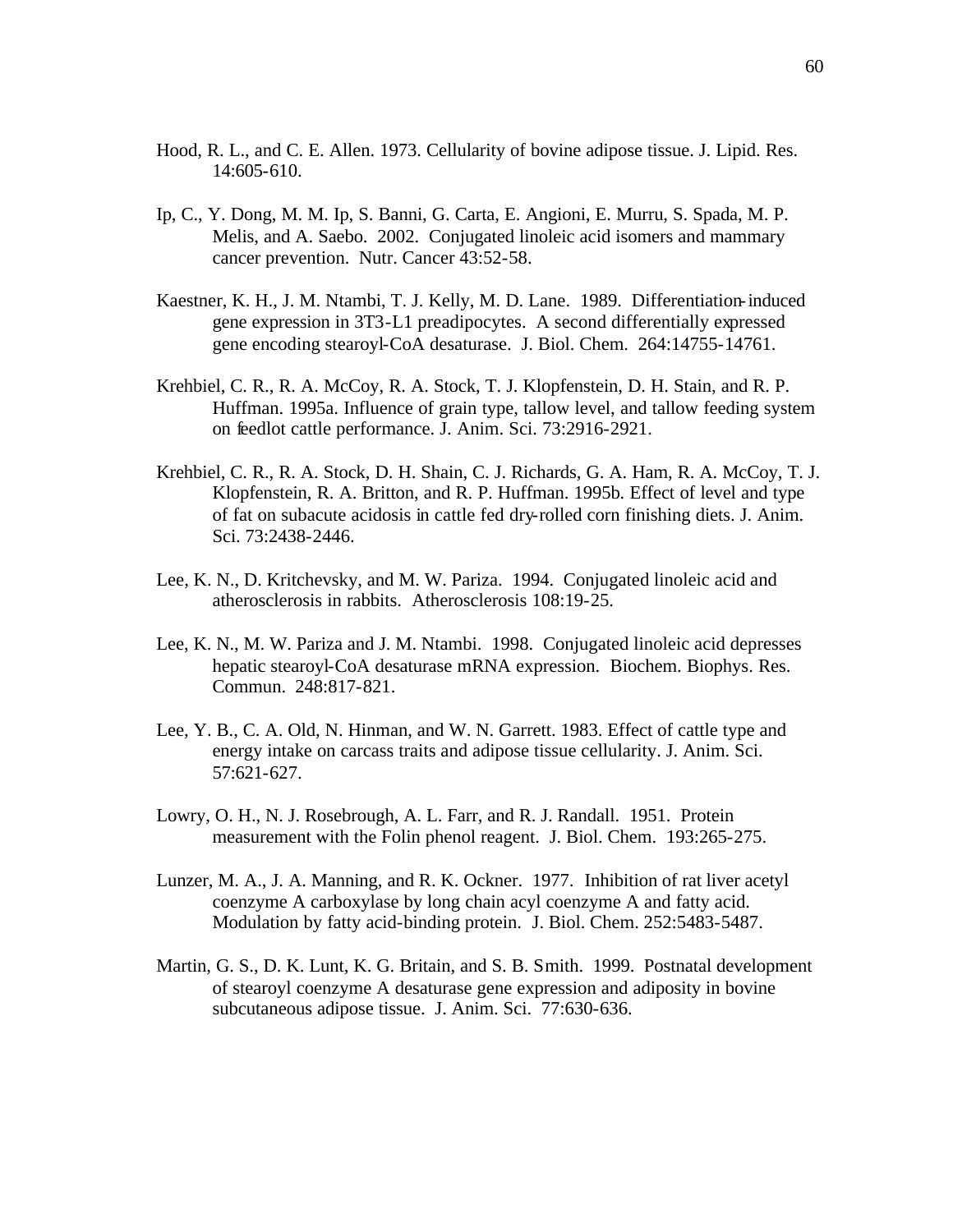- McGarry, J. D., G. P. Mannaerts, and D. W. Foster. 1977. A possible role for malonyl-CoA in the regulation of hepatic fatty acid oxidation and ketogenesis. J. Clin. Invest. 60:265-270.
- McKenna, D. R., D. L. Roeber, P. K. Bates, T. B. Schmidt, D. S. Hale, D. B. Griffin, J. W. Savell, J. C. Brooks, J. B. Morgan, T. H. Montgomery, K. E. Belk, and G. C. Smith. 2002. National Beef Quality Audit-2000: Survey of targeted cattle and carcass characteristics related to quality, quantity, and value of fed steers and heifers. J. Anim. Sci. 80:1212-1222.
- Miller, C. W., and J. M. Ntambi. 1996. Peroxisome proliferators induce mouse liver stearoyl-CoA desaturase 1 gene expression. Proc. Natl. Acad. Sci. 93:9443- 9448.
- Miyazaki, M., H. J. Kim, W. C. Man, J. M. Ntambi. 2001. Oleoyl-CoA is the major de novo product of stearoyl-CoA desaturase 1 gene isoform and substrate for the biosynthesis of the Harderian gland 1-alkyl-2,3-diacylglycerol. J. Biol. Chem. 276:39455-39461.
- Miyazaki, M., F. E. Gomez, J. M. Ntambi. 2002. Lack of stearoyl-CoA desaturase-1 function induces a palmitoyl-CoA D6 desaturase and represses the stearoyl-CoA desaturase–3 gene in the preputial glands of the mouse. J. Lipid Res. 43:2146- 2154.
- Moore, S. A., E. Hurt, E. Yoder, H. Sprecher, and A. A. Spector. 1995. Docosahexaenoic acid synthesis in human skin fibroblasts involves peroxisomal retroconversion of tetracosahexaenoic acid. J. Lipid Res. 36:2433-2443.
- Morrison, W. R., and L. M. Smith. 1964. Preparation of fatty acid methyl esters and dimethylacetals from lipids with boron fluoride-methanol. J. Lipid Res. 5:600- 607.
- Nicolosi, R. J., E. J. Rogers, D. Kritchevshy, J. A. Scimeca, and P. J. Huth. 1997. Dietary conjugated linoleic acid reduces plasma lipoproteins and early aortic atherosclerosis in hypercholesterolemic hamsters. Artery 22:266-277.
- NRC. 1996. Nutrient Requirements of Beef Cattle, 7<sup>th</sup> ed. National Academy Press, Washington, DC.
- Ntambi, J. M., S. A. Buhrow, K. H. Kaestner, R. J. Christy, E. Sibley, T. J. Kelly, M. D. Lane. 1988. Differentiation-induced gene expression in 3T3-L1 preadipocytes. Characterization of a differentially expressed gene encoding stearoyl-CoA desaturase.J. Biol. Chem. 263:17291-17300.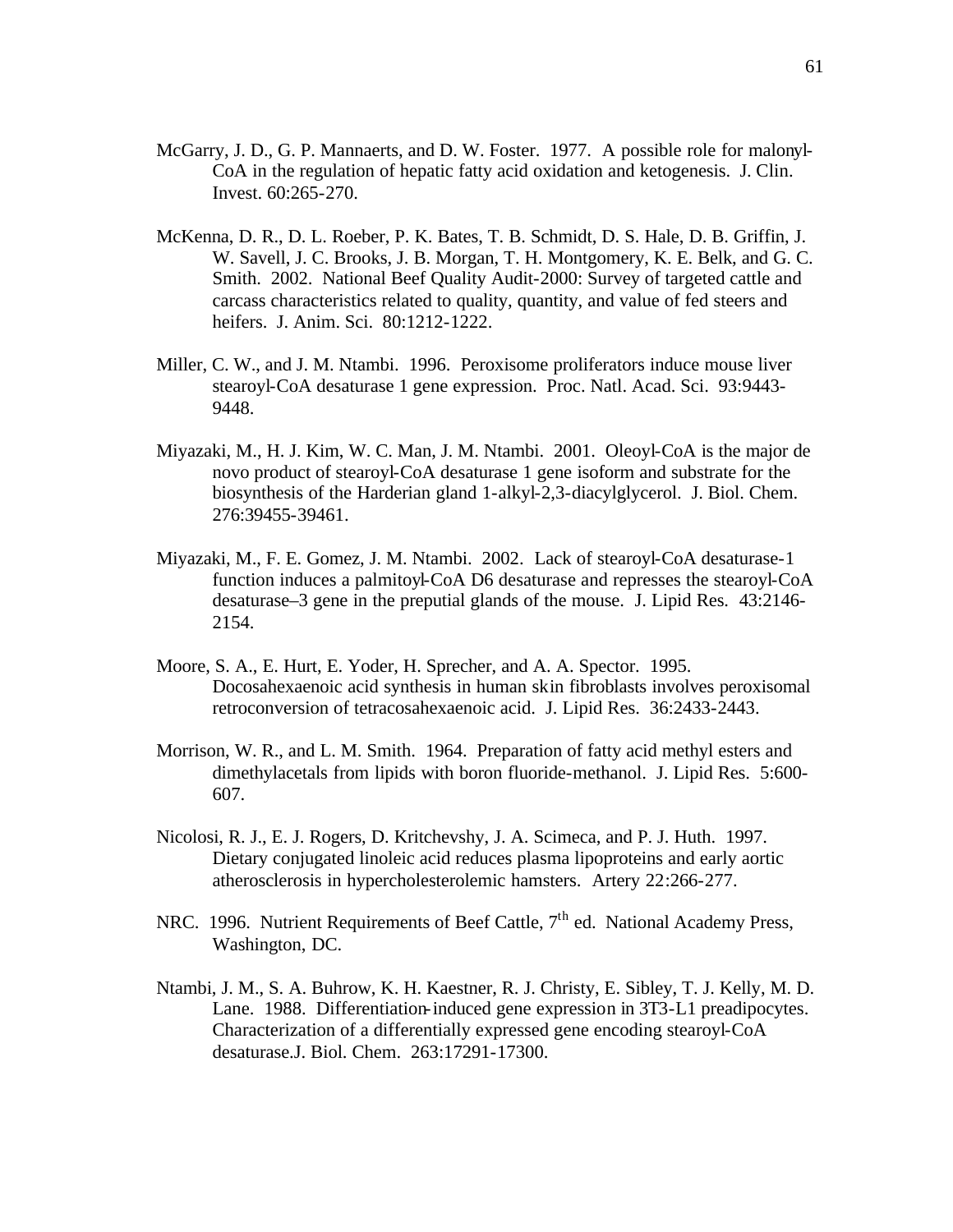- Ntambi, J. M. 1995. The regulation of stearoyl-CoA desaturase (SCD), Prog. Lipid Res. 34:139-150.
- Ostrowska, E., M. Muralitharan, R. F. Cross, D. E. Bauman, and F. R. Dunshea. 1999. Dietary conjugated linoleic acids increase lean tissue and decrease fat deposition in growing pigs. J. Nutr. 129:2037-2042.
- Page, A. M., C. A. Sturdivant, D. K. Lunt, and S. B. Smith. 1997. Dietary whole cottonseed depresses lipogenesis but has no effect on stearoyl coenzyme desaturase activity in bovine subcutaneous adipose tissue. Comp. Biochem. Physiol. 118B: 79-84.
- Pariza, M. W., and W. A. Hargraves. 1985. A beef-derived mutagenesis modulator inhibits initiation of mouse epidermal tumors by 7, 12 dimethylbenz[a]anthracene. Carcinogenesis 6:591-593
- Pariza, M., Y. Park, M. Cook, K. Albright, and W. Liu. 1996. Conjugated linoleic acid reduces body fat. FASEB J. 10:A560.
- Park, Y., K. J. Albright, W. Liu, J. M. Storkson, M. E. Cook, and M. W. Pariza. 1997. Effect of conjugated linoleic acid on body composition in mice. Lipids 32:853- 858.
- Park, Y., K. J. Albright, J. M. Storkson, W. Liu, M. E. Cook, and M. W. Pariza. 1999a. Changes in body composition in mice during feeding and withdrawal of conjugated linoleic acid. Lipids 33:243-248.
- Park, Y., J. M. Storkson, K. J. Albright, W. Liu, and M. W. Pariza. 1999b. Evidence that *trans*-10, *cis*-12 isomer of conjugated linoleic acid induces body composition changes in mice. Lipids 34:235-241.
- Parodi, P. W. 1977. Conjugated octadecadienoic acids of milk fat. J. Dairy Sci. 60:1550-1553.
- Perfield II, J. W., G. Bernal-Santos, T. R. Overton, and D. E. Bauman. 2002. Effects of dietary supplementation of rumen-protected conjugated linoleic acid in dairy cows during established lactation. J. Dairy Sci. 85:2609-2617.
- Prior, R. L. 1983. Lipogenesis and adipose tissue cellularity in steers switched from alfalfa hay to high concentrate diets. J. Anim. Sci. 56:483-492.
- Raju, P.K., and R. Reiser. 1972. Inhibition of stearoyl coenzyme-A desaturase by sterculate in mouse liver microsomes. J. Biol. Chem. 247:3700-3708.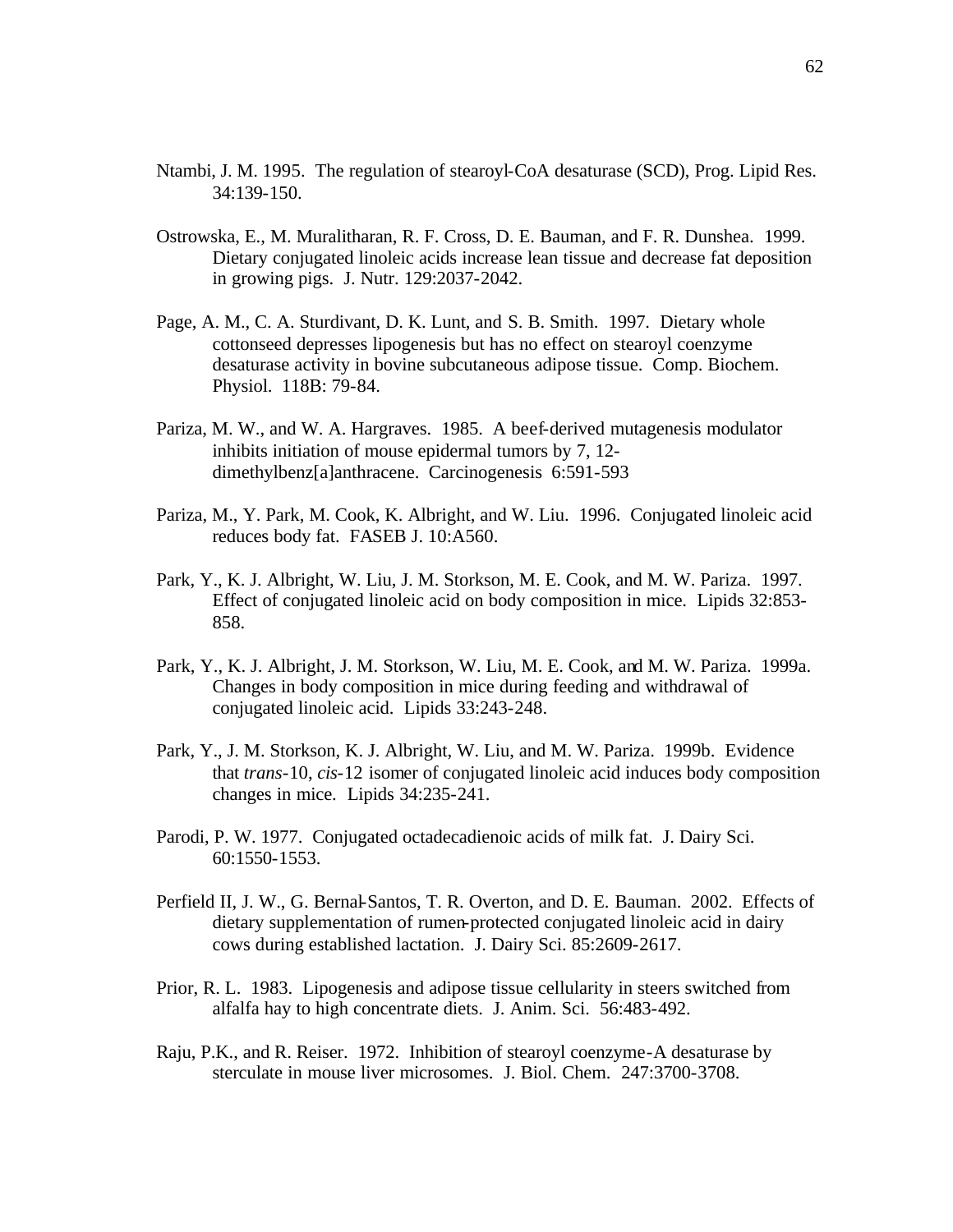- Reiser, R. and P. K. Raju. 1964. The inhibition of saturated fatty acid dehydrogenation by dietary fat containing sterculic and malvalic acids. Biochem. Biophys. Res. Commun. 17:8-11.
- Satory, D. L., and S. B. Smith. 1999. Conjugated linoleic acid inhibits proliferation but stimulates lipid filling of murine 3T3-L1 preadipocytes. J. Nutr. 129:92-97.
- Schiavetta, A. M., M. F. Miller, D. K. Lunt, S. K. Davis, and S. B. Smith. 1990. Adipose tissue cellularity and muscle growth in young steers fed the β-adrenergic agonist clenbuterol for 50 days and after 78 days of withdrawal. J. Anim. Sci. 68:3614- 3623.
- Sehat, N., J. K. G. Kramer, M. M. Mossoba, M. P. Yurawecz, J. A. G. Roach, K. Eulitz, K. M. Morehouse, and Y. Ku. 1998. Identification of conjugated linoleic acid isomers in cheese by gas chromatography, silver ion high performance liquid chromatography and mass spectral reconstructed ion profiles. Comparison of chromatographic elution sequences. Lipids 33:963-971.
- Shorland, F. B., R. O. Weenink, and A. T. Johns. 1955. Effects of the rumen on the dietary fat. Nature (Lond.) 175:1129-1132.
- Smith, S. B., A. Yang, T. W. Larsen, and R. K Tume. 1998. Positional analysis of triacylglycerols from bovine adipose tissue lipids varying in degree of unsaturation. Lipids 33:197-207.
- St. John, L. C., D. K. Lunt, and S. B. Smith. 1991. Fatty acid elongation and desaturation enzyme activities of bovine liver and subcutaneous adipose tissue microsomes. J. Anim. Sci. 69:1064-1073.
- Tebbey, P. W., and T. M. Buttke. 1992. Stearoyl-CoA desaturase gene expression in lymphocytes. Biochem. Biophys. Res. Commun. 186:531-536.
- Tebbey, P. W., S. VanCleave, and T. M. Buttke. 1994. Induction of stearoyl-CoA desaturase 2 gene expression correlates with fatty acid changes in phosphatidylcholine. Biochem. Mol. Biol. Int. 33:991-1000.
- USDA. 1997. Official United States standards for grades of carcass beef. USDA, Agricultural Marketing Service, Washington, D.C.
- Viviani, R. 1970. Metabolism of long-chain fatty acids in the rumen. Adv. Lipid Res. 8:267-274.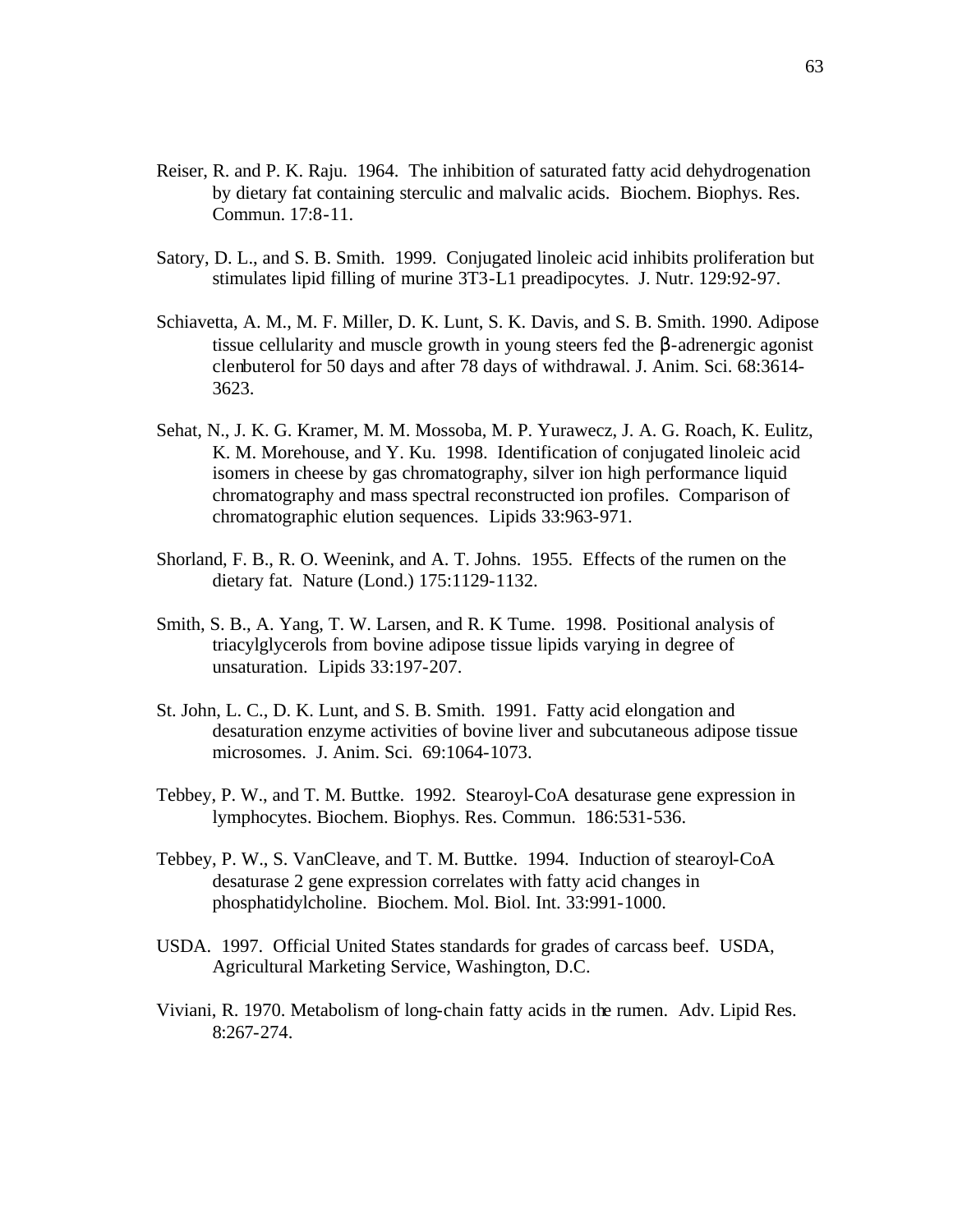- Voss, A., M. Reinhart, S. Sankarappa, and H. Sprecher. 1991. The metabolism of 7, 10, 13, 16, 19-docosapentaenoic acid to 4, 7, 10, 13, 16, 19-docosahexaenoic acid in rat liver is independent of a 4-desaturase. J. Biol. Chem. 266:19995-20000.
- Yang, A., T. W. Larsen, S. B. Smith, and R. K. Tume. 1999.  $\Delta^9$  desaturase activity in bovine subcutaneous adipose tissue of different fatty acid composition. Lipids 34:971-978.
- Zheng, Y., S. M. Prouty, A. Harmon, J. P. Sundberg, K. S. Stenn., and S. Parimoo. 2001. Scd3- a novel gene of the stearoyl-CoA desaturase family with restricted expression in skin. Genomics 71:182-191.
- Zinn, R. A. 1989. Influence of level and source of dietary fat on its comparative feeding value in finishing diets for steers: Feedlot cattle growth and performance. J. Anim. Sci. 67:1029-1037.